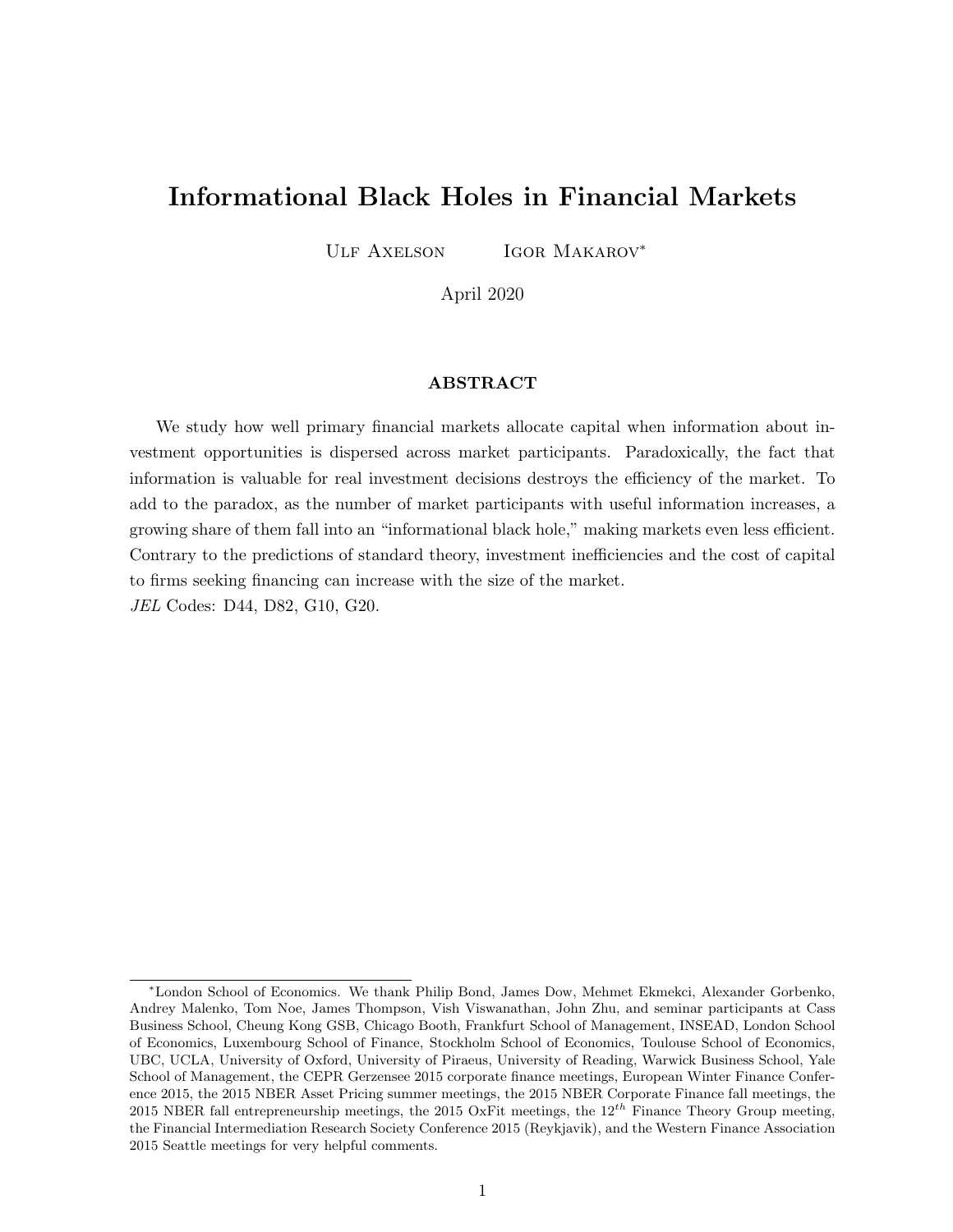The main role of primary financial markets is to channel resources to firms with worthwhile projects. This process requires information about demand, technological feasibility, management, and current industry and macroeconomic conditions, as well as views on how to interpret such information. The efficiency of the capital allocation process depends on how well markets aggregate all this information. Today, a large and growing number of professional investors such as business angels, venture capitalists, and private equity firms alongside traditional commercial banks compete to invest in firms with good investment opportunities.

One might expect that when a larger number of experts are active in the market in which a firm is seeking financing, investment decisions should improve and the cost of capital for the firm should go down. There are two compelling reasons from economic theory to support these expectations. First, increased competition between investors should reduce their informational rents and drive down the cost of capital. Second, when investors as an aggregate possess more information about the viability of a project, investment decisions should become more efficient which should further decrease the cost of capital. Yet, the fact that periods in which a record number of investors are present in a subsector of the financial market often coincides with episodes of large misallocation of capital, such as in the dot-com bubble and the financial crisis of 2007-2008, has led many observers to question whether increasing the size of financial markets is socially useful.

In this paper, we develop a model of information aggregation and capital allocation in primary financial markets and identify a new economic mechanism that leads to a trade-off between competition and informational efficiency. We show that larger and more competitive markets can lead to worse information aggregation, and therefore to less efficient investment decisions and a higher cost of capital. Our results have normative implications for how issuing firms should maximize revenues that drastically contrast with common wisdom. We show that policies restricting competition and allowing collusion among investors may lead to higher social surplus and higher revenues to firms.

In our model, informed investors compete for the right to finance a new project of a firm and only few of them take a stake in the firm in return for providing financing. The stakes can be in the form of debt, equity, convertible debt, or any of the other securities that are used in practice. Also, competition between investors can take many forms, ranging from structured auctions to informal negotiations. Our results hold for any competitive capital raising process in which investors take stakes that are neither risk free nor profit when the firm does badly. There are few primary financial markets that do not satisfy these assumptions.

The important departure from the existing literature is that in our setup the information generated in a financing mechanism is useful for subsequent investment decisions, and in particular, for the decision whether to start the project or not. In our setting, any investor with sufficiently pessimistic information who wins the right to finance the project would conclude that the project is negative NPV and not worth investing in. Relatively pessimistic investors there-fore abstain from bidding.<sup>[1](#page-1-0)</sup> As a result, all their information is pooled together and lost—they

<span id="page-1-0"></span><sup>&</sup>lt;sup>1</sup>Investors are free to submit negative bids, but never do so in equilibrium.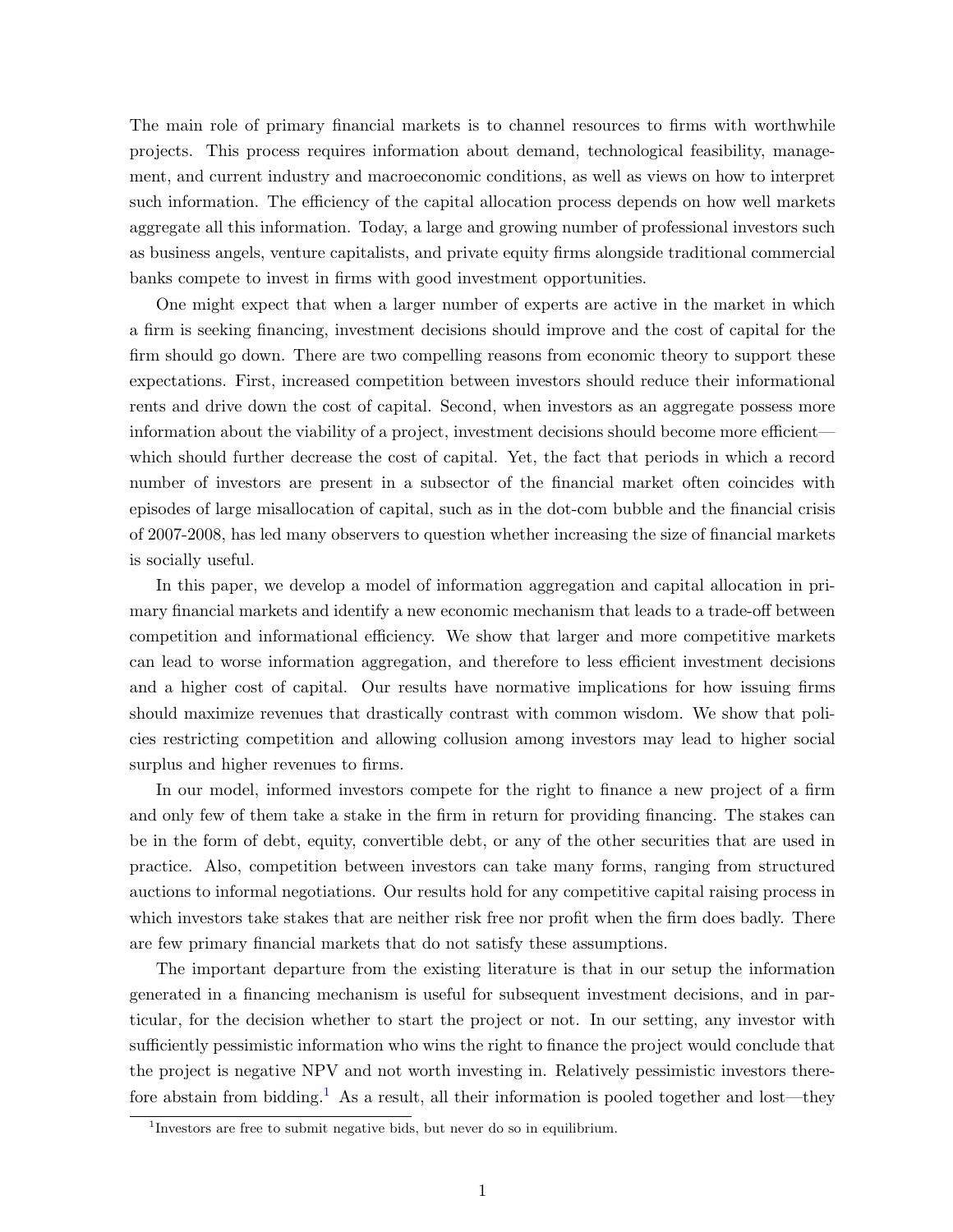fall into an "informational black hole". This loss of information is costly, and leads to investment mistakes—some projects that would have been worth pursuing had all market information been utilized do not get financed, while some that are not worth pursuing get financed.

The problem is exacerbated as the market grows larger, because of the winner's curse. In a larger market, even an investor with somewhat favorable information will conclude that the project is not worth investing in if he wins, since winning implies that all other investors are more pessimistic. Hence, the informational black hole and the amount of information destroyed grow with the size of the market. As a result, the investment mistakes continue to persist even in large financial markets with many experts and large amounts of information. We show that in many cases, social surplus as well as the expected revenues to the firm can actually decrease with the size of the market.

It should be stressed that the winner's curse alone cannot explain our results. It is the interplay between the winner's curse and the fact that information generated in the fundraising process can affect the decision whether to start the project or not that is necessary for our results. The winner's curse is present is any standard auction. Yet, as [Bali and Jackson](#page-37-0) [\(2002\)](#page-37-0) show under very general assumptions about values, revenues approach their maximum as the number of bidders goes to infinity when standard assets are auctioned. This is not necessarily true in our setting. Thus, our results may help explain the phenomenon of "proprietary transactions" in venture capital and private equity in which entrepreneurs appear to voluntarily restrict competition when seeking financing. Similarly, they provide support for the common practice in acquisition procedures for investment banks to restrict the set of invited bidders, and for the results of [Boone and Mulherin](#page-37-1) [\(2007\)](#page-37-1) who show that there is no evidence that this practice reduces seller revenues.

When firms cannot commit to restrict the number of investors<sup>[2](#page-2-0)</sup>, we show that the equilibrium size of the market may be inefficiently large. This happens because the marginal investor does not internalize the negative externality he imposes on allocational efficiency when he enters the market. We show that social welfare can decrease with a decrease in the cost of setting up an informed intermediary, and that policies aimed at restricting the market size can lead to Pareto improvements.

In our setting, efficiency can be improved by committing to give a stake in the project to a sufficiently large number of investors if this is practically feasible. This is in contrast to the standard setting, where revenues are maximized by concentrating the allocation to the highest bidder. In a multi-unit auction where the number of units grows with the number of bidders, a loser's curse balances out the winner's curse (as shown in [Pesendorfer and Swinkels](#page-39-0) [\(1997\)](#page-39-0) for standard multi-unit auctions) which in our setting leads to higher participation and better information aggregation, and hence a higher surplus. Thus, our findings may provide one rationale for crowd-funding, in which start-ups seek financing on a platform that looks very much like a multi-unit auction, and may also help explain rationing in IPO allocations since rationing increases the number of winning investors.

<span id="page-2-0"></span> $2$ To commit to restrict the number of investors, a firm needs to commit not to consider unsolicited offers, because ex post it is always optimal to consider all offers.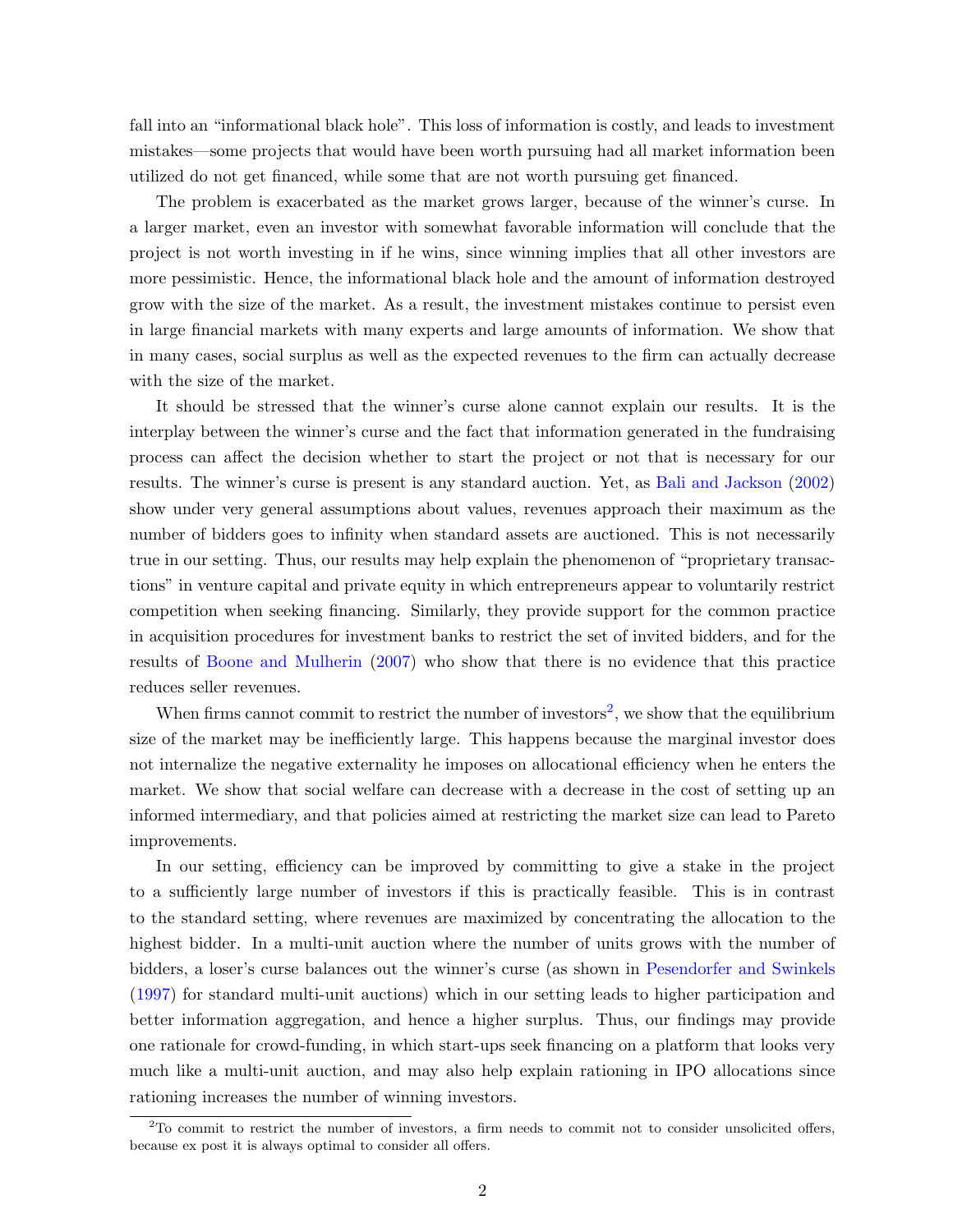A related solution is to allow multiple investors to form syndicates and submit joint "club bids" in the fundraising process. Club bids and syndicates are common practice among both angel investors, venture capitalists, and private equity firms, and have been the subject of investigation by competition authorities for creating anti-competitive collusion. Indeed, in a standard auction setting, club bids reduce the expected revenues of the seller. But in our setting, the opposite may hold—because club bids reduce the winner's curse problem, they encourage participation, which increases the efficiency of the market.

Another prescription of our theory for improving efficiency which is markedly different from that of the standard auctions concerns the timing of information release. According to the famous "linkage principle" of [Milgrom and Weber](#page-39-1) [\(1982\)](#page-39-1) any value-relevant information that can be revealed before an auction should be revealed in order to lower the informational rent of bidders. In our setting, to the contrary, it is often better to attempt financing of the project before some value-relevant information is revealed. The reason is that residual uncertainty adds an option value to the project which makes less optimistic investors participate, which in turn improves the information aggregation properties of the market and leads to higher social surplus. This prediction of our theory squares well with practice whereby firms up for sale or engaged in capital raising often release information to investors in stages. In the first stage, only some general information is shared, and only serious investors, who advance to the second stage, get access to full information.

A driver of our results is the difficulty of profiting from negative information in primary markets, where there are no existing assets to short. We show that efficiency can be improved by creating a shorting market where a derivative contract that pays off if the entrepreneur secures financing but opts not to pursue the project. Such a market allows pessimistic investors to express their views, which can lead to more efficient investment decisions. A number of critical features point to the difficulty of creating such a market. First, the shorting market needs to be subsidized—there are no gains from trade between third parties taking opposite positions in the shorting market. Since the entrepreneur has no resources of her own, the subsidy must come from the participants in the regular financing market. Second, since the key economic role of the shorting market is to produce information that helps a marginal investor avoid bad projects, the contract must pay off when the project is not started. Hence, it cannot be a standard derivative or short position that is contingent on the value of an existing asset. Third, to prevent conflicts of interest from distorting the investment decision, the agent taking the decision should have no stake on either side of the shorting market.

We obtain most of our results in a setting with common values, where the number of potential investors is known, and the entrepreneur has no assets in place. In the extension section, we show that our results are robust to the presence of private values and assets in place, and hold when the number of investors is stochastic. Furthermore, we show that uncertainty about market size often leads to less efficient outcomes.

More generally, our results have implications for different architectures of primary financial markets. This is an area in which there is currently much market experimentation. Traditional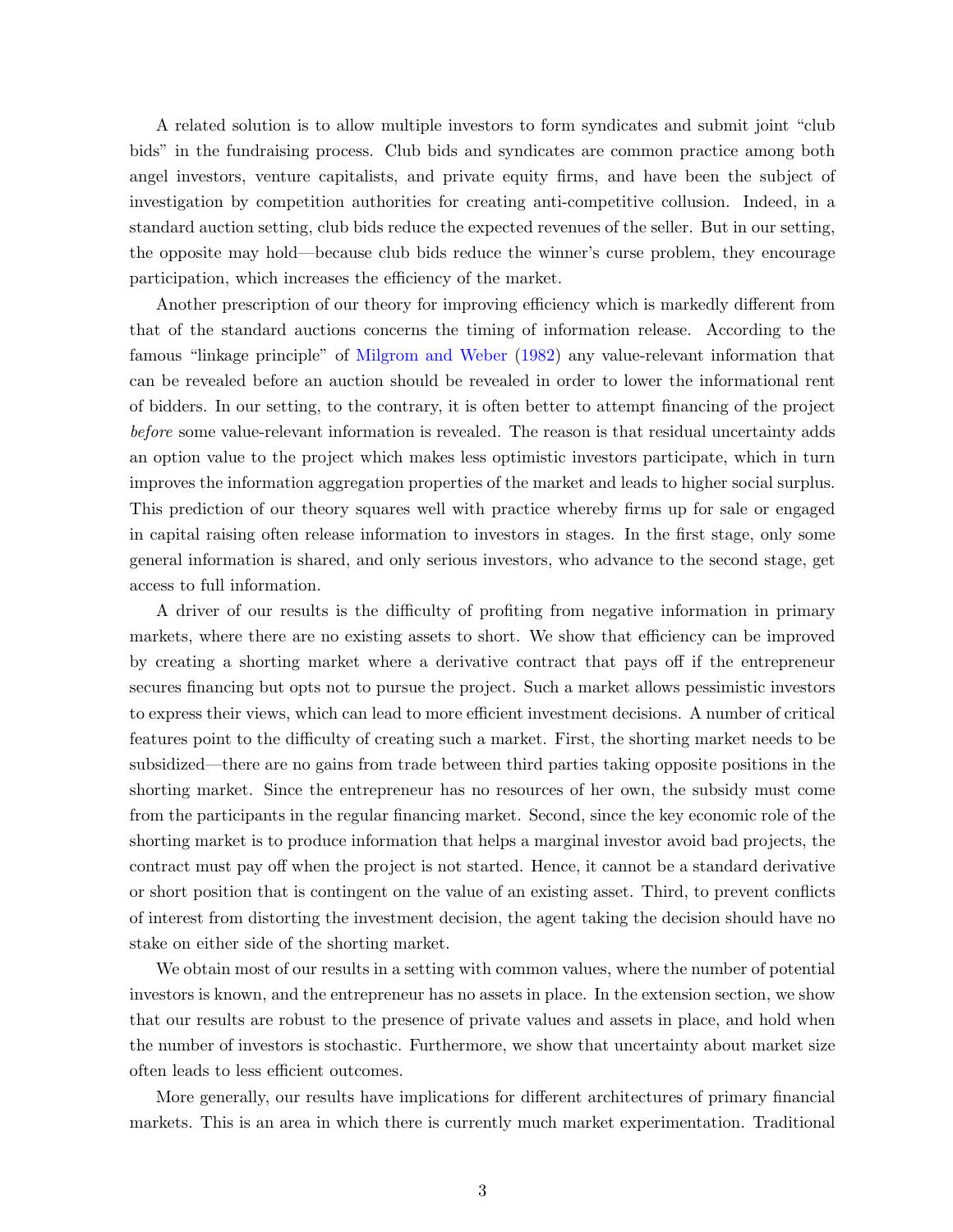venture capital and small business lending markets operate as relatively opaque search markets, with frictions that tend to limit competition. New innovation such as peer-to-peer lending and crowdfunding platforms create a more transparent and competitive market architecture. When is it useful to have more competition? When is it useful to spread out the allocation, and should this be done through the platform or by endogenous syndication? Our framework can be used to answer these questions.

Our paper is related to several different strands of literature. A few papers in auction theory show that restricting the number of bidders can be optimal. [Samuelson](#page-39-2) [\(1985\)](#page-39-2) and [Levin](#page-39-3) [and Smith](#page-39-3) [\(1994\)](#page-39-3) consider auctions with participation costs and show that it may be optimal to restrict entry to reduce wasteful expenditures in equilibrium. In both papers, efficiency increases as the costs decrease. Furthermore, the optimal size of the market goes to infinity as costs go to zero. In contrast, we show optimal market size can be finite even with zero costs and that lowering costs can lead to a decrease in social surplus. Thus, both the economics mechanism and implications of [Samuelson](#page-39-2) [\(1985\)](#page-39-2) and [Levin and Smith](#page-39-3) [\(1994\)](#page-39-3) are very different from those in our paper. Similar to our paper the winner's curse is also important for the results of [Bulow and](#page-38-0) [Klemperer](#page-38-0) [\(2002\)](#page-38-0) and [Parlour and Rajan](#page-39-4) [\(2005\)](#page-39-4) who argue that rationing in IPO can lead to higher revenues. However, in both papers information has no value for real investment decisions. Therefore, the economic role of the winner's curse in [Bulow and Klemperer](#page-38-0) [\(2002\)](#page-38-0) nor [Parlour](#page-39-4) [and Rajan](#page-39-4) [\(2005\)](#page-39-4) is very different from that in our paper.

At a more general level, our paper is also linked to the literature on the social value and optimal size of financial markets. Several papers have argued that gains associated with purely speculative trading or rent-seeking activities can attract too many entrants into financial markets (see, e.g., [Murphy, Shleifer and Vishny](#page-39-5) [\(1991\)](#page-39-5) and [Bolton, Santos and Scheinkman](#page-37-2) [\(2016\)](#page-37-2)). We provide an alternative mechanism in which each market participant possesses valuable information for guiding real production, but competition inhibits the effective use of information.

Our paper is also connected to the literature on how well prices aggregate information in auctions. This literature [Wilson](#page-40-0) [\(1977\)](#page-40-0), [Milgrom](#page-39-6) [\(1979\)](#page-39-6), and [Milgrom](#page-39-7) [\(1981\)](#page-39-7) show that in firstprice and second-price auctions the price aggregates information only under special assumptions about the signal distribution. In contrast, [Kremer](#page-38-1) [\(2002\)](#page-38-1) and [Han and Shum](#page-38-2) [\(2004\)](#page-38-2) show that the price in ascending-price auctions always aggregates information. For multi-unit auctions, [Pesendorfer and Swinkels](#page-39-0) [\(1997\)](#page-39-0) show that the price converges to the true value of the asset in uniform-price auctions if the number of units sold also grows sufficiently large. [Atakan and](#page-37-3) [Ekmekci](#page-37-3) [\(2014\)](#page-37-3) show that information aggregation of prices can fail in a large uniform-price auction if the buyer of each object can make a separate decision about how to use it.

Unlike the above literature, we allow the decision maker to observe all equilibrium actions and messages in a general set of competitive mechanisms. In all of the above settings, observing equilibrium actions would lead to full information aggregation in large markets. In contrast, we show that information aggregation can still fail when information is valuable for productive decisions. For example, the ascending-price auction no longer aggregates information in our setting. Furthermore, we show that not only might markets not aggregate information as the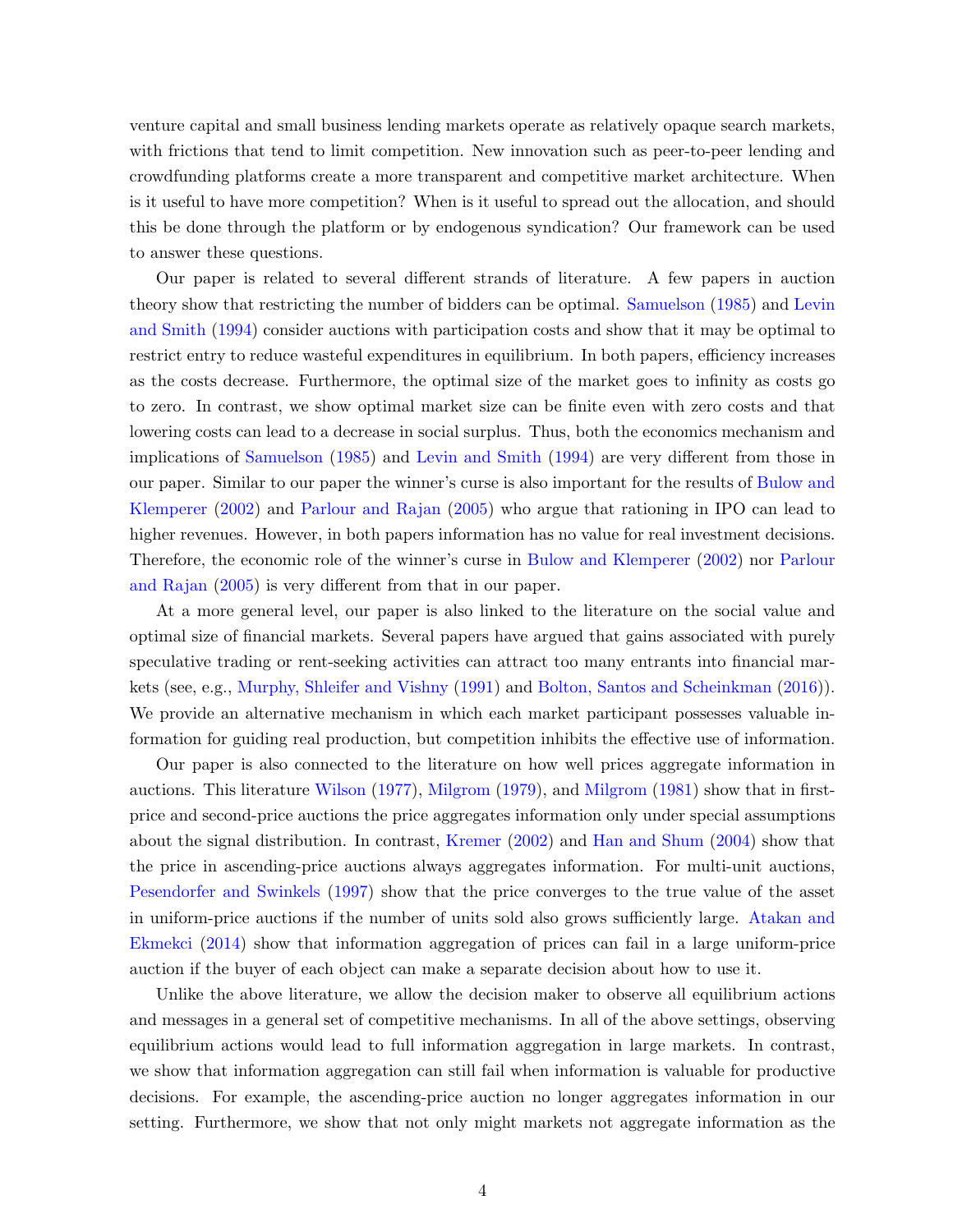number of investors grows large, but informational efficiency may decrease with market size.

More generally, the link between the informativeness of financial markets (such as stock markets) and real decisions by firms or governments is studied in the "feed back" literature (for a summary of this literature, see [Bond, Edmans and Goldstein](#page-37-4) [\(2012\)](#page-37-4)). The closest to our work in this literature are the papers by [Bond and Eraslan](#page-37-5) [\(2010\)](#page-37-5), [Bond and Goldstein](#page-37-6) [\(2014\)](#page-37-6) and [Goldstein, Ozdenoren, Yuan](#page-38-3) [\(2011\)](#page-38-3) who show that when an economic actor takes real decisions based on the information in asset prices, they affect the incentives to trade on this information in an endogenous way that may destroy the informational efficiency of the market. None of these papers analyze the effect of market size on efficiency, which is one of our main objectives. Furthermore, our paper shows that informational and allocational efficiency can fail even in the primary market for capital, where investors directly bear the consequences of their actions.

Finally, like us, [Broecker](#page-37-7) [\(1990\)](#page-37-7) studies a project financing setting. He considers a special case of our model when the financing mechanism is the first-price auction, signals are binary, and investors who provide financing do not have the option to cancel a project after an offer is accepted. [Broecker](#page-37-7) [\(1990\)](#page-37-7) does not study information aggregation and surplus specifically and does not consider the effect of reducing the number of investors, releasing information, revealing bids, or allowing investors to endogenously decide on the investment after the auction is over.

## Example

We start with an example to convey the main idea of the paper in the simplest possible setting. A prospective entrepreneur has an idea for a startup that requires a 1M investment. She is uncertain whether it is worth it—there is an equal probability that the project is good  $(G)$ , in which case it would return 2M, or bad (B) in which case it would return nothing. The unconditional net present value is therefore zero, and as it stands she weakly prefers to stay in her current job.



To test her idea and potentially arrange financing, the entrepreneur sends her business plan to a venture capitalist (VC), who is an expert at evaluating startups. The VC can get a high or a low signal about the project, with  $Pr(H|G) = 1, Pr(H|B) = 1/2$ . If the VC gets a low signal, he learns that the project is bad, since good projects never generate low signals. Therefore, he will not finance the startup, and the entrepreneur stays in her old job. If the VC gets a high signal, he updates the probability that the project is good to  $2/3$ :

$$
\Pr(G|H) = \frac{\Pr(H|G) \Pr(G)}{\Pr(H|G) \Pr(G) + \Pr(H|B) \Pr(B)} = \frac{2}{3}.
$$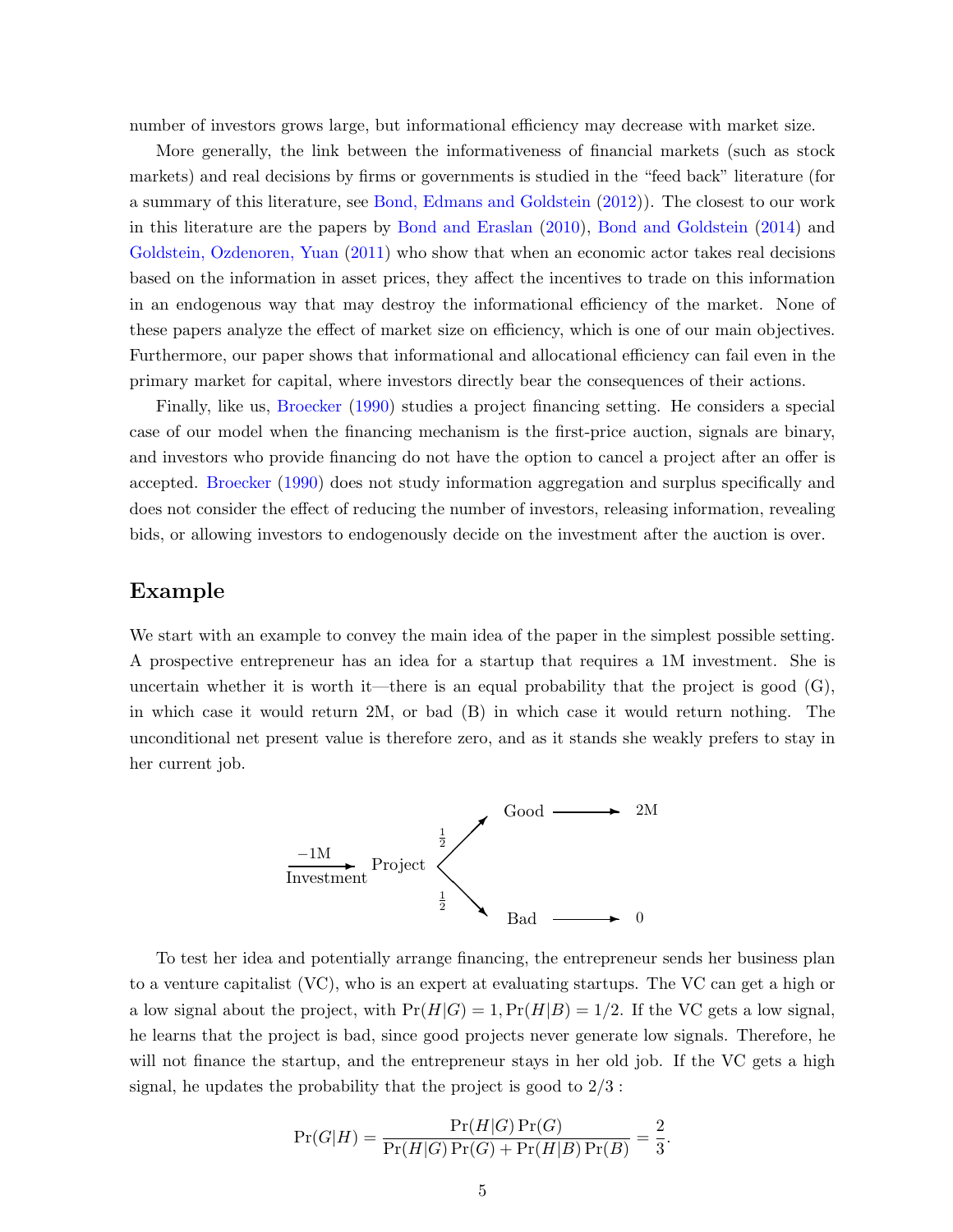Therefore, conditional on a high signal, the project is positive NPV:

$$
V^H = \frac{2}{3} \times 1M - \frac{1}{3} \times 1M = \frac{1M}{3},
$$

and the expected surplus is

$$
\Pr(H) \times V^H = \frac{3}{4} \times \frac{1M}{3} = \frac{1M}{4}.
$$

The VC and the entrepreneur split this surplus in some way during bargaining, and the business is started. The existence of an informed investor has increased both social surplus and the value to the entrepreneur by making the investment decision more efficient.

Now suppose the entrepreneur sends her business plan to two competing VCs instead. She argues that inviting more VCs to join a bargaining process with her will both increase the informativeness of her decision and the share of surplus she can keep due to increased competition. Both VCs get informative signals that are drawn independently conditional on the project type. If either signal is low the project is sure to be bad, while if both signals are high the project is good with probability  $4/5$ :

$$
\Pr(G|HH) = \frac{\Pr(H|G)^{2} \Pr(G)}{\Pr(H|G)^{2} \Pr(G) + \Pr(H|B)^{2} \Pr(B)} = \frac{4}{5}.
$$

Hence, if the information of the two VCs is used efficiently, the project is started if and only if both get high signals. Conditional on two high signals, the NPV of the project is now:

$$
V^{HH} = \frac{4}{5} \times 1M - \frac{1}{5} \times 1M = \frac{3M}{5}.
$$

Therefore, the expected surplus is

$$
\Pr(HH) \times V^{HH} = \frac{5}{8} \frac{3M}{5} = \frac{3M}{8} > \frac{1M}{4}.
$$

But this is not what happens. Suppose that VCs have some minimal hassle cost  $\varepsilon > 0$ of entering the bargaining process, and hence never bother to participate if they receive low signals. Suppose a VC with a high signal enters with some probability  $0 \leq \mu \leq 1$  in a symmetric equilibrium. If both enter, it becomes common knowledge that they both have high signals, so bargaining is done under symmetric information. The entrepreneur will have the VCs bid against each other, and competition will drive VC's share of surplus to zero.

Hence, a VC can only break even on his small participation cost when he is alone bargaining with the entrepreneur. But when  $VC_1$  is the only participant,  $VC_2$  is likely to have had a low signal—in fact, if VCs only stay out when they get low signals  $(\mu = 1)$ , he must have had a low signal, implying that the project is negative NPV. A VC can then never break even on his participation cost in any state: In states where the project is likely to be good, competition drives his profits to zero, and in states where competition is absent, a winner's curse makes the project unattractive.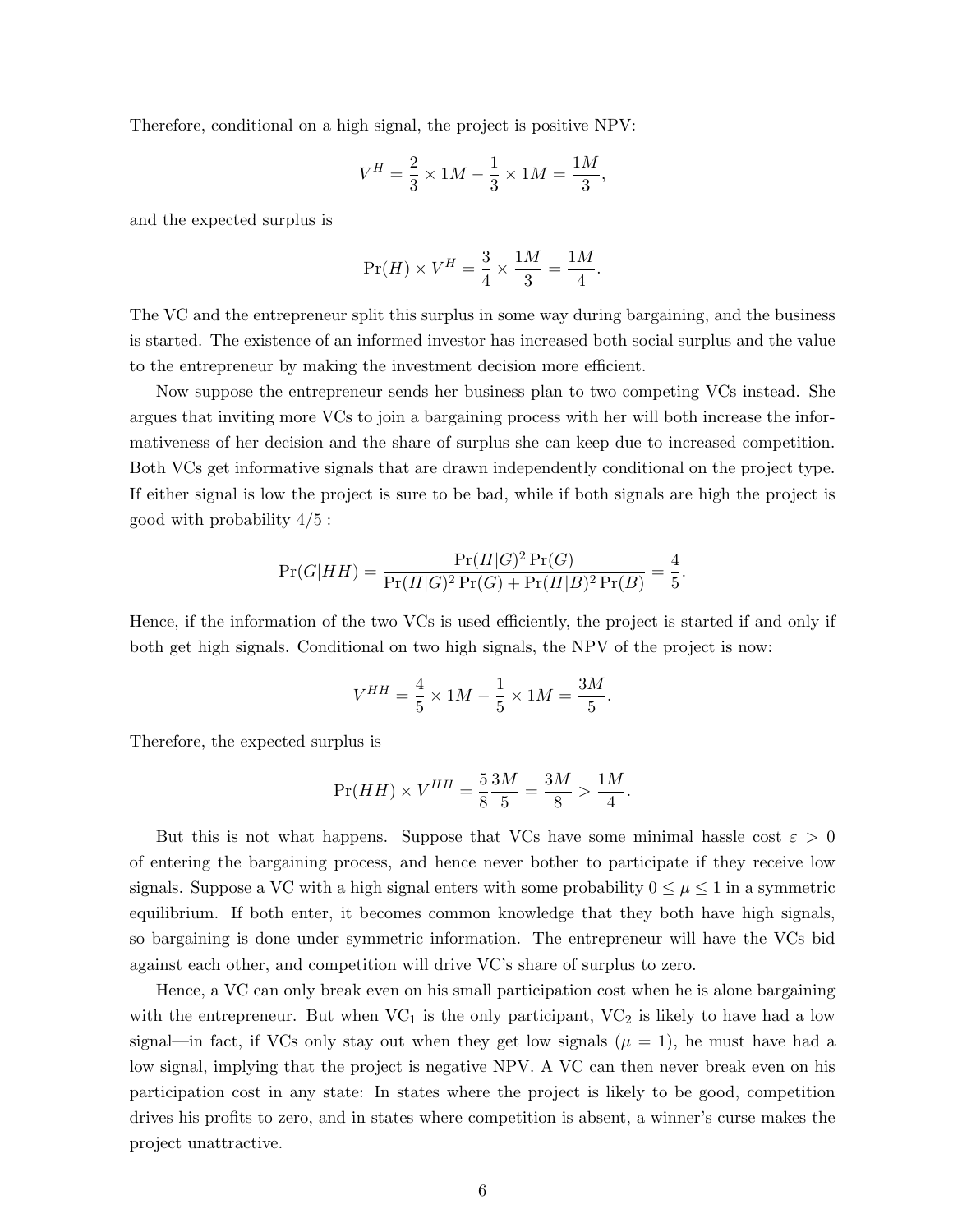The winner's curse is worse the more likely it is that a VC with a good signal participates. Hence, in a symmetric equilibrium, the participation rate  $\mu$  for a VC with a high signal must be low enough such that his competitor can profitably finance the project when he participates alone.

How does the surplus in such an equilibrium compare to the one where the entrepreneur deals exclusively with one VC? For states where the original VC still enters, there is no change since the project is still financed. We therefore compare investment efficiency on the set of projects the original VC now passes on, which consists of all projects he gets a low signal on and a fraction  $(1 - \mu)$  of projects he gets a high signal on.

Projects from this pool will now be financed if and only if the new VC gets a high signal and enters. He therefore finances a good project from the pool with probability  $\mu \Pr(H|G) = \mu$ , and a bad project with probability  $\mu \Pr(H|B) = \mu \times 1/2$ . Since the project at least weakly breaks even when the investor has a high signal, the surplus created on the pool is no higher than if he had always entered—i.e., if he invested in all good projects and a fraction  $1/2$  of bad projects.

The original VC, when he was the only invited investor, financed all good projects out of the pool. Of the bad projects in the pool, he invested in the ones where he erroneously received a high signal, which consists of a fraction

$$
\frac{\Pr(H|B)(1-\mu)}{\Pr(H|B)(1-\mu) + \Pr(L|B)} = \frac{\frac{1}{2}(1-\mu)}{\frac{1}{2}(1-\mu) + \frac{1}{2}} = \frac{1-\mu}{2-\mu},
$$

which is lower than  $1/2$ . Therefore, the screening of the original VC on this pool when there was no competition was more efficient, so surplus goes down with two VCs. If the entrepreneur has enough bargaining power, her revenues also goes down.

What went wrong? The extra competition from adding a VC led to no rents to VCs in the best states, and a winner's curse made it hard to break even when bargaining alone with the entrepreneur. This led to lower participation by the original VC, and the valuable information he had when not participating was lost. The extra information of the added investor was not enough to compensate for the lost information, so that investment decisions were *less* informed than before. Even though the share of surplus captured by the entrepreneur increased with added competition, the negative effect on total surplus made her welfare go down.

The problem gets even worse with more VCs, even though the market as an aggregate has more information. As the number of investors increases, it becomes harder and harder to break even in marginal states due to the winner's curse, so that the non-participation region  $1 - \mu$  increases. We call this region the *information black hole* since the information of nonparticipating investors in this region is lost.

Figure [1](#page-41-0) shows potential social surplus if all information is used efficiently, and the actual equilibrium surplus as a function of the number of VCs in the market. Potential surplus increases and approaches the first best outcome where only good projects are financed, while market surplus declines.

The example has a simple investment decision (start or abandon), binary signals, no assets in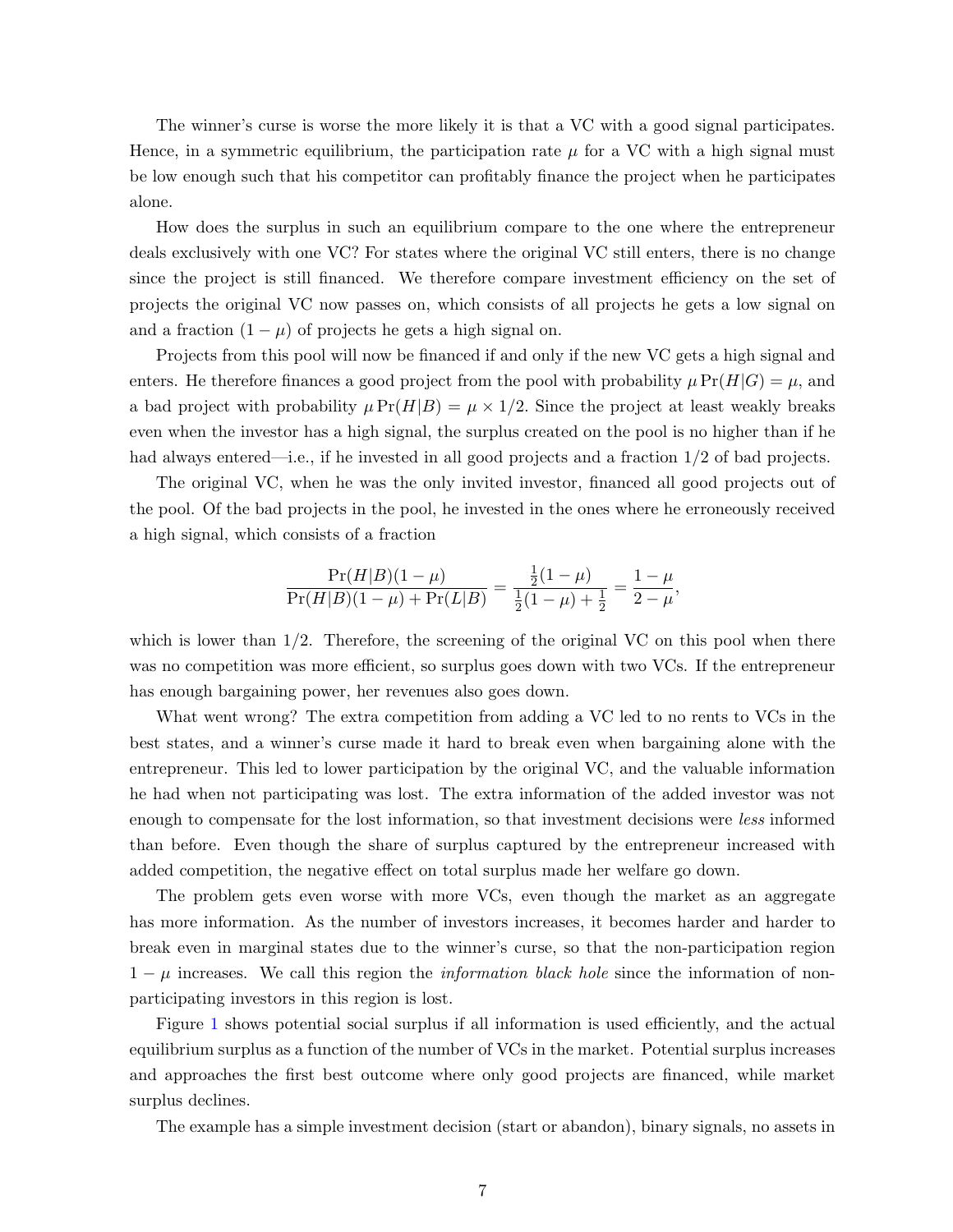place, and a particular market structure. The remainder of the paper generalizes this example to allow for general investment policy choices for both mature and new firms, general information structures, financing contracts, and modes of competition between investors.

# 1 Setup

The model has two sets of risk-neutral agents: A firm seeking financing to start a new project, and a set  $\{1, ..., N\}$  of potential investors who have private information about the prospects of the project. In our main analysis, we will refer to the firm as the "entrepreneur" and assume that the firm has no other assets or financial resources—we show in Section [4.4](#page-31-0) that our results apply equally well to mature firms with assets in place. Each investor gets a private signal  $S_i$ that is informative about whether the project type  $\theta$  is good  $(\theta = G)$  or bad  $(\theta = B)$ . The exante probability that the project is good is  $\pi_0$ .

## 1.1 Signals

Conditional on the project type  $\theta$ , signals are drawn identically and independently on [0, 1] with continuous conditional densities  $f_G(s)$  and  $f_B(s)$  satisfying the strict maximum likelihood ratio property:

<span id="page-8-0"></span>Assumption 1 Strict MLRP:

$$
\forall s > s', \quad \frac{f_G(s)}{f_B(s)} > \frac{f_G(s')}{f_B(s')}.
$$

Assumption [1](#page-8-0) ensures that higher signals are better news than lower signals.<sup>[3](#page-8-1)</sup> We also assume that  $f_B(1) > 0$ , and that the likelihood ratio  $f_G(1)/f_B(1)$  at the most optimistic signal realization  $s = 1$  is bounded. These assumptions ensure that the observation of a single signal can never rule out the possibility of the project being bad, while an observer of all signals will be able to learn the project type perfectly as the number of investors goes to infinity.

## 1.2 Project

The information of investors is valuable for deciding the investment policy of the firm. The investment policy a is picked from a compact choice set A and leads to a random surplus  $V_a$  net of any investments and opportunity costs. We allow for the possibility that the project value  $V_a$  is a function of variables other than the type  $\theta$ , but we assume that  $V_a$  is independent of investor signals conditional on the project type. Hence, given information  $\omega$  learned during a

<span id="page-8-1"></span><sup>&</sup>lt;sup>3</sup>As we show in the working paper version of this paper, all results go through under the weaker assumptions that  $f_G(s)$  and  $f_B(s)$  are left-continuous and have right limits everywhere, and signals satisfy weak MLRP:  $\forall s \geq 1$  $s'$ ,  $f_G(s)/f_B(s) \ge f_G(s')/f_B(s')$ . The discrete signal distribution in the motivating example can be represented with left-continuous densities satisfying weak MLRP:  $f_B(s) = 1$  for all s,  $f_G(s) = 0$  for  $s \le 1/2$ , and  $f_G(s) = 2$ for  $s > 1/2$ .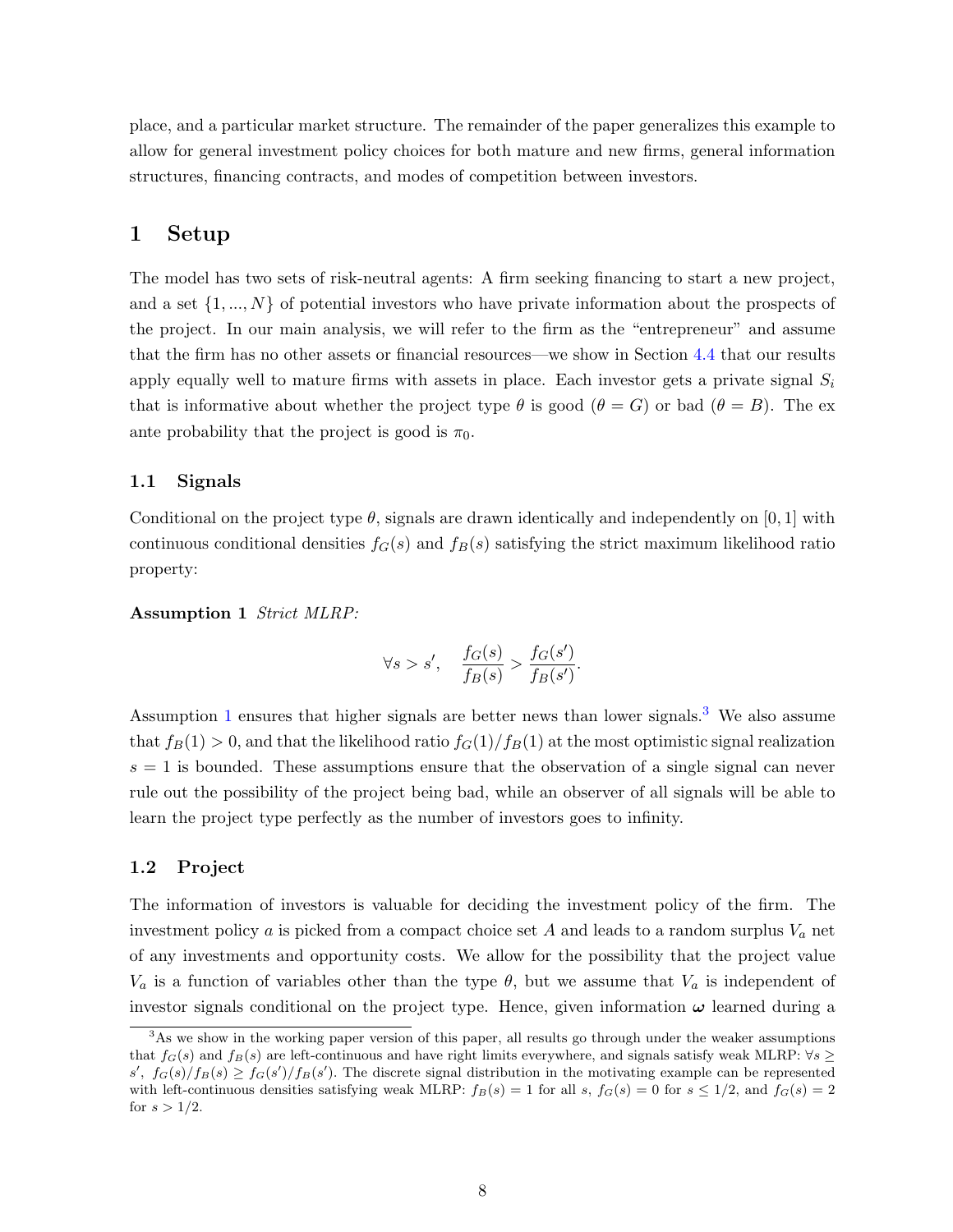financing process, the expected net present value depends only on the updated probability of the type,  $\pi(\omega) = \Pr(G|\omega)$ , and the expected payoffs given the type:

$$
E(V_a|\omega) = \pi(\omega)E(V_a|G) + (1 - \pi(\omega))E(V_a|B). \tag{1}
$$

The choice set always includes the option  $a = 0$  of abandoning the project opportunity without cost ( $V_0 \equiv 0$ ), while any policy  $a \neq 0$  requires financing and leads to strictly positive net present value for good project and strictly negative net present value for bad projects:

#### <span id="page-9-1"></span>Assumption 2

$$
E(V_a|G) > 0 > E(V_a|B) \quad \forall a \neq 0. \tag{2}
$$

For applications where the number of possible policy choices are infinite—e.g., when the project scale can be chosen from a continuum—we also assume that  $E(V_a|\theta)$  is a continuous function of a for each type  $\theta$  and that there is no "minimal scale" version of the project which is positive NPV even with an arbitrarily small probability of the project being good:

#### <span id="page-9-2"></span>Assumption 3

$$
\max_{a \neq 0} \frac{E(V_a|G)}{|E(V_a|B)|} < \infty. \tag{3}
$$

We show in Lemma [1](#page-9-0) that assumptions [2](#page-9-1) and [3](#page-9-2) together imply that the project should be abandoned if sufficiently negative information is learned during a financing process.

Our assumptions put few restrictions on a project. The project can be scalable, have fixed or marginal costs, and the choice set can include any set of risk-return profiles that do not have a guaranteed positive NPV. The choice can also be over different dynamic investment strategies if new information is expected to arrive over time—for example, whether to invest immediately, keep the option to invest alive while waiting for resolution of uncertainty, or completely abandon the project (see Section [5](#page-32-0) for more details). The critical assumption driving our results is that there is a non-trivial choice at the extensive margin between the status quo action  $a = 0$  requiring no financing and any other choice  $a \neq 0$ . Most of our results can therefore be derived in the special case with a binary choice set  $a \in \{0,1\}$  as in our motivating example, where  $a = 1$  means starting the project.

Given information  $\omega$  the optimal investment policy that delivers the maximal expected payoff solves:

<span id="page-9-3"></span>
$$
a(\omega) = \underset{a \in A}{\arg \max} \pi(\omega) E(V_a|G) + (1 - \pi(\omega)) E(V_a|B). \tag{4}
$$

From equation [\(4\)](#page-9-3) it is clear that the optimal investment policy  $a(\omega)$  depends only on the updated probability of the type,  $\pi(\omega)$ . Hence, social surplus is given by  $v(\pi(\omega))$ , where

$$
v(\pi) = \max_{a \in A} \pi E(V_a|G) + (1 - \pi)E(V_a|B). \tag{5}
$$

<span id="page-9-0"></span>The following lemma provides a first-best benchmark for social surplus when all market information is available: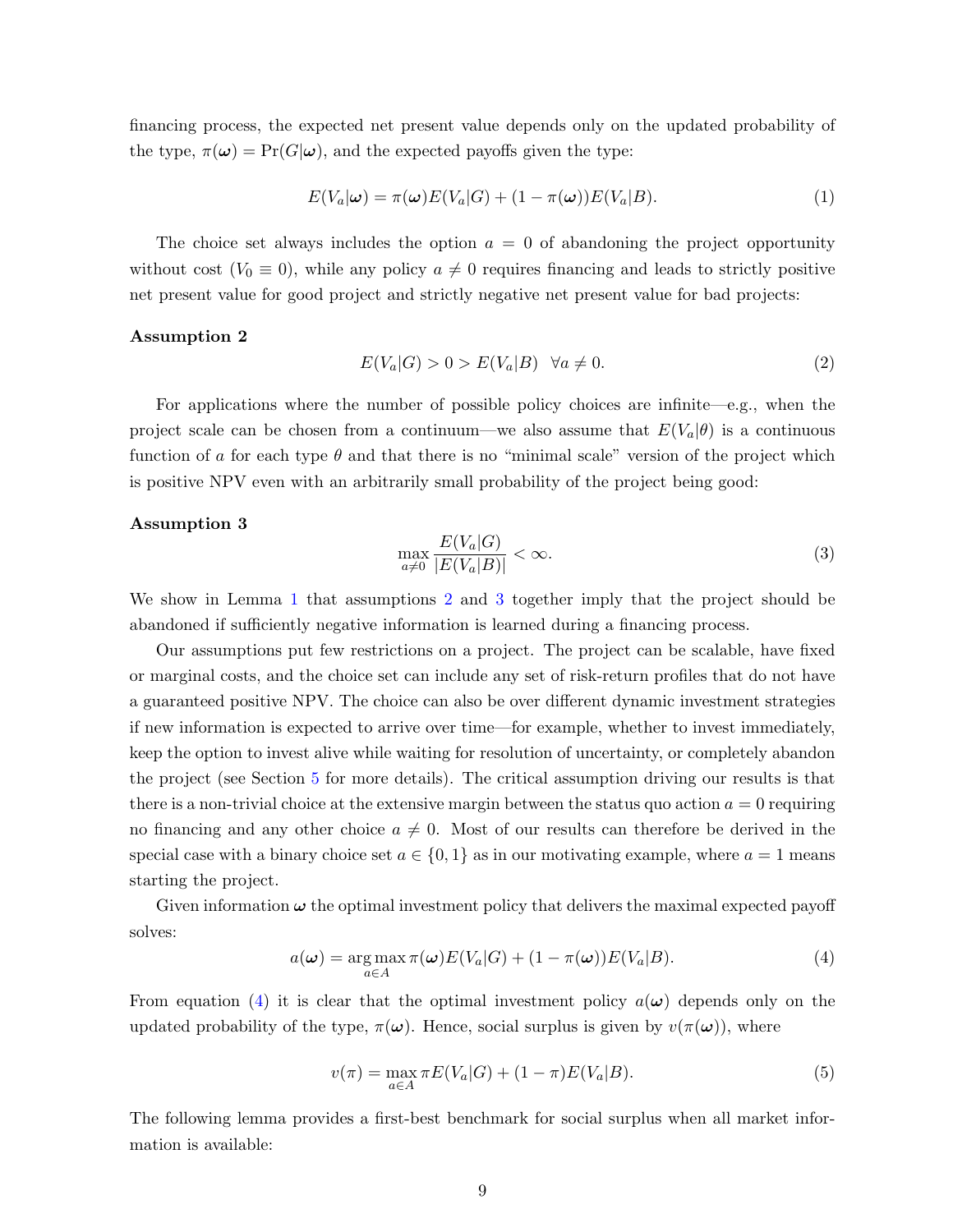#### Lemma 1

- (i) There is  $a \pi^* > 0$  such that  $a(\pi) = 0$  and  $v(\pi) = 0$  for all  $\pi \in [0, \pi^*]$ , and  $v(\pi) > 0$  for all  $\pi > \pi^*$ .  $v(\pi)$  is strictly increasing for  $\pi > \pi^*$  and convex.
- (ii) When  $\boldsymbol{\omega} = \mathbf{S} \equiv \{S_i\}_{i=1}^N$ , social surplus increases with N and approaches the first-best in the limit:

$$
\lim_{N \to \infty} E(v(\pi(\mathbf{S}))) = E\left(\max_{a} E(V_a|\theta)\right)
$$

.

Proof: See the Appendix.

The lemma shows the value of investor information. Although the net present value under a given policy a is linear in the expected type  $\pi$  of the project, the value under the optimal investment policy is convex. As in any real option setting with convex payoffs, more information allows for better fine-tuning of the investment decision and increases the value. As the number of investor signals grows without bound, an observer of all signals would avoid all bad projects and invest optimally in all good projects.

#### 1.3 Fundraising market

Investors compete over what financing contract, if any, to supply to the firm. We first describe the set of financing contracts we allow as feasible outcomes, and then describe the market equilibrium conditions.

Any market outcome can be described as an investment policy a and a financing contract  $\mathbf{w}_a = \{w_{i,a}\}_{i=1}^N$  that implements a, where  $w_{i,a}$  specifies investor i's net payoff. A typical example is where an investor i contributes capital  $I_i$  to the firm in exchange for a security  $z_i$  backed by the post-investment cash flows  $V_a + \sum_j I_j$  of the firm, so that  $w_{i,a} = z_i(V_a + \sum_j I_j) - I_i$ . The entrepreneur retains  $V_a - \sum_i w_{i,a}$ . We allow the payoffs to depend both on the realized value of the project and investor signals, but omit this dependence in the notation whenever possible to avoid cluttering the exposition.

<span id="page-10-1"></span>Given an investment policy  $a$ , we allow for any financing contract  $w_a$  that satisfies the following feasibility restrictions:

Assumption 4 Limited liability:  $V_a - \sum_i w_{i,a} \ge 0$ 

<span id="page-10-2"></span>**Assumption 5** Monotonicity: For all  $w_{i,a}$ ,  $E(w_{i,a}|B) \leq \min(E(w_{i,a}|G), 0)$ .

The limited liability condition simply requires that the penniless entrepreneur should be able to implement the contracted investment policy. We relax the assumption in Section [4.4,](#page-31-0) where we allow the firm to have existing assets that can back securities.

The monotonicity condition is automatically satisfied if the firm has only one class of investors (where  $w_{i,a} = q_i w_a$  for some constant  $q_i \geq 0$  and contract  $w_a$ ).<sup>[4](#page-10-0)</sup> For the case where the firm has multiple classes of investors, the monotonicity condition says that investors should be sufficiently

<span id="page-10-0"></span><sup>&</sup>lt;sup>4</sup>This follows from Assumption [2](#page-9-1) and limited liability; with only one class of securities, investors cannot make profits on bad projects, and so must make some profits on good projects in order to break even.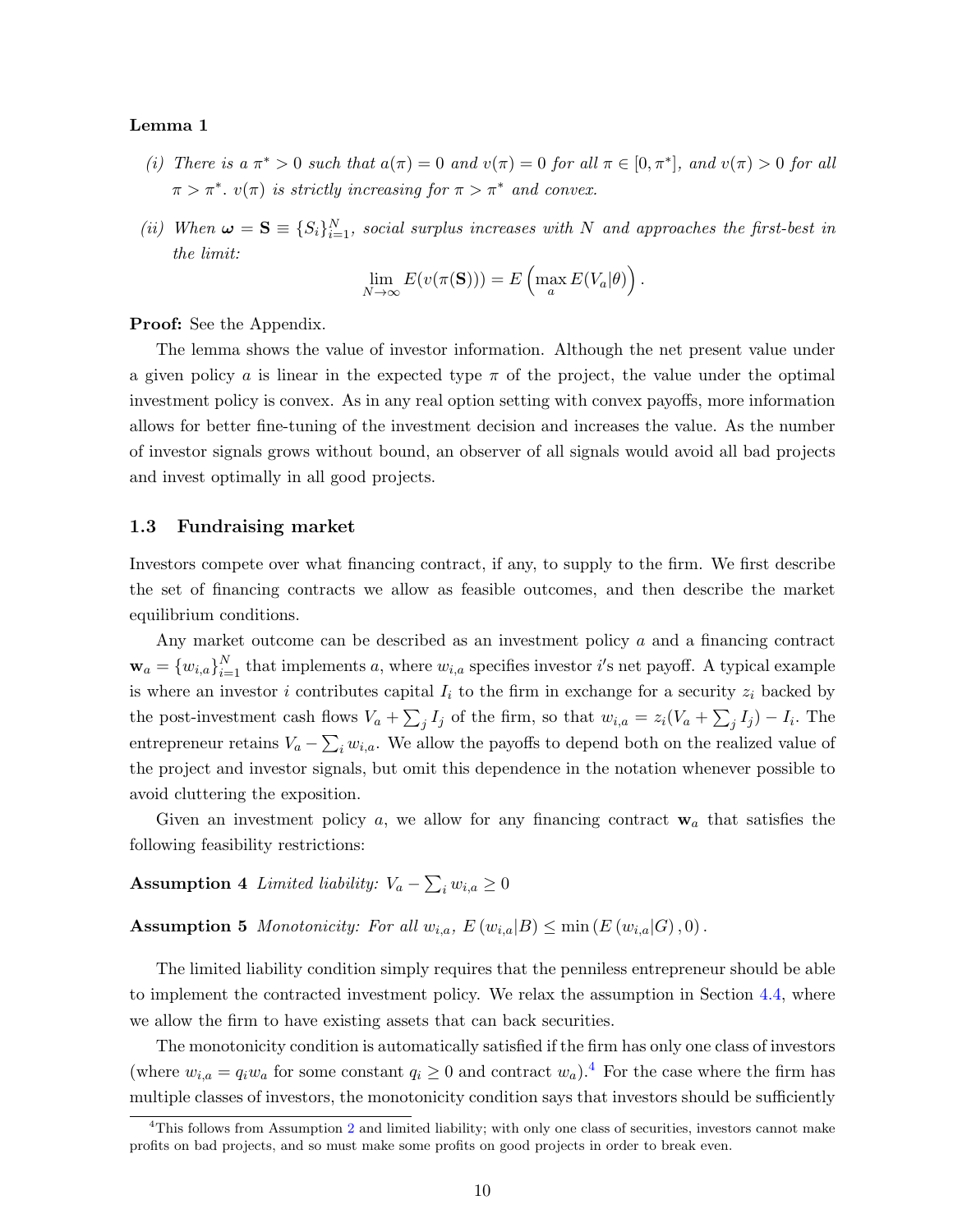aligned, in the sense that they all prefer the project to do well rather than poorly. This is a standard condition in the security design literature (see e.g., [DeMarzo, Kremer, and Skrzypacz](#page-38-4) [\(2005\)](#page-38-4)) that can be microfounded as a way to prevent ex post moral hazard between a firm's active investors, or between the entrepreneur and some set of investors. The monotonicity condition also says that no investor should receive a claim that has strictly positive profits regardless of the state of the project—that is, there is no "free lunch" ex post.<sup>[5](#page-11-0)</sup>

## 1.3.1 Market equilibrium

We are interested in how efficiently the equilibrium investment policy  $\alpha$  reflects the market information contained in investor signals when investors compete to finance the firm. To put an upper bound on efficiency, we allow for any type of information extraction from investors who participate in the market. As in the motivating example, the loss of information will be due to investors who decide not to participate after observing their signal.

We restrict attention to symmetric equilibria in which investors with signals above some threshold  $\hat{s} \in [0,1]$  participate. As we will see (Proposition [1\)](#page-13-0), it is without loss of generality to focus on threshold participation strategies when the monotonicity condition holds. This is because investors can only make profits if the project is good, so that more optimistic investors always expect to break even when less optimistic investors do. Non-participating investors leave the game, so equilibrium allocations can only depend on information in the censored signal vector  $\mathbf{S}_{\geq \hat{s}} \equiv \{S_i \times 1_{\{s_i \geq \hat{s}\}}\}_{i=1}^N$ .

As we want the model to be applicable to a wide set of primary capital market, we do not specify a particular way in which investors compete. However, as is clear from our motivating example, competition plays an important role for our result. We will allow any market structure that is mildly competitive, in that a "maximally pessimistic" participant is outcompeted and cannot make profits when there are more aggressive participants with enough resources:

<span id="page-11-1"></span>**Assumption 6** Competitive market: If there are  $n > K$  participants where the resources of K investors are enough to finance the firm, an investor with a signal just above the equilibrium participation threshold  $\hat{s}$  makes vanishing profits:

$$
\lim_{s \downarrow \hat{s}} E(w_{i,a} | S_i = s, n > K \text{ participants}) \le 0. \tag{6}
$$

This is a generalized version of the assumption about competition we made in the motivating example. In the example, all participants have equally optimistic signals H, so any participant

<span id="page-11-0"></span><sup>&</sup>lt;sup>5</sup>Although we know of no primary financial market where the monotonicity condition is violated, it is not without loss of generality—it rules out shorting markets, and more generally, non-monotone surplus-extraction mechanisms as in [McAfee, McMillan and Reny](#page-39-8) [\(1989\)](#page-39-8) that rely on a set of side transfers  $t_i(\mathbf{s})$  between investors based purely on messages sent in the financing process. Such contracts are not ex post rational, which may explain why they are seldom—if ever—used in practice. We show in Section [4.3](#page-29-0) how the introduction of a carefully designed shorting market can improve informational efficiency if the monotonicity condition is relaxed, but the market has to be subsidized by the firm's investors, and participants will have ex post incentives to either renege or influence the firm to take inefficient actions.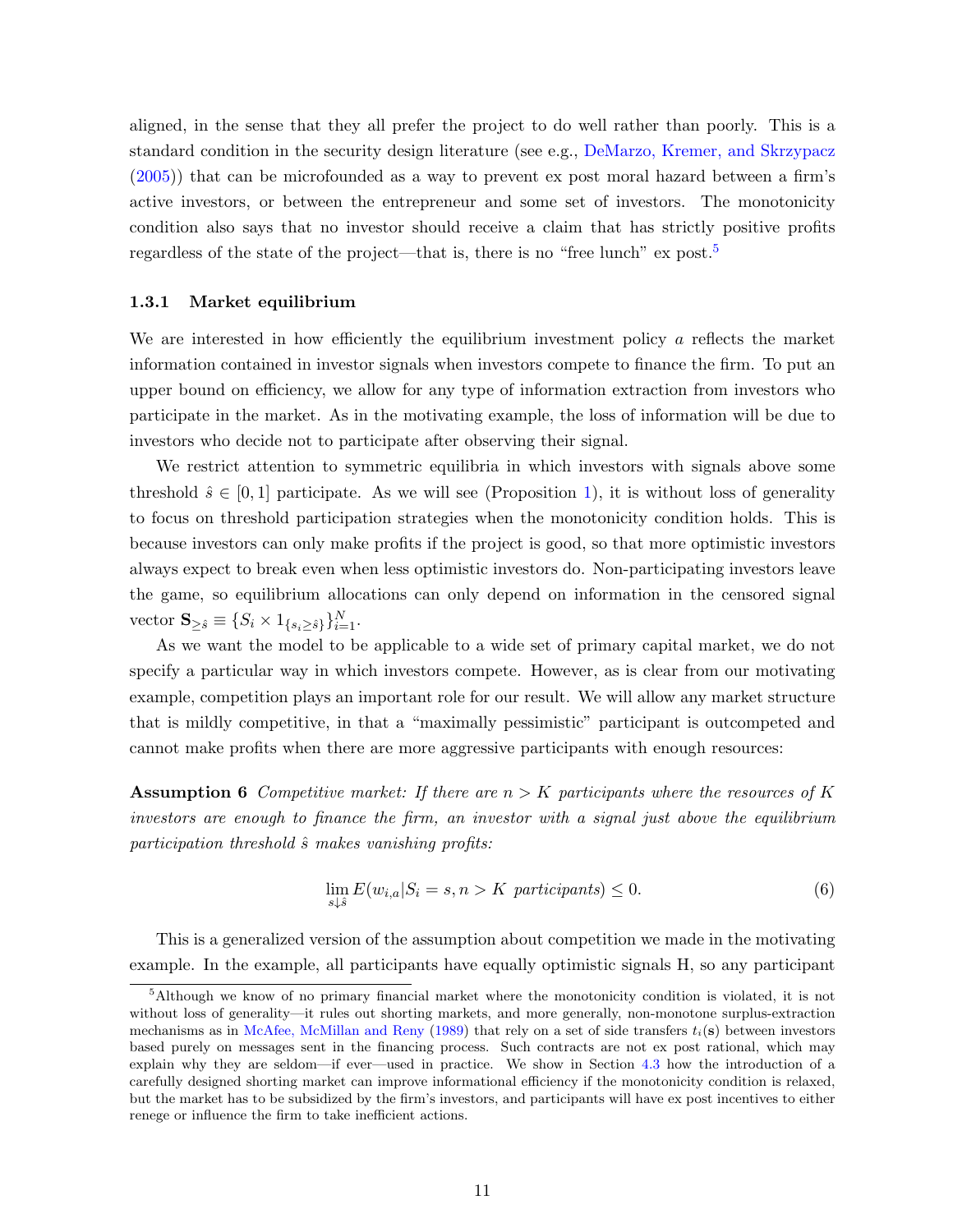is marginal. When both VCs enter, their signals are common knowledge and competition drive their rents to zero.

With a more general signal structure, the analogous logic is as follows. The lowest possible investor type that participates in equilibrium has no informational rents, since his reservation value is the lowest possible value compatible with an observed set of participating investors. Hence, competitors can always outbid him, and an entrepreneur can safely hold out until the reservation price of the lowest type is reached. The competitive assumption holds in any noncollusive, non-rationed auction or bargaining setting such as uniform or discriminatory price auctions, irrespective of whether investors make their bids before or after they have observed the number of competitors. In particular, the assumption is automatically satisfied when only the investors with the K highest signals get an allocation in equilibrium.

In our main analysis, to make the exposition simpler, we assume that all investors have deep pockets so that  $K = 1$ . All our results hold for any fixed K that does not grow with the size of the market. We study the case of  $K > 1$  as well as collusion and rationing in Section [4.](#page-24-0)

The final requirement we put on an equilibrium is that it is informationally robust. Since we assume that participation is free, there are typically a multitude of equilibria with different levels of efficiency depending on whether indifferent investors participate and share their information or not. Our robustness criterion rules out equilibria that rely critically on information from indifferent investors who would never participate in any possible financing mechanism if there were even an arbitrarily small participation cost  $\varepsilon > 0$ .

We start with the definition of an equilibrium with an arbitrary participation cost, and then give the formal definition of a robust equilibrium:

**Definition 1**  $\{\hat{s}_{\varepsilon}, a_{\varepsilon}, \mathbf{w}_{a_{\varepsilon}}\}$  is a symmetric, competitive equilibrium with a participation cost  $\varepsilon$ if:

- (i)  $\mathbf{w}_{a_{\varepsilon}}$  is a feasible contract, that is, Assumptions [4](#page-10-1) and [5](#page-10-2) hold.
- (ii)  $a_{\varepsilon}$  and  $\mathbf{w}_{a_{\varepsilon}}$  are measurable with respect to  $\mathbf{S}_{\geq \hat{s}_{\varepsilon}}$ .
- (*iii*) Assumption  $\boldsymbol{\theta}$  holds.
- (iv) Incentive compatibility holds: For any  $s_i \in [0,1]$

<span id="page-12-0"></span>
$$
s_i \in \arg\max_{s' \in [0,1]} 1_{\{s' \ge \hat{s}\}} (E(w_{i,a_{\varepsilon}}(\mathbf{S}^{-\mathbf{i}}, s') | S_i = s_i) - \varepsilon), \tag{7}
$$

where  $w_{i,a_{\varepsilon}}(\mathbf{S}^{-i},s')$  is the payoff to an investor with signal  $s_i$  if he acts as if he has signal s'.

**Definition 2**  $\{\hat{s}, a, \mathbf{w}_a\}$  is a robust symmetric, competitive equilibrium with zero participation cost if for every δ, there is a symmetric, competitive equilibrium of a financing mechanism with participation cost  $\varepsilon > 0$  such that  $|\hat{s} - \hat{s}_{\varepsilon}| < \delta$  and allocations are within  $\delta$ :

$$
E(|V_a - V_{a_\varepsilon}|) + \sum_i E(|w_i - w_{i,a_\varepsilon}|) < \delta. \tag{8}
$$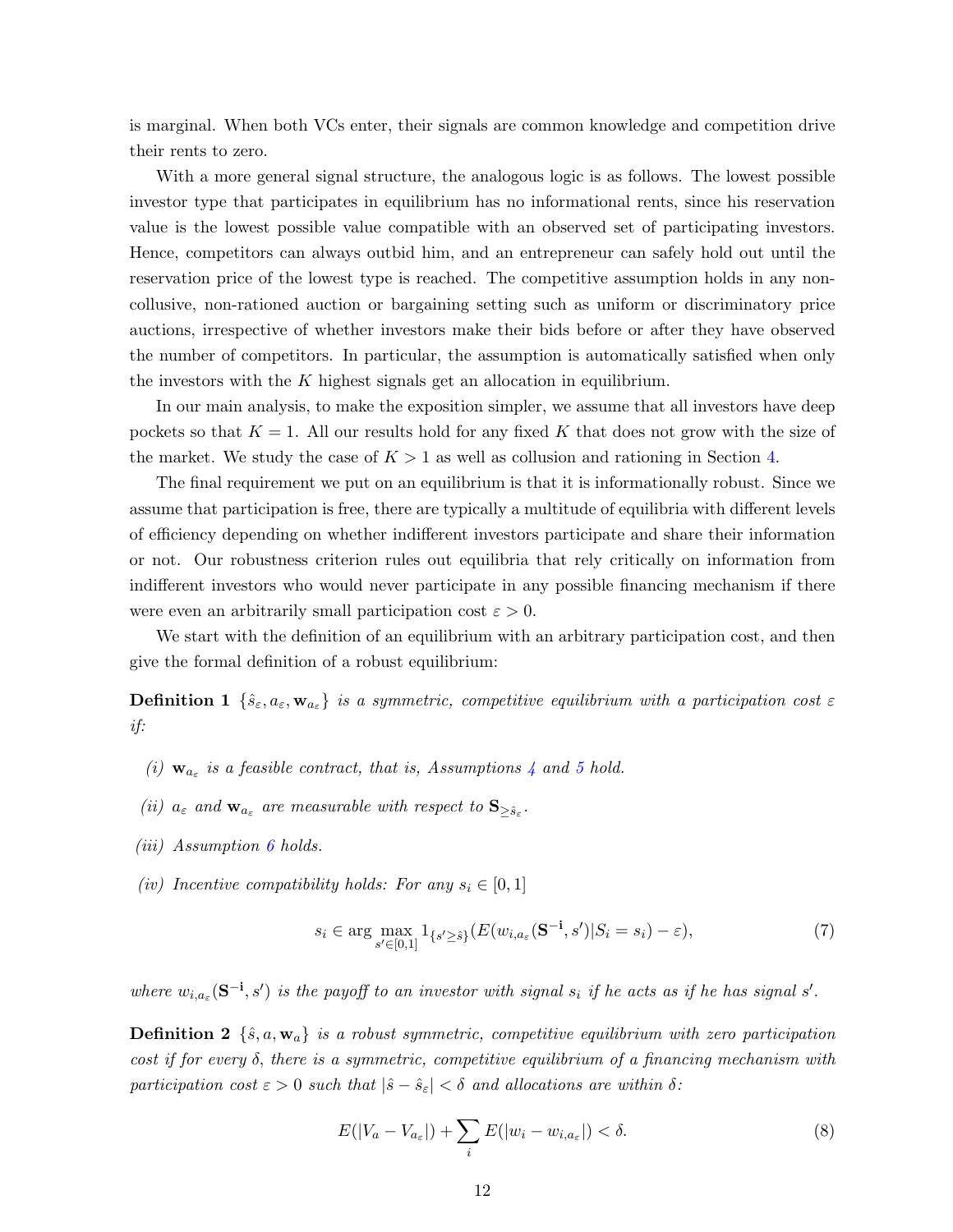To make clear the role of the robustness criterion, recall our motivating example. In the example, if participation costs are zero, there is a continuum of non-robust equilibria with different degrees of participation. The most efficient of these is an equilibrium where VCs always participate when they get a high signal  $(\mu = 1)$ , but the project is only financed if all VCs participate. This equilibrium fully aggregates information and achieves the first best. However, in this equilibrium all investors always make exactly zero profits, and so even an arbitrarily small participation cost destroys the equilibrium.

Our equilibrium definition allows for a very wide class of market structures and financial contracts, and is as unrestrictive as possible in order to put a lower bound on investment inefficiencies. We have not required that the outcome is renegotiation proof, or that the prescribed equilibrium investment policy is incentive compatible for the final decision maker. We show in Section [2.1](#page-17-0) that a straight equity financing contract issued to investors with the highest willingness to pay achieves maximal efficiency, is renegotiation proof, and induces the entrepreneur and investors to agree on the ex post surplus-maximizing action.

# <span id="page-13-1"></span>2 Analysis: Informational black holes

In this section we study how well fundraising markets incorporate information into investment decisions. We derive a maximal set  $(\hat{s}, 1]$  of participating investors from which information can be learned, and show that even with maximum information there are significant investment inefficiencies relative to the first best.

To derive a lower bound on the participation threshold, we focus on a marginal participating investor with signal s just above the participation threshold  $\hat{s}_{\varepsilon}$  when there is an arbitrarily small participation cost  $\varepsilon > 0$ . From the competitiveness assumption, if s is sufficiently close to the threshold he will make vanishingly small profits if any other investors participate, and hence cannot break even on his participation cost. A necessary condition for him to participate is therefore that he breaks even when noone else participates:

$$
E(w_i|S_i = s, \max_j S_j \le \hat{s}_\varepsilon) \ge \varepsilon. \tag{9}
$$

When this investor is the only participant, limited liability implies that  $w_i \leq V_a$  so that the investor cannot get more than the available surplus. Hence, a necessary condition for participation is:

$$
\max_{a} E(V_a|S_i = s, \max_{j} S_j \le \hat{s}_{\varepsilon}) \ge \varepsilon. \tag{10}
$$

<span id="page-13-0"></span>Hence, for a marginal investor with a non-zero participation cost, it must be worth starting the project based only on the information that other investors are not participating. The winner's curse for a marginal investor is worse the lower the participation threshold is, which puts a lower bound on the threshold in any robust equilibrium: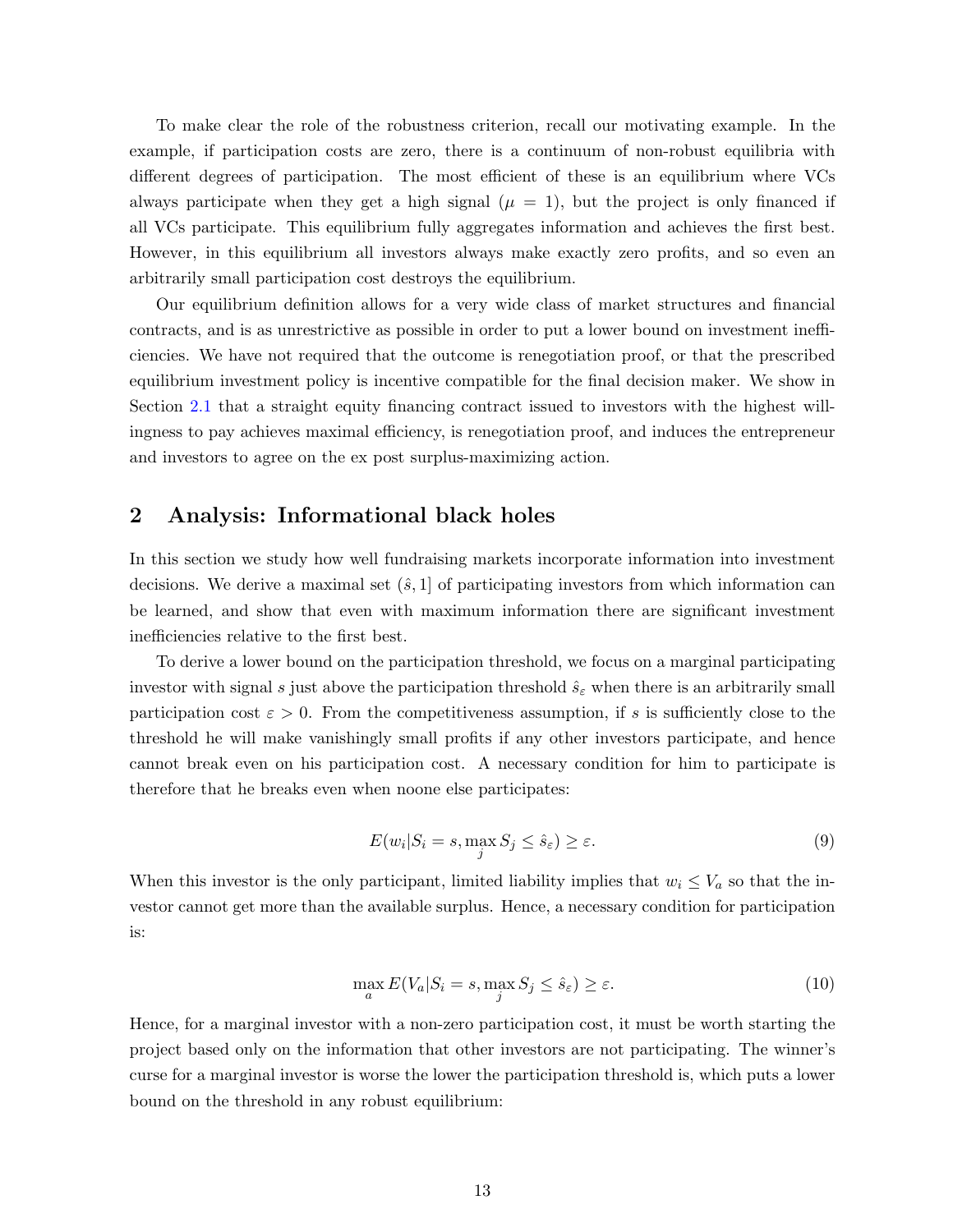**Proposition 1** In any robust symmetric equilibrium, the participation threshold is no smaller than the smallest value  $\hat{s}_N$  such that

<span id="page-14-1"></span>
$$
\max_{a \neq 0} E(V_a | \max_i S_i = \hat{s}_N) \ge 0,\tag{11}
$$

and, given a set of participants  $\kappa_N \equiv \sum 1_{\{S_i \geq \hat{s}\}}$ , no investment policy is more efficient than the policy  $a(s_{\geq \hat{s}})$  given by:

$$
a(\mathbf{s}_{\geq \hat{\mathbf{s}}}) = \max_{a \neq 0} E(V_a | \mathbf{s}_{\geq \hat{\mathbf{s}}} = \mathbf{s}_{\geq \hat{\mathbf{s}}}) \text{ if } \kappa_N > 0 \text{ and } a(\mathbf{s}_{\geq \hat{\mathbf{s}}}) = 0 \text{ if } \kappa_N = 0. \tag{12}
$$

Proof. See the Appendix.

Whenever  $\hat{s}_N > 0$  we call the minimal non-participation region  $[0, \hat{s}_N]$  the *informational* black hole, since the investment decision  $a(S_{\geq \hat{s}})$  cannot vary with signals below the threshold all signals below  $\hat{s}_N$  are pooled together and lost.

Proposition [1](#page-13-0) implies that even in a constrained efficient robust equilibrium, the most important investment decision—whether to start the project or not—cannot rely on any more information than what is contained in the highest signal among investors. To see this, note that if the highest signal is below the threshold, there is no participation and the project is abandoned. Conversely, whenever the highest signal is above the threshold, it is always efficient to start the project. This is so since even in the least optimistic such scenario, where a marginal participant wins alone, starting the project is efficient. Hence, the project is started if and only if any investor participates.

The existence of the informational black hole leads to inevitable investment inefficiencies. For example, when all signals are in the informational black hole but close to the participation threshold, the project will not be undertaken even though it can be positive NPV. In contrast, even if all but one investor have the most negative signal possible so that the project is strictly unprofitable, the constrained efficient policy is to start the project whenever one investor participates.

<span id="page-14-0"></span>In what follows, we will focus on the case where there is at least some participation in a robust equilibrium:

Assumption 7 There is an action a such that

$$
E(V_a|S_i = 1) > 0.
$$
\n(13)

Assumption [7](#page-14-0) says that a single investor who observes the highest possible signal will find it worthwhile to start the project. When this assumption is violated, Proposition [1](#page-13-0) implies that there is never any participation, so that the financing market breaks down completely.

Given Assumption [7](#page-14-0), the minimal participation threshold  $\hat{s}_N$  is always strictly below one. However, as the market grows larger,  $\hat{s}_N$  will increase due to the winner's curse, so that more and more investors end up in the informational black hole. The next proposition shows that as the number of investors N and hence the amount of information in the market grows, the amount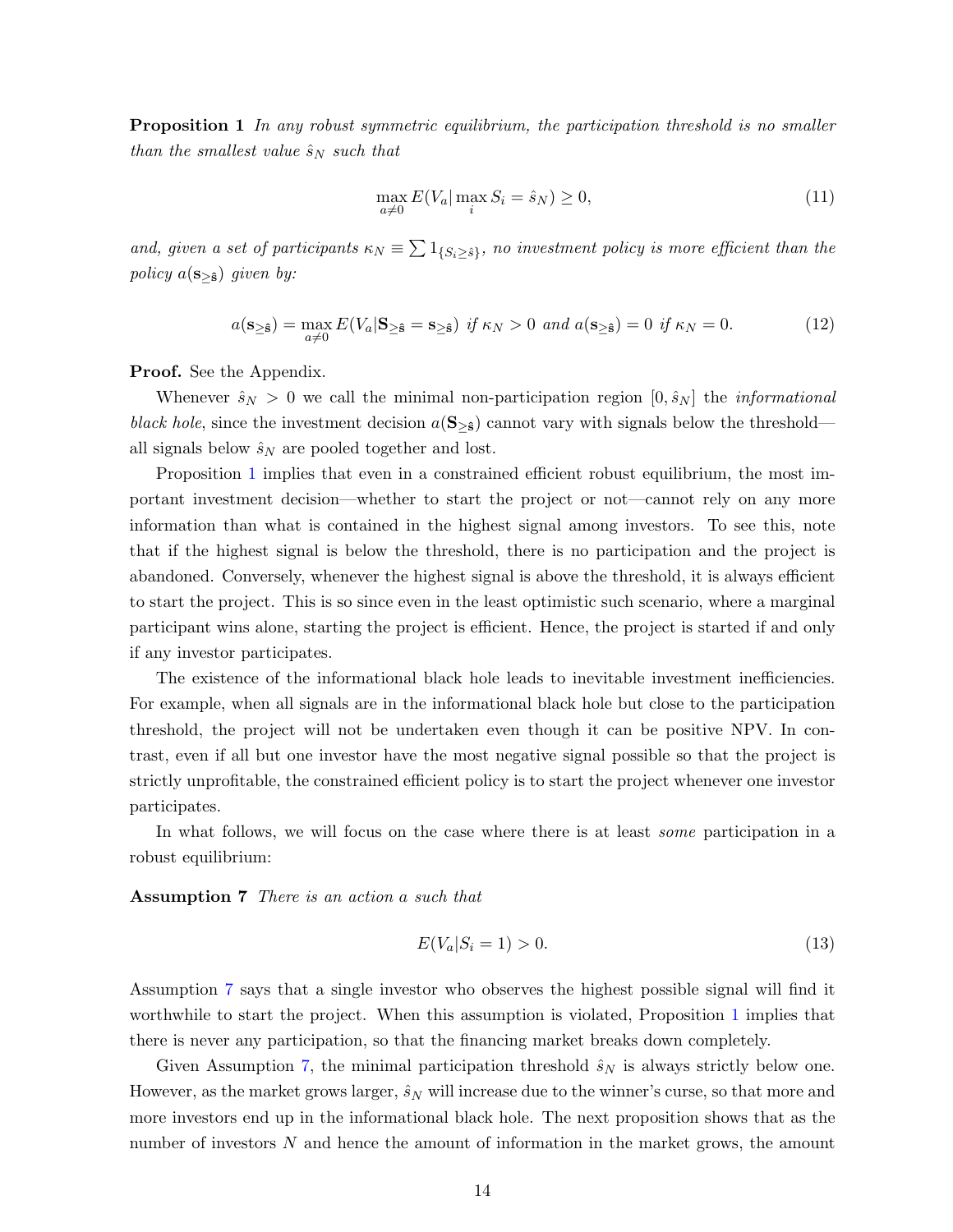of information lost in the informational black hole grows correspondingly so that substantial uncertainty remains even in arbitrarily large markets:

<span id="page-15-0"></span>**Proposition 2** As  $N \to \infty$ , the informational black hole grows with N such that the number of participants  $\kappa_N$  converges to a poisson-distributed random variable  $\kappa$  with

<span id="page-15-2"></span>
$$
\Pr(\kappa = k | B) = e^{-\tau} \frac{\tau^k}{k!}, \quad k = 0, 1, \dots,
$$
\n(14)

$$
\Pr(\kappa = k | G) = e^{-\lambda \tau} \frac{(\lambda \tau)^k}{k!},\tag{15}
$$

where  $\lambda = f_G(1)/f_B(1)$ . The arrival rate  $\tau > 0$  of participants is the unique solution to the marginal investor's break-even condition:

<span id="page-15-1"></span>
$$
\frac{\Pr(G|\kappa=1)}{\Pr(B|\kappa=1)} = \frac{\pi^*}{1-\pi^*} \Leftrightarrow \lambda \frac{e^{-\lambda \tau}}{e^{-\tau}} \frac{\pi_0}{1-\pi_0} = \frac{\pi^*}{1-\pi^*},\tag{16}
$$

where  $\pi^*$  is the break-even probability for the project defined in Lemma [1.](#page-9-0) The number of participants  $\kappa$  becomes a sufficient statistic for equilibrium information in the limit:

$$
\frac{\pi(\mathbf{S}_{\geq \hat{s}_N})}{1 - \pi(\mathbf{S}_{\geq \hat{s}_N})} \to \lambda^{\kappa - 1} \frac{\pi^*}{1 - \pi^*}.\tag{17}
$$

(18)

Proof. See the Appendix.

Corollary 1 Information never aggregates, and both over- and under-investment happens with positive probability as N goes to infinity:

$$
\lim_{N \to \infty} \Pr(a = 0|G) = e^{-\lambda \tau},\tag{19}
$$

$$
\lim_{N \to \infty} \Pr(a \neq 0 | B) = 1 - e^{-\tau}.
$$
\n(20)

Proposition [2](#page-15-0) shows that the participation cut-off  $\hat{s}_N$  increases with the number of investors. The reason is the winners curse: In a larger market, winning with the same signal is bad news because winning implies that all other investors are more pessimistic. Assumption [7](#page-14-0) guarantees that equation  $(16)$  has a nonnegative solution. Equations  $(14)$  and  $(15)$  show that as long as the likelihood ratio  $\lambda$  at the top signal is finite, the number of investors who actually participate in a financing process converges to the Poisson distribution with parameter  $\tau$  if the project is bad and the Poisson distribution with parameter  $\lambda \tau$  if the project is good. This limited participation impedes the inference of project type. As a result, sizable investment mistakes persist for any market size.

Propositions [1](#page-13-0) and [2](#page-15-0) illustrate the critical importance of Assumption [2,](#page-9-1) which is our main departure from standard theories of information aggregation. Assumption [2](#page-9-1) says that the decision about whether to start the project or not is non-trivial, because starting the project leads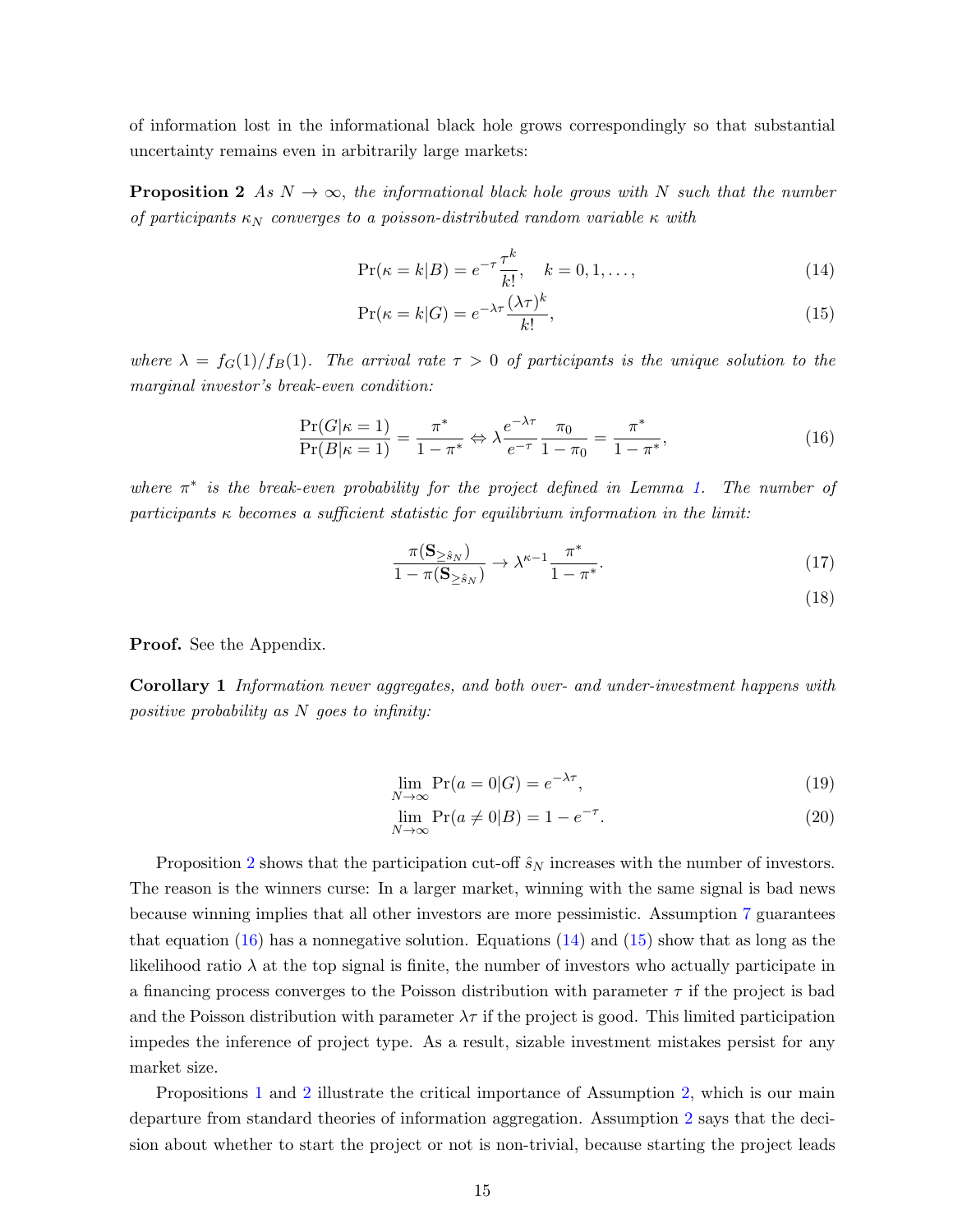to losses if the project is bad. If Assumption [2](#page-9-1) is violated and there is an action  $a$  such that the project is strictly positive NPV even in the bad state, Equation [11](#page-14-1) implies that  $\hat{s}_N = 0$  for any N. Hence, everyone participates, and a constrained efficient robust mechanism can achieve the first best. A larger market then always produces more information. For example, in standard auction theory where there is no action choice but an existing asset is sold, an ascending price auction reveals all information in the market. Of course, in that setting, information has no social value—once information has social value and a non-trivial decision has to me made, Proposition [1](#page-13-0) shows that, paradoxically, the market can no longer aggregate information.

Propositions [1](#page-13-0) and [2](#page-15-0) show that the recoverable market information depends on three things: The size of the market, the signal distribution, and how "in the money" the project is as summarized by the difference between the prior  $\pi_0$  and the break-even probability  $\pi^*$ . We will discuss the effect of market size and how it interacts with the signal distribution in detail in Section [3.](#page-18-0) In the asymptotic limit described in Proposition [2,](#page-15-0) the amount of available information is conveniently summarized in the expected number of participants  $\lambda \tau$  when the project is good:

$$
\lambda \tau = \frac{\lambda}{\lambda - 1} \left( \ln \lambda + \left[ \ln \frac{\pi_0}{1 - \pi_0} - \ln \frac{\pi^*}{1 - \pi^*} \right] \right). \tag{21}
$$

When this arrival rate is high, more market information is recovered and the posterior for the decision maker is more informative. In large markets, the effect of the signal distribution is summarized by the top likelihood ratio  $\lambda$ , and not surprisingly, more is learned when signals are more informative. In Section [4.2.1,](#page-28-0) we discuss implications of this when investors can affect  $\lambda$ by forming bidding clubs or coming together in a partnership firm.

The "moneyness" of the project is higher when the prior  $\pi_0$  is high and the break-even probability  $\pi^*$  is low. A project that is more likely to be positive NPV will generate more participation, and therefore more information. This market outcome is often inefficient—projects where the extensive margin decision is less important, so that information is less socially useful, will generate the most information!

The moneyness depends on project characteristics through  $\pi^*$ , which in turn is lower the more real option value the project is expected to have after fundraising. We use this fact in Section [4](#page-24-0) where we show that social surplus is increased if fundraising is done before public resolution of uncertainty.

Remarkably, the available equilibrium information does not depend on any other project parameter than the break-even rate  $\pi^*$ , which is determined solely by the payoffs to the unique optimal policy  $a(\pi^*)$  for a marginal participant. Hence, any value from being able to pick other infra-marginal policies when  $\pi(\mathbf{s}_{\geq \hat{s}_N}) > \pi^*$  has no effect on equilibrium information, despite the fact that more information is extra valuable when there is a richer policy set to pick from. This fact holds for any number of investors  $N$ , not only asymptotically, and is a negative informational externality imposed by the marginal participant on more optimistic investors.

When there is a lot of value from picking the right infra-marginal action, a government policy of subsidizing investors may therefore improve surplus by lowering the participation threshold. Thus, our model provides a new justification for government programs that give tax breaks or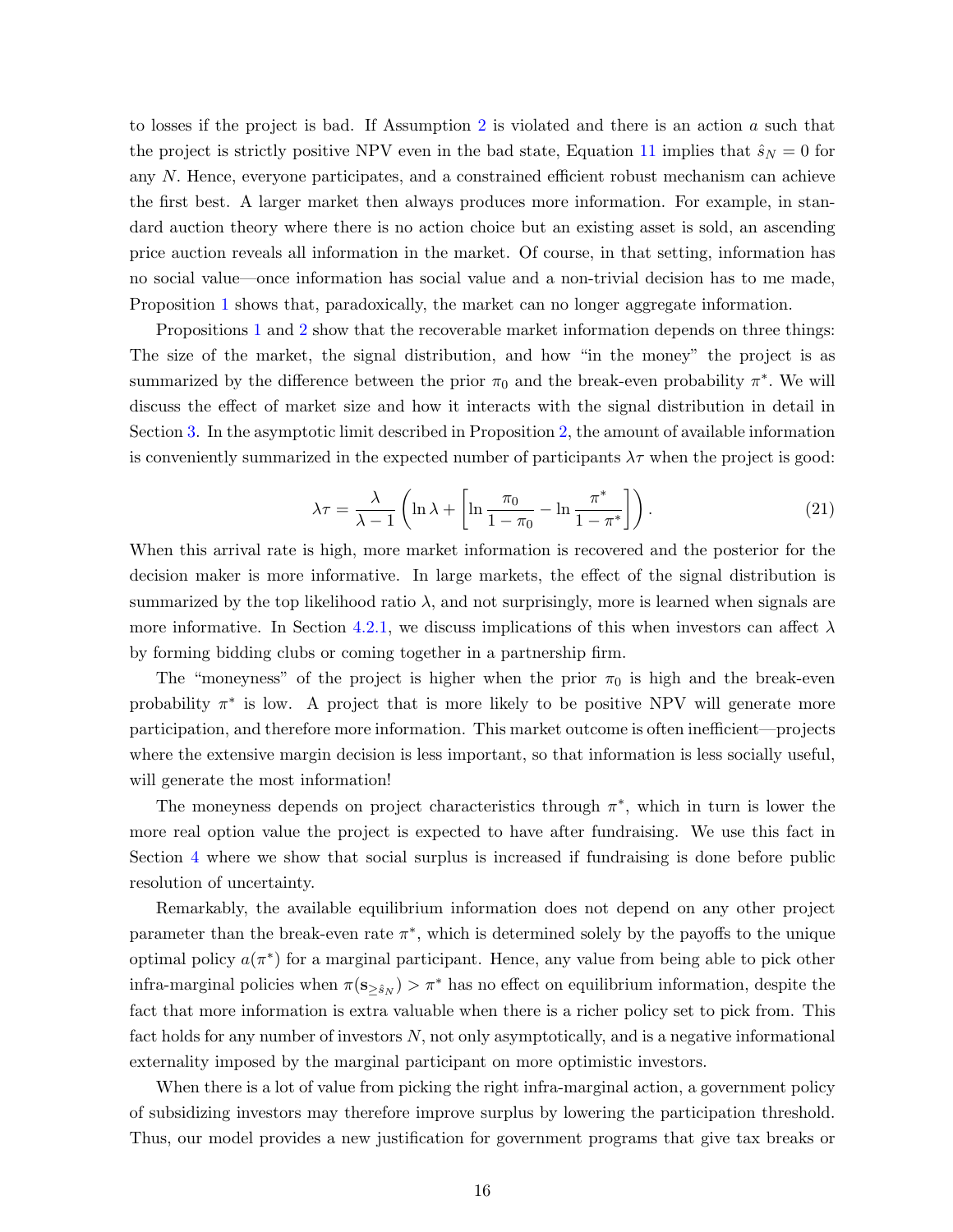credit guarantees to direct investors in private companies. There is a cost to such subsidies, however—the marginal participant will finance socially wasteful negative NPV projects. If the action choice is binary, such a policy would destroy surplus, as infra-marginal information then has no value.

Before describing the detailed implications of the informational black hole for surplus and revenues, we show in the next section that a straightforward financing process closely resembling most real-world primary markets implements the constrained efficient investment policy.

### <span id="page-17-0"></span>2.1 Implementation with straight equity financing

We show that the constrained efficient investment policy can be implemented by selling straight equity to the highest bidder in a standard auction. An equity auction proceeds as follows. The entrepreneur first sets a target I of capital to be raised into the firm through a new equity issue, and a fraction  $\beta \in [0,1]$  of her own shares to be sold for cash. This captures both total buyouts, where  $\beta = 1$ , and venture capital settings where the entrepreneur remains fully invested, where  $\beta = 0$ . The capital budget I is set so that any investment policy can be implemented, i.e.,  $V_a + I \geq 0$  for all  $a \in A$ .

Normalizing the number of shares of the firm before capital raising to one, the price per share (or "pre-money valuation")  $p$  at which equity is sold is set in a second- or ascending price auction:

- 1. Second-price auction: Bids  $b_i(s_i)$  are submitted simultaneously, the highest bidder h wins, and  $p = \max_{i \neq h} b_i$ .
- 2. Ascending-price auction: Bidding starts at price  $p = 0$ , and the price is gradually increased until all but one bidder have dropped out.

If the entrepreneur gets any bids, the winner of the auction pays  $I + \beta p$  for a fraction  $\frac{I+\beta p}{I+p}$ of shares backed by the post-money cash flows  $V_a + I$ , so that the winner's pay off function is given by:

$$
w_h = \frac{I + \beta p}{I + p} (V_a + I) - (I + \beta p) = \frac{I + \beta p}{I + p} (V_a - p).
$$
 (22)

The entrepreneur keeps  $(1-\beta)$  shares and gets  $\beta p$  in cash for her remaining shares. The winning investor and the entrepreneur then jointly decide on the investment policy, taking into account all the information learned from the bidding behavior of other investors.

If bids of participating investors are strictly increasing in signals, bids will perfectly reveal their signals. Since the investor and the entrepreneur are perfectly aligned ex post with payoffs that are linear in the surplus  $V_a$ , they will therefore agree to take the surplus maximizing action conditional on the information contained in the bids:

$$
a\left(\mathbf{s}_{\geq \hat{\mathbf{s}}}\right) = \arg\max_{a} E\left(V_a|\mathbf{s}_{\geq \hat{\mathbf{s}}} = \mathbf{s}_{\geq \hat{\mathbf{s}}}\right). \tag{23}
$$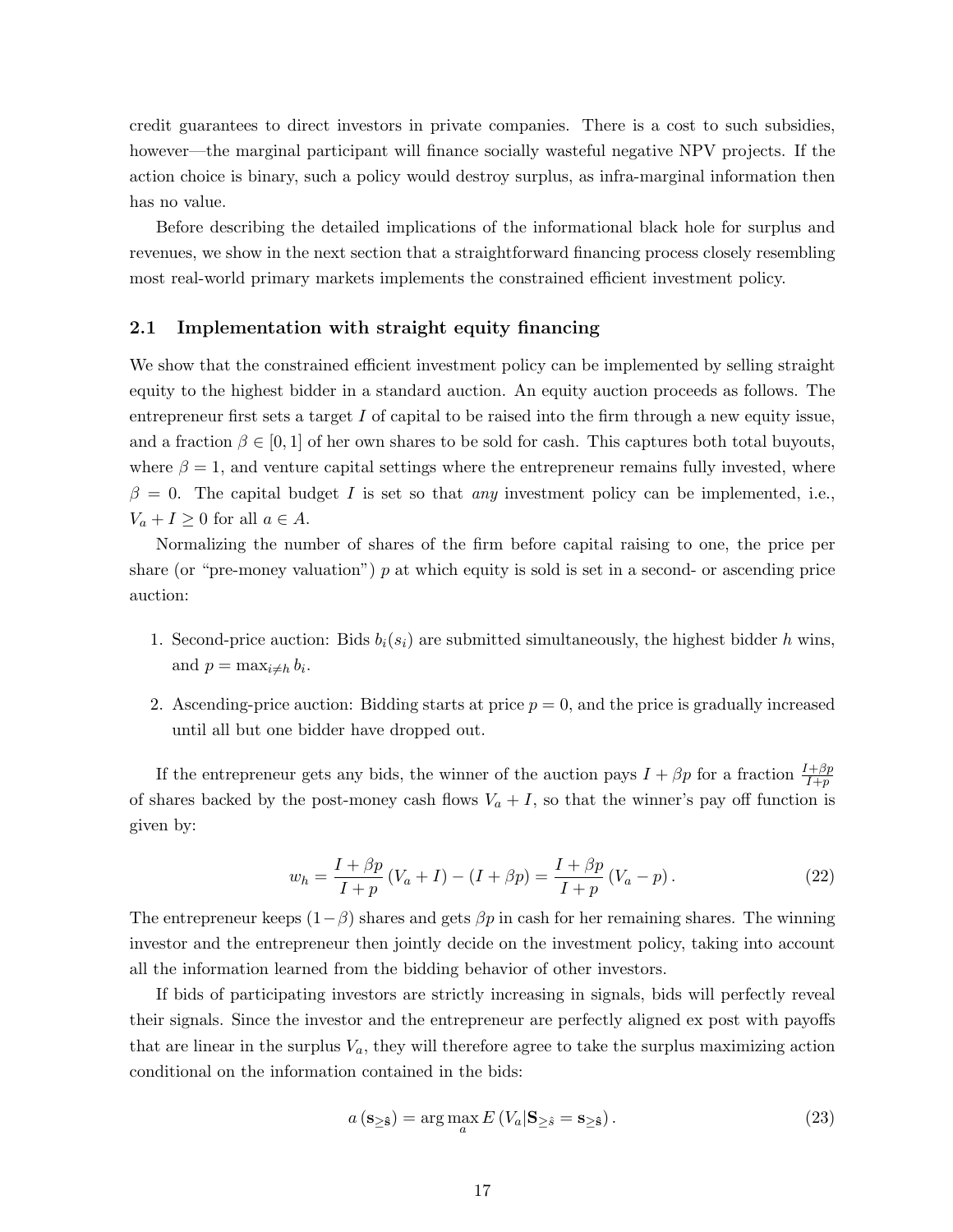If the participation threshold  $\hat{s}$  is at the lower bound  $\hat{s}_N$  in a robust equilibrium, the equity auction achieves the upper bound on efficiency. We show that this is the case in the following proposition:

<span id="page-18-3"></span>**Proposition 3** There is a robust symmetric equilibrium in the second-price and ascending-price equity auction. Each format delivers the maximum possible social surplus. Investor i participates in the auction if and only if  $S_i \geq \hat{s}_N$ , where  $\hat{s}_N$  is defined by equation [\(11\)](#page-14-1).

### **Proof.** See the Appendix.

Because of perfect alignment, the equity auction is robust to ex post moral hazard and renegotiation. Neither the investor nor the entrepreneur has an incentive to distort any information before the investment policy choice, and it is immaterial whether the action a is observable or contractible. Straight equity financing is unique in this regard, as any other security structure will create conflicts of interest for some specification of possible action choices.

We conclude this section with a discussion of the requirement for an equilibrium to be robust. In general, there can be nonrobust equilibria with participation thresholds below  $\hat{s}_N$ . To see this, note that social surplus decreases in the participation cut-off  $\hat{s}$ . When an investor expects others to participate over a larger signal interval so that the informational black hole is smaller, he expects surplus to be larger because of the extra information, which justifies bidding higher and participating for lower signal realizations. Hence, the expectation of the size of an informational black hole can be self-fulfilling and lead to multiple equilibria. As an example, suppose that each investor participates if and only if his signal is above the cut-off  $s_N$  defined as the smallest value such that

<span id="page-18-2"></span>
$$
\max_{a \neq 0} E(V_a | S_1 = S_2 = \dots S_N = \underline{s}_N) \ge 0.
$$
 (24)

The cut-off  $s_N$  is defined such that the project just breaks even conditional on all investors having this signal. Therefore, when an investor with signal s just above  $s_N$  wins the right to finance the project he only starts the project if all  $N-1$  competitors participate and have their signals between  $s_N$  and s. As s gets closer to  $s_N$  the probability of such an event goes to zero, so that the marginal participating investor never makes any profit. Hence, this marginal investor would not participate in the fundrasing mechanism in the presence of an arbitrarily small participation costs. By not participating, he makes it impossible to break even for the investor with a signal just above him. As a result, the whole participation process unravels and stops only when the participation cut-off reaches  $\hat{s}_N$ . Thus, all equilibria with cut-offs below  $\hat{s}_N$ are fragile.[6](#page-18-1)

# <span id="page-18-0"></span>3 Smaller versus larger markets

We now study how surplus and revenue change with the number of investors  $N$ , which we have loosely referred to as market size. When the issuing firm does not actively restrict participation,

<span id="page-18-1"></span><sup>&</sup>lt;sup>6</sup>In the working paper version of this paper we showed that these equilibria also no longer exist when participation costs are zero, but bids are made in arbitrarily small increments.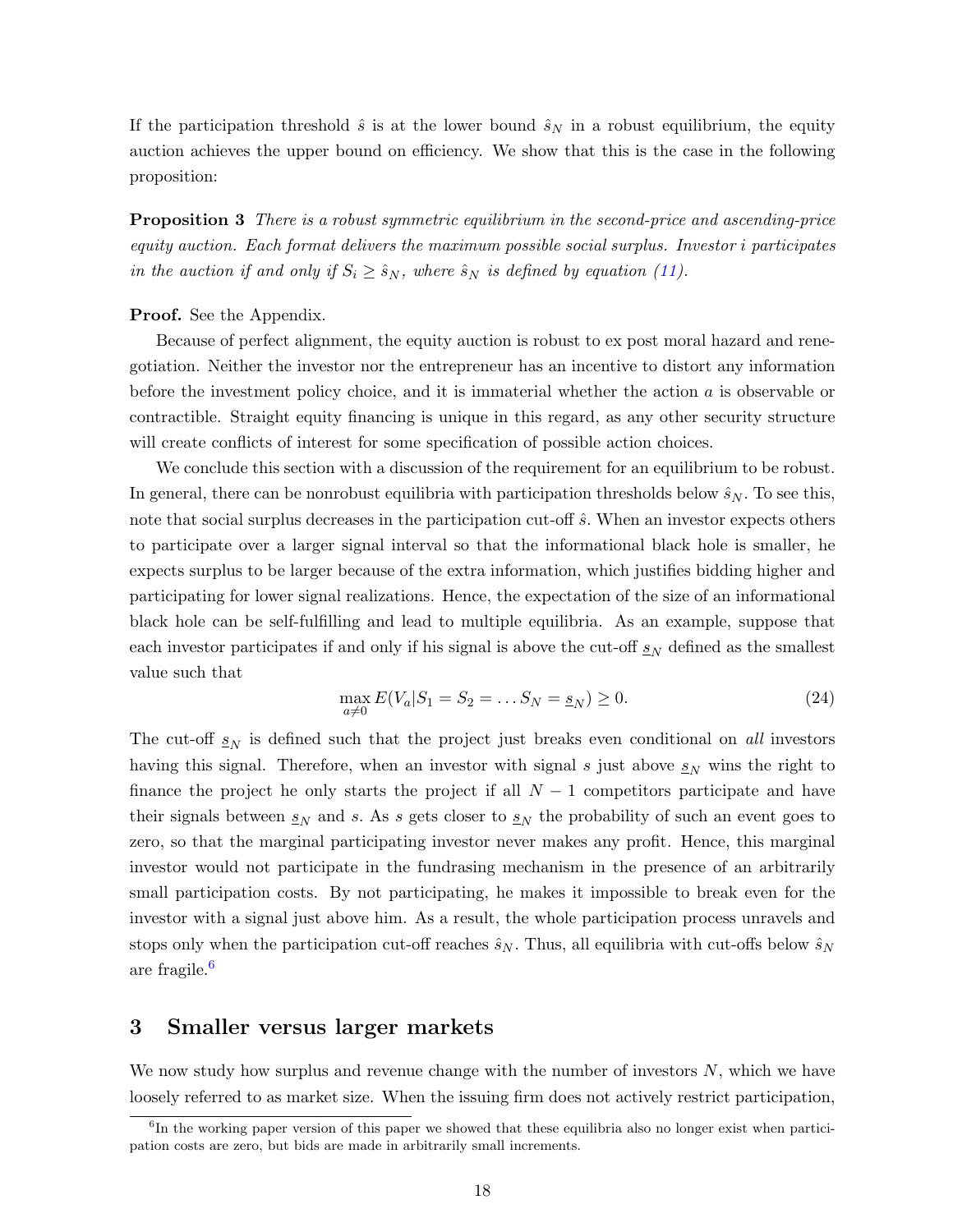we think of  $N$  as the number of all potential investors that may conceivably be interested in financing the firm. For example, for a start-up this could be the number of VC firms and angel investors active within the region and industry, and for a mature firm it could be the set of potential financial and strategic investors. If the issuing firm can restrict participation, for example by engaging in a proprietary transaction or a targeted auction,  $N$  is the number of invited investors.

To the extent that the set of potential investors  $N_j$  relevant for a particular firm j comoves with the overall set of investors in primary capital markets, our model also has aggregate implications. We think this is a realistic assumption; for example, entry of investors into both private equity and venture capital tend to comove strongly across all subsectors, and indeed with the overall size of financial markets.

As we show, most of our results will be driven by the extensive margin decision between the status quo action  $a = 0$  and any other choice  $a \neq 0$ . We will therefore focus our main analysis on the case of only two actions  $a = 0$  and  $a = 1$ , and show that the results are robust to having more than two action choices in Section [5.1.](#page-32-1) With binary actions, the investment policy is completely determined by the realization of the highest signal. We assume that a financing mechanism ensures participation at the lowest possible participation threshold  $\hat{s}_N$ . Thus, the project is started whenever the highest signal is above  $\hat{s}_N$ . Therefore, social surplus is equal to

<span id="page-19-0"></span>
$$
\pi_0 \Pr(\max_i S_i \ge \hat{s}_N | G) E(V_1 | G) + (1 - \pi_0) \Pr(\max_i S_i \ge \hat{s}_N | B) E(V_1 | B).
$$
 (25)

In our motivating example we showed that social surplus is maximized with just one investor. In this section we show that this case is not an isolated example. Because the informational black hole grows with the number of investors, the investment mistakes can be increasing in the number of investors as well. As a result, markets with a large number of investors can lead to strictly worse social surplus and revenues for the entrepreneur. Below we provide necessary and sufficient conditions on the distribution functions  $F_B$  and  $F_G$  for social surplus to be increasing or decreasing with the number of investors.

Adding an investor to the market changes the set of started projects, and hence social surplus, in two ways. First, the participation threshold increases due to the stronger winner's curse in a larger market. This implies that some projects that were previously marginally approved are now dropped if the signal of the new investor is not above the participation threshold. However, because these marginal projects are close to zero NPV due to investors' participation optimization, the effect on social surplus from dropping them is small—as we show in the proof of Proposition [4,](#page-20-0) the effect vanishes when we add investors in a continuous way and use the envelope theorem. In our motivating example, for example, when an extra VC is invited, the original VC withdraws from offering financing after a high signal with probability  $(1-\mu)$ . When the extra VC does not participate, this project is dropped. But equilibrium participation is set such that this project is zero NPV anyway—the positive information in the original VC's high signal is exactly offset by the information that the new VC does not participate.

The second effect is that some projects that would previously not have received financing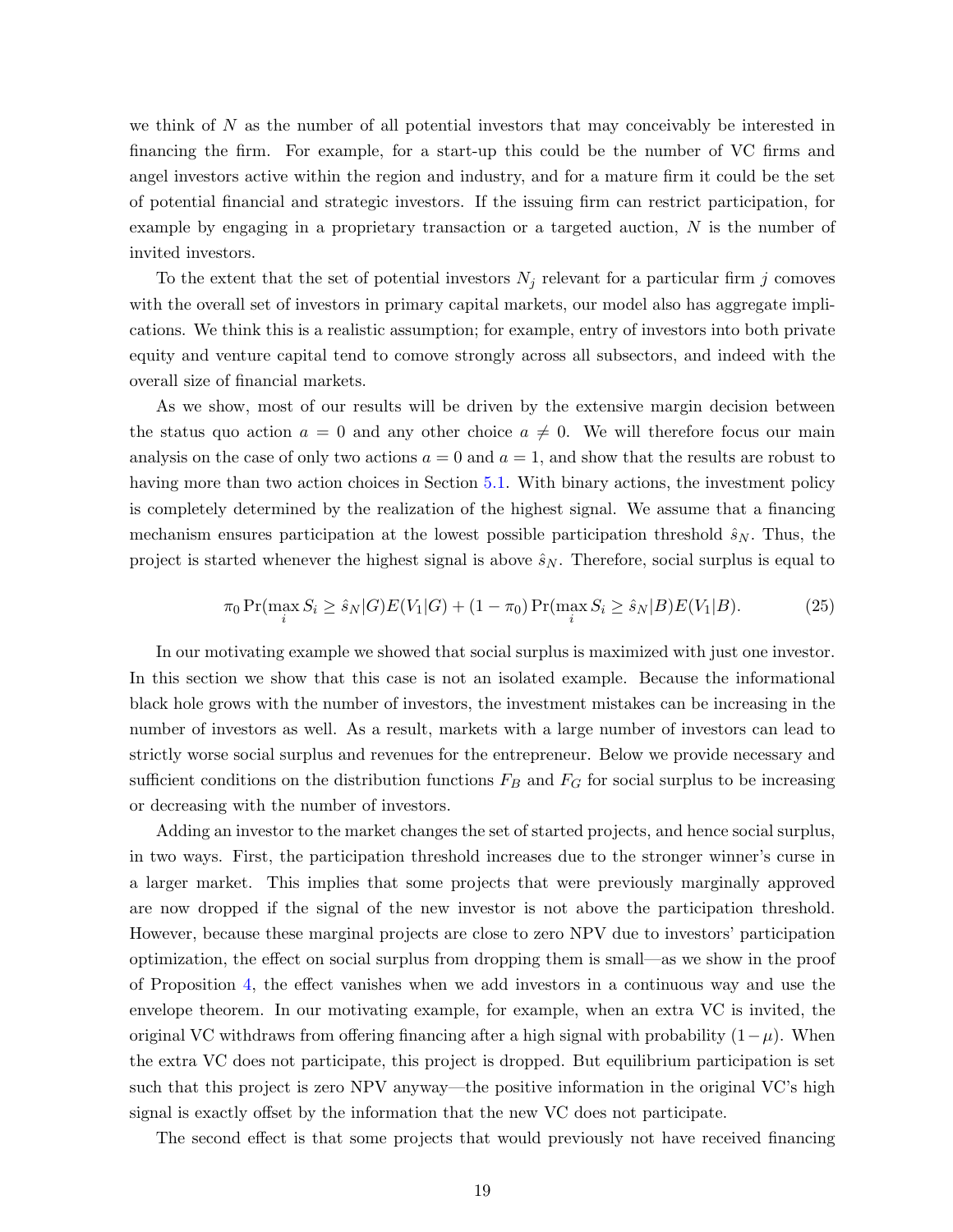now get started if the added investor has a sufficiently optimistic signal. In our motivating example, a project on which a single invited VC has a low signal does not get financed. This is a bad project for sure, but with an extra VC it gets financed with probability  $Pr(H|B)\mu > 0$ , so surplus goes down. The extra high signal cannot compensate for the very bad information of the original VC.

For the general case, the effect of adding an extra investor can go either way depending on how informative an extra high signal is. Suppose that a project is not financed in a market with N investors, which happens when no one participates so that  $\max_{i\leq N} S_i < \hat{s}_N$ . If another investor is added to the market, such a project will be financed if  $S_{N+1} > \hat{s}_{N+1}$ . For this change to increase surplus, the project must be positive NPV when the extra investor has the highest possible signal  $S_{N+1} = 1$ :

<span id="page-20-1"></span>
$$
\Pr(G|\max_{i\leq N} S_i \leq \hat{s}_N, S_{N+1} = 1) \geq \pi^*,\tag{26}
$$

where  $\pi^*$  is the break-even probability defined in Lemma [1.](#page-9-0) To see under what conditions Equation [26](#page-20-1) holds, we compare this event with the break-even condition for a marginal participant in a market with N investors, which from the definition of the threshold  $\hat{s}_N$  is given by:<sup>[7](#page-20-2)</sup>

$$
\Pr(G|\max_{i\le N-1} S_i \le \hat{s}_N, S_N = \hat{s}_N) = \pi^*,\tag{27}
$$

i.e., when there is one marginal participant with signal  $\hat{s}_N$ , and all other  $N-1$  investors have signals below the threshold, the project just breaks even. This event differs from the event in Equation [26](#page-20-1) by having one bidder at the threshold rather than a combination of one bidder below the threshold and one bidder with a top signal. The signal of an extra investor can therefore never make a previously rejected project positive NPV if

$$
\Pr(G|S_{N+1} = 1, S_N \le \hat{s}_N) < \Pr(G|S_N = \hat{s}_N),\tag{28}
$$

which, using Bayes' law and rewriting, can be written as

<span id="page-20-3"></span>
$$
\frac{f_G(1)}{f_B(1)} \le \frac{f_G(\hat{s}_N)}{F_G(\hat{s}_N)} / \frac{f_B(\hat{s}_N)}{F_B(\hat{s}_N)}.
$$
\n(29)

The right-hand side of Equation [29](#page-20-3) is the likelihood ratio at the top of the informational black hole threshold, conditional on still being in the informational black hole. It is a measure of how efficiently a market of size  $N$  screens projects. It is large when the normal likelihood ratio  $f_G/f_B$  is high at the break-even threshold  $\hat{s}_N$  relative to signals below, so that there is a big difference in quality between accepted and rejected projects. As the size of the market grows and  $\hat{s}_N$  goes to one, this conditional likelihood ratio goes to  $f_G(1)/f_B(1) = \lambda$ . Hence, if the conditional likelihood ratio is decreasing, increasing market size leads to less informative screening and lower surplus:  $\frac{8}{3}$  $\frac{8}{3}$  $\frac{8}{3}$ 

<span id="page-20-2"></span><span id="page-20-0"></span><sup>&</sup>lt;sup>7</sup>This assumes the participation threshold has an interior solution—if  $\hat{s}_N = 0$  it is always efficient to increase the market size. For  $N$  sufficiently large, there is always an interior solution.

<span id="page-20-4"></span><sup>&</sup>lt;sup>8</sup>The argument here has skirted over the fact that adding an extra investor is a discrete change and so changes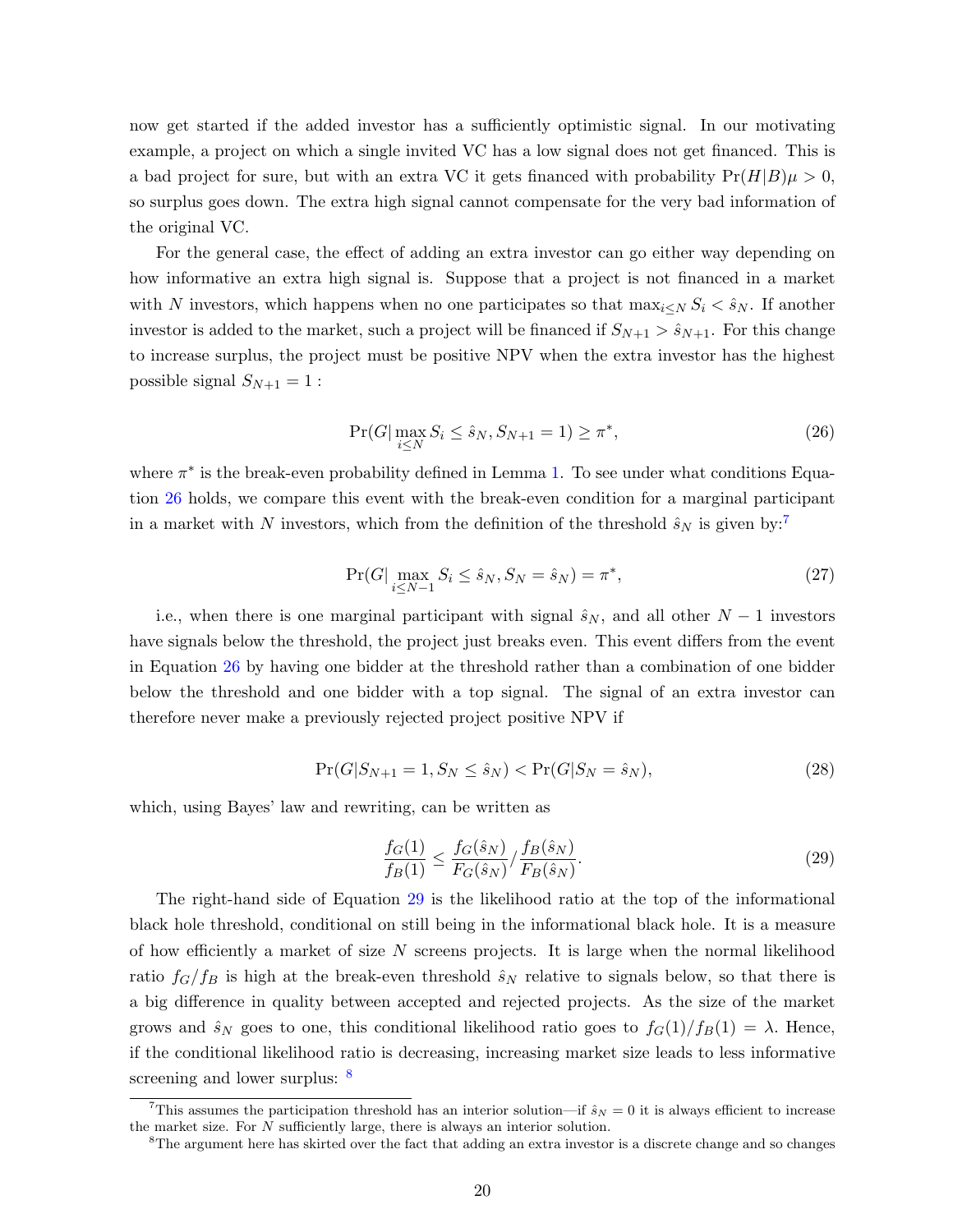$\textbf{Proposition 4} \enspace \textit{If} \enspace \frac{f_G(s)}{F_G(s)}/\frac{f_B(s)}{F_B(s)}$  $\frac{IB(S)}{FB(S)}$  is an increasing function on  $[\hat{s}_1, 1]$  then social surplus [\(25\)](#page-19-0) increases with the number of investors. If there exists N such that  $\frac{f_G(s)}{F_G(s)}/\frac{f_B(s)}{F_B(s)}$  $\frac{J_B(s)}{F_B(s)}$  is a decreasing function on  $[\hat{s}_N, 1]$  then maximal social surplus is achieved with no more than N investors.

## Proof: See the Appendix.

The conditional likelihood ratio  $\frac{f_G(s)}{F_G(s)}/\frac{f_B(s)}{F_B(s)}$  $\frac{IB(S)}{F_B(s)}$  is the ratio of the likelihood ratio  $f_G(s)/f_B(s)$ and the probability ratio  $F_G(s)/F_B(s)$  of an original signal. Both ratios increase with s because of MLPR. Therefore, the conditional likelihood ratio decreases with s if and only if the likelihood ratio of an original signal is sufficiently flat at the top signals. The most extreme example is the case of discrete signals where the likelihood ratio is constant over some interval  $[a, 1]$ . In this case

$$
\frac{f_G(s)}{F_G(s)} / \frac{f_B(s)}{F_B(s)} = \lambda \frac{F_B(s)}{F_G(s)}
$$

for some  $\lambda$ , which decreases with s.

We next consider entrepreneurial revenues as a function of market size. If the entrepreneur has the power to pick the number of investors, he will do so in order to maximize revenues rather than surplus. The private optimum may differ from the social optimum if the entrepreneur captures only part of the surplus. As in standard common-value auction, the extra competition from added investors tends to drive their share of surplus down, and for competitive mechanisms the entrepreneur captures all the surplus as the number of investor grows without bound. Hence, if surplus increases with  $N$ , there is no conflict between the private and social optimum—the entrepreneur will prefer the maximal number of investors.

The non-trivial case is when surplus decreases with  $N$ . Will the entrepreneur find it optimal to restrict the number of investors even though this may entail surrendering a higher fraction of the surplus to investors? Our answer is a qualified "Yes". The next proposition gives a sufficient condition for when this is the case.

<span id="page-21-0"></span>**Proposition 5** Suppose financing is done by using straight equity in any of the standard format auction. For any  $s^* < 1$  there exist  $\delta > 0$  and  $N^* < \infty$  such that for any  $f_G$  and  $f_B$  satisfying

$$
\frac{f_G(1)}{f_B(1)} - \frac{f_G(s^*)}{f_B(s^*)} < \delta
$$

entrepreneur's revenue strictly decreases with N for  $N > N^*$ .

## Proof: See the Appendix.

$$
\frac{f_G(\hat{s}_N)}{F_G(\hat{s}_N)} / \frac{f_B(\hat{s}_N)}{F_B(\hat{s}_N)} \ge \frac{f_G(s)}{F_G(s)} / \frac{f_B(s)}{F_B(s)},\tag{30}
$$

which holds if the conditional likelihood ratio decreases above the cut-off.

the participation threshold discretely rather than continuously. Adding investors in a continuous way corresponds to adding an "informationally small" signal to the market with distribution function  $F_{\theta}(s)^{\epsilon}$  for vanishingly small ε. This signal has likelihood ratio  $\frac{f_G(s)}{F_G(s)}$  (f<sub>B</sub>(s)  $F_B(s)$ ), so that the change in surplus when the added signal is above the participation threshold and leads to extra investment is negative if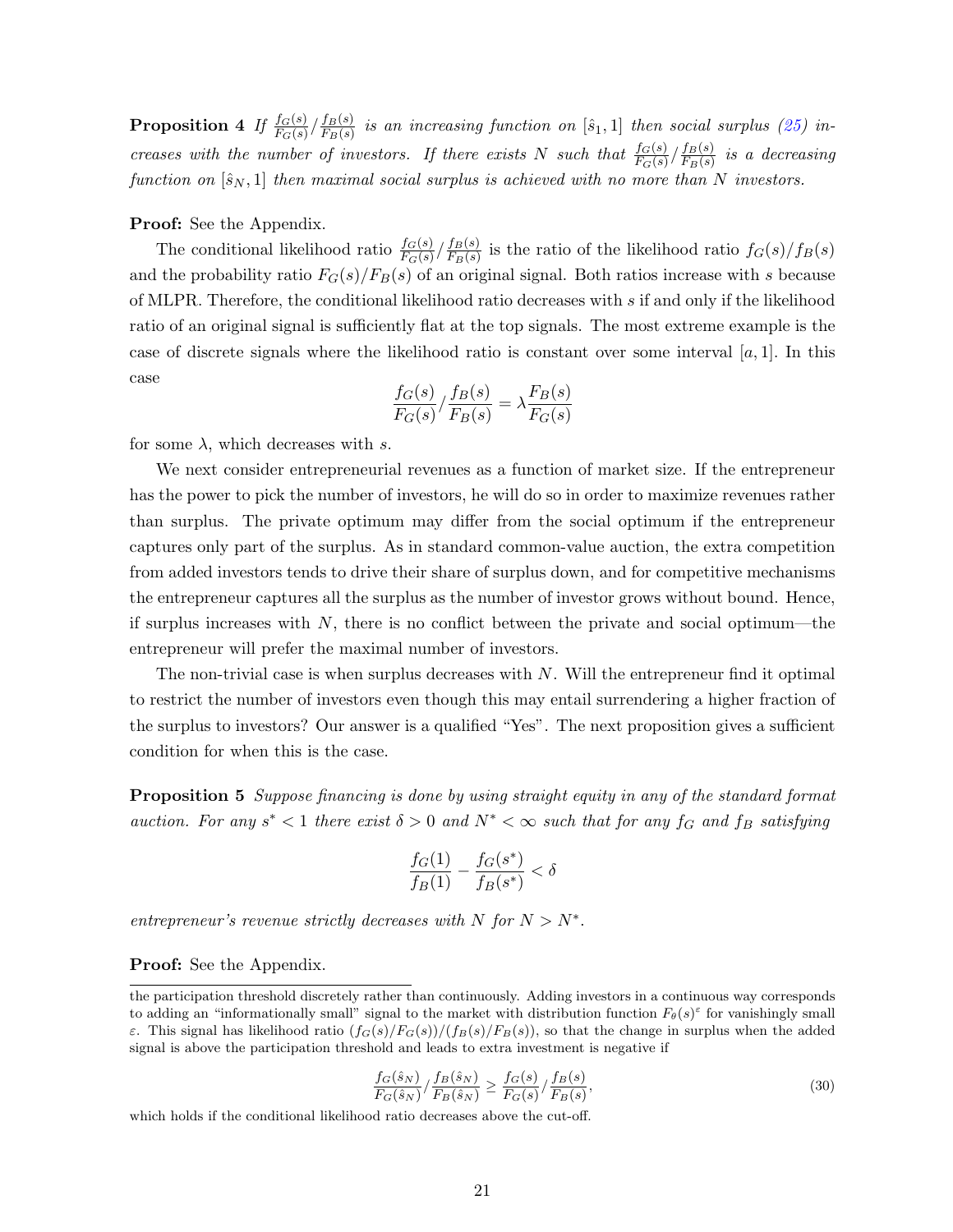To understand this result, recall our motivating example. There, investors with high signals are equally informed, and therefore are unable to earn any profits beyond their vanishing participation cost. Hence, the entrepreneur captures all the surplus, so revenues go down in tandem with surplus. With a general signal distribution, participating investors who are not marginal capture some informational rents. But if the likelihood ratio at the top of the signal distribution is relatively flat, participating investors in large markets are informationally close to each other. Therefore, these investors capture little informational rent. As a result, increasing N beyond a certain level has little effect on the split of revenues but a large negative effect on surplus.

Figure [2](#page-41-1) Panel A plots both social surplus and profit for a modified version of our motivating example, where signals are continuous and satisfy strict MLRP:  $F_B$  is a uniform [0, 1] distribution, and  $F_G$  is the normal distribution with mean 1 and standard deviation 1, truncated to [0, 1]. Competition is assumed take place in a second-price equity auction. We can see that social surplus is maximized at a market size of two. In contrast, the entrepreneur's revenues are maximized at a substantially larger market size of 13. The entrepreneur prefers a larger market size than what maximizes social surplus because increased competition between investors reduces their share of the surplus. One can construct other examples where the entrepreneur's revenue is maximized for any given number of investors by appropriately choosing the signal distribution. In all these examples, the entrepreneur is better off if he restricts the number of investors who participate in the fundraising process.

Our result that small markets may be optimal for firms provides a new explanation for the phenomenon of "proprietary transactions" in venture capital and private equity, or "targeted auctions" in the sale of firms in which only a select set of acquirers are invited to submit bids. The results we derive for the case of stochastic bidders (see Section [5.4\)](#page-34-0) identifies a further value of small markets—as we show, uncertainty about the number of bidders often leads to less efficient outcomes than when the number of bidders is known, and a targeted auction where the number of participants is made public removes this uncertainty.

## 3.1 Can financial markets be too big?

In the previous section we established that small markets may be preferable both from the entrepreneur's and from a social surplus perspective. In this section we show that the equilibrium size of the market can be too large relative to both the social and the entrepreneurial optimum, and can be Pareto inferior relative to a market with one less investor.

If the entrepreneur can commit to seek financing from a restricted set of investors, the market can obviously never be larger than what is optimal for the entrepreneur. However, restricting the set of potential investors may be difficult in practice because it is ex post optimal for the entrepreneur to consider any offer he receives, even if the offer is unsolicited. In this section we therefore assume no commitment so that investors can enter any auction.

So far, we have assumed that investors observe signals for free to make our results on the failure of information aggregation in large markets as striking as possible. In order to have a non-trivial equilibrium market size, we now assume that investors face some costs of gathering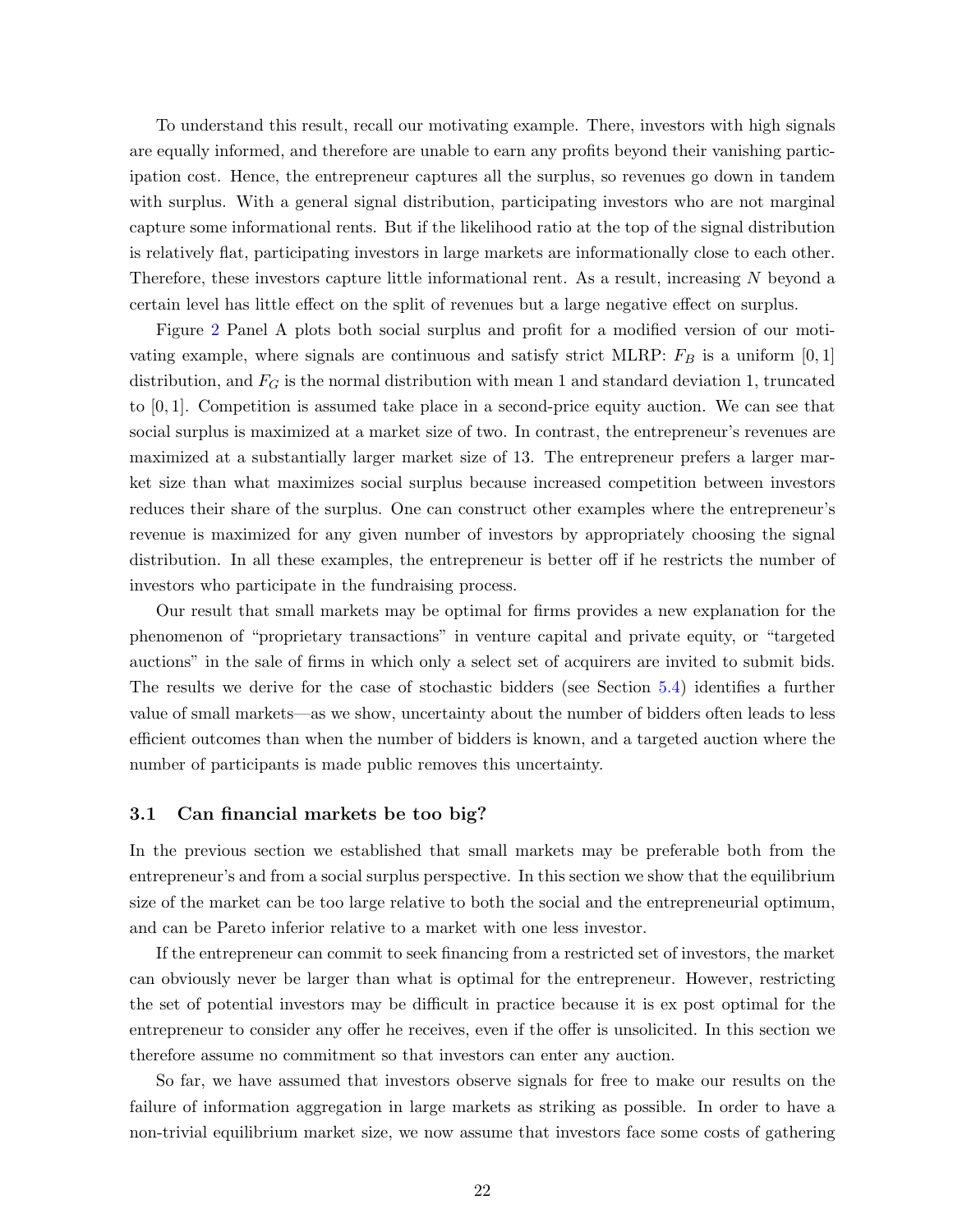information. Assume that each potential investors  $i$  has a cost  $c_i$  of gathering information about the project, and that  $c_i$  is strictly increasing. We focus on the case where  $\frac{f_G(s)}{F_G(s)}/\frac{f_B(s)}{F_B(s)}$  $\frac{JB(S)}{F_B(s)}$  is a decreasing function at  $s = 1$  so that social surplus (gross of investor costs) is maximized at a finite market size. The socially optimal market size net of costs is then even smaller.

<span id="page-23-0"></span>**Proposition 6** Suppose that  $\frac{f_G(s)}{F_G(s)}/\frac{f_B(s)}{F_B(s)}$  $\frac{J_B(s)}{F_B(s)}$  is a decreasing function at  $s = 1$ . Then, there is  $c > 0$  such that if sufficiently many investors have costs of gathering information below c, the equilibrium size of the market is larger than the socially optimal size. Lowering information gathering costs proportionally for all investors can lead to a decrease in both net and gross of fees social surplus.

#### Proof: See the Appendix.

The proposition shows that there is no reason to believe that markets will become more efficient as information technology improves. This is in contrast to the predictions of [Samuelson](#page-39-2) [\(1985\)](#page-39-2) and [Levin and Smith](#page-39-3) [\(1994\)](#page-39-3) who study information costs in an otherwise standard auction theory setting. In both papers, the optimal size of the market goes to infinity as costs go to zero. Proposition [6](#page-23-0) shows that there can be too much entry in equilibrium relative to the social optimum.

Let us continue with our motivating example, modified to have signals from the truncated normal distribution when the project is good. Figure [2](#page-41-1) Panel B shows expected gross profits to investors from participating in a second-price equity auction as a function of market size, as well as a particular specification for the cost  $c_i$  of information gathering for each investor. In equilibrium, investors will enter as long as expected profits cover their cost, so that for the specific costs drawn in the figure the first five investors will enter in equilibrium with the  $15^{th}$ investor indifferent between entering and staying out. Recall that the entrepreneur's revenue is maximized at the market size of 13. Hence, the equilibrium market size is larger than both the social optimum and the entrepreneur's optimum.

Now suppose that every investor's cost was just slightly larger. This would be the case if, for example, tax rates on venture capitalist profits are increased slightly. The equilibrium market size would drop to 14, which would constitute a Pareto improvement. Participating investors would make higher profits because of both reduced competition and more efficient investment decisions. The entrepreneur's revenues would increase because the increased surplus from more efficient investment outweighs the loss from reduced competition. Finally, the investor who drops out of the market is no worse off since he was just breaking even before.

We have restricted the analysis in this section to the extensive-margin binary action case. For the case with an arbitrary action space, the informational black hole and the extensive margin decision of whether to start the project or not remains exactly the same–the project is started if and only if anyone participates. For the binary action case, no other information affects surplus, which simplifies the analysis. When the firm can choose from different investment policies conditional on starting the project, the infra-marginal information of participating bidders has value, so that surplus depends on the number and distribution of signals above the threshold.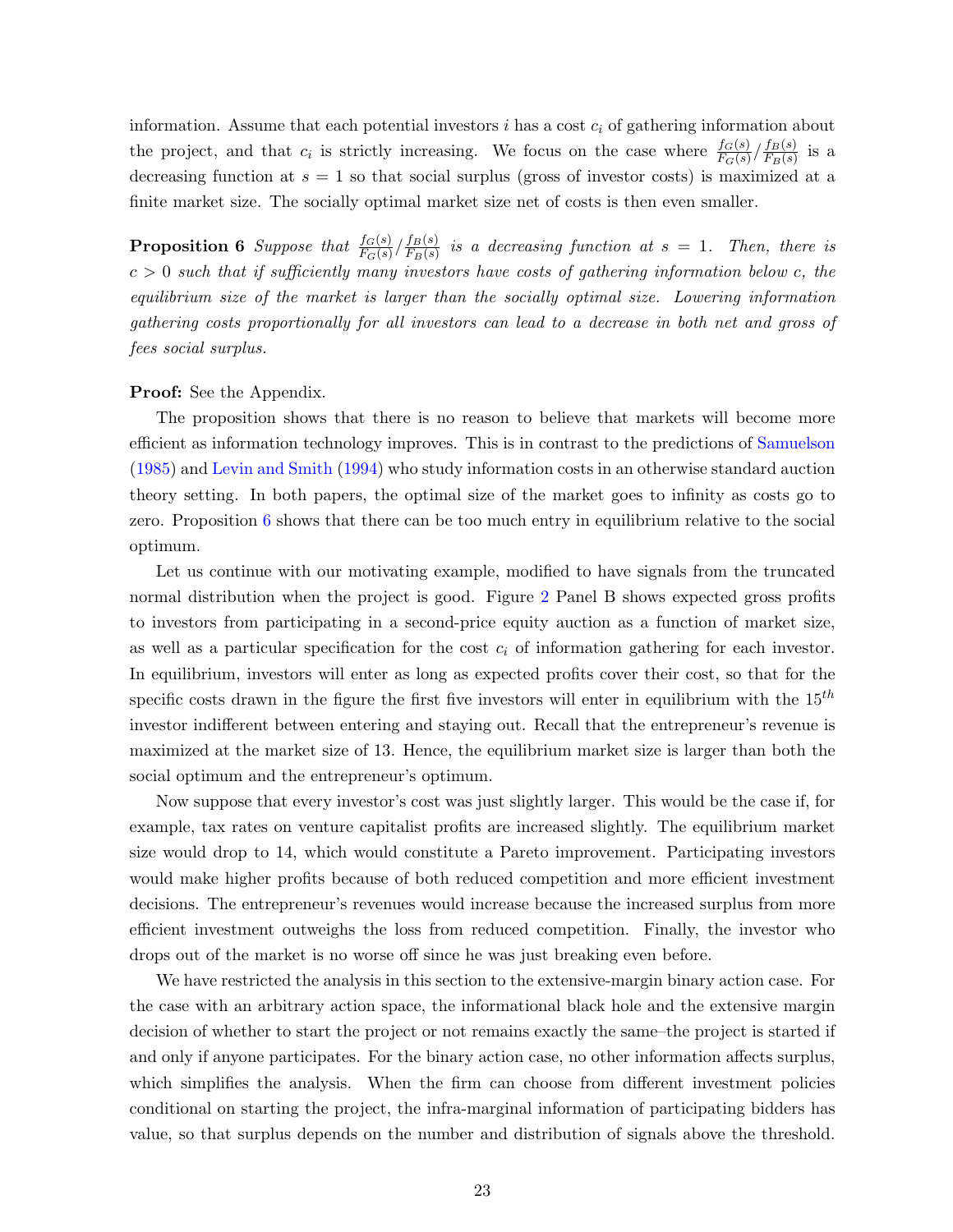This is reflected in the fact that the surplus  $v(\pi)$  under the optimal investment policy is a convex function of  $\pi$  for  $\pi \geq \pi^*$  in the general case, while it is linear in the case of binary action. Provided that  $v(\pi)$  is not too convex our result that small markets dominate large markets continue to hold; see Section [5.1](#page-32-1) for an example with scalable investments.

# <span id="page-24-0"></span>4 Remedies for the informational black hole

The source of inefficiency in our model is the effect the winner's curse has on the participation of pessimistic investors, an effect that becomes stronger as the market grows larger. In this section we discuss a number of other market characteristics that affect the size of the informational black hole, and possible remedies that can help reduce it. First, we show that it may be beneficial to raise capital before important information is learnt in order to increase the option value embedded in the project. Second, we show that allowing a larger set of investors to co-finance the project helps reduce the informational black hole but does not eliminate it. Third, we show that if the monotonicity condition is relaxed, a carefully designed shorting market can in theory eliminate the informational black hole, but its elaborate construction points to its fragility. Finally, we show that informational black holes continue to exist for mature firms with assets in place.

## 4.1 Choosing when to finance and the linkage principle

The size of the informational black hole depends on public information just before fundraising, as summarized by the common prior  $\pi_0$ , as well as any extra public information after fundrais-ing that can influence the investment policy choice.<sup>[9](#page-24-1)</sup> So far, we have taken the informational environment around the time of fundraising as exogenous. However, the entrepreneur can often influence this environment. If there is some public resolution of uncertainty over time, the entrepreneur can choose whether to start fundraising before or after resolution of uncertainty. Alternatively, if the entrepreneur has private information that can be credibly communicated, she can choose how much and when to release this information. We now show the implications of our model for these types of choices.

Suppose that there is some exogenous signal  $X$  that helps predict the value of the project. This could be a signal about demand conditions for the products the project is meant to create, or in general, any relevant information the entrepreneur might have that can be credibly communicated to the investors. We assume that  $X$  satisfies the following properties:

## Assumption 8

<span id="page-24-2"></span>(i) Investors' signals  $S_i$  are symmetric and conditionally independent given X and the project type θ.

<span id="page-24-1"></span><sup>&</sup>lt;sup>9</sup>Any public information that becomes available after fundraising is implicitly captured in the policy choice set A, which can contain flexible strategies that react to information—see our example in Section [5.2.](#page-32-2)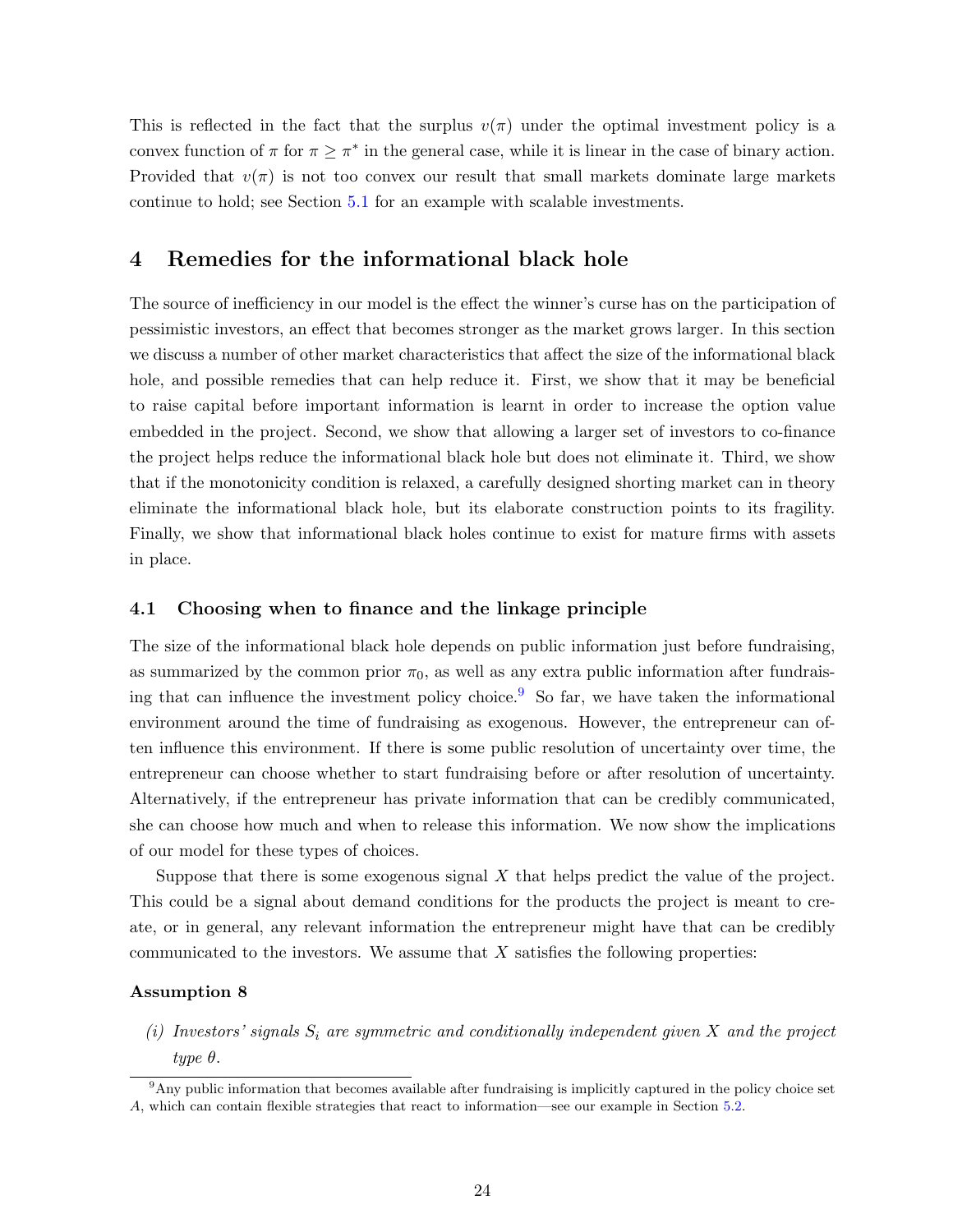(ii) The conditional density  $Pr(S_i = s | X = x, \theta) \equiv f_{\theta}(s | x)$  exists and for any x satisfies the strict MLRP:

$$
\forall s>s', \quad \frac{f_G(s|x)}{f_B(s|x)} > \frac{f_G(s'|x)}{f_B(s'|x)}.
$$

Assumption [8](#page-24-2) guarantees that if fundraising is done after the public realization of  $X$ , the participation policy is still of threshold type. Any signal  $X$  which is independent of investor signals conditional on project type trivially satisfies Assumption [8.](#page-24-2)

Note that it is always optimal to make all possible information available at the time of the investment policy choice, since firm value is maximized when the policy is more informed. Our question is whether it is better to raise funds before or after the information is released.

For a standard setting in which an existing asset is sold, the linkage principle of [Milgrom](#page-39-1) [and Weber](#page-39-1) [\(1982\)](#page-39-1) suggests that it is better to raise funds after all value-relevant information is realized in order to lower the informational asymmetry among investors. However, in our setting there is a countervailing effect. Any signal which is revealed after the funds are raised but before investments are made adds extra option value to the project. Proposition [7](#page-25-0) shows that this option value prompts investors with lower signals to participate in the hope that the project turns out to be positive NPV. As a result, the participation cut-off when the signal is released after the funds are raised is always lower compared to that when the signal is released before the fundraising process. As a consequence, social surplus is higher if funds are raised before the signal is released:

<span id="page-25-0"></span>**Proposition 7** Suppose there is a signal X that satisfies Assumption [8.](#page-24-2) The maximal surplus is always higher if  $X$  is released after funds are raised but before the investment policy choice is made, rather than releasing information before fundraising.

## Proof: See the Appendix.

Social surplus depends only on the participation cut-off, and the participation cut-off depends only on whether there exists some scenario in which a marginal investor can break even—not on how likely that scenario is. Hence, the participation threshold when funds are raised before the release of information is the minimal threshold that can occur if fundraising is done after release of information.

Of course, the entrepreneur may care more about her revenues than social surplus. Once investors have made their participation decision, our setting is similar to the standard setting. Any information released to participants during bidding will tend to lower informational rents and increase revenues. Hence, our model suggests that information should be released in stages. In the first stage, to increase participation and get as much information as possible from investors, the entrepreneur can reveal only some general information. Then, in the second stage, after serious investors are identified and before the bidding starts, she can reveal full information to make bidding more competitive. This multi-stage process is indeed the typical procedure in private equity and M&A transactions (see e.g., [Zeisberger, Prahl, and White](#page-40-1) [\(2017\)](#page-40-1)).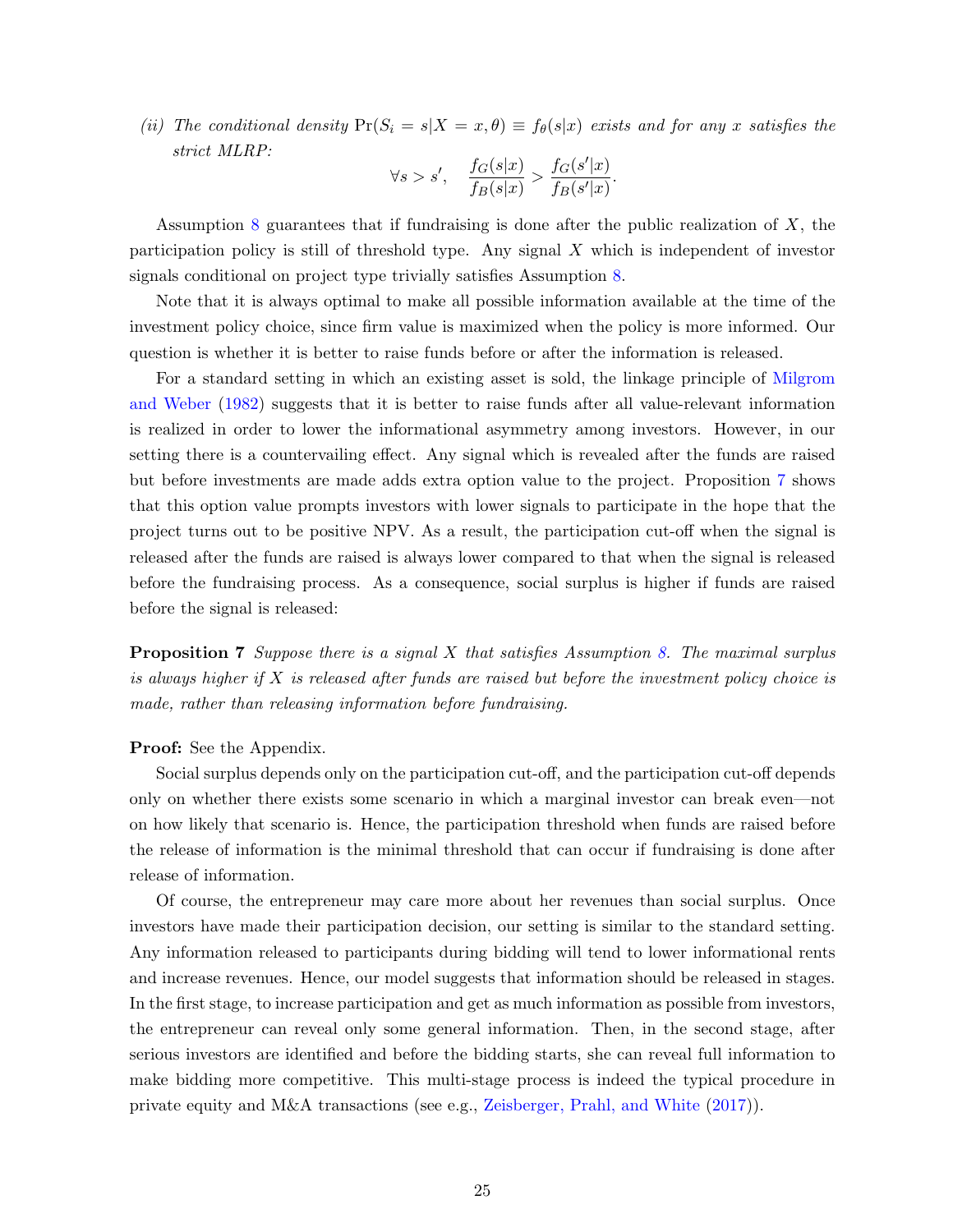## 4.2 Co-financing

In the previous sections we assumed that only one investor ends up with a stake in the project. In this section we allow for the possibility that  $K > 1$  investors can co-finance the project. Allowing for more investors to receive an allocation weakens the winner's curse and hence encourages more investors to submit non-zero bids, which has a positive effect on efficiency.

We establish three results. First, we show that our results on the failure of information aggregation are robust to having multiple investors in the capital structure, and that a uniformprice equity auction is constrained efficient. In a K-unit uniform-price equity auction, investors bid their pre-money valuation. If less than  $K$  investors participate, fundraising fails. Otherwise, the price p is the  $K + 1<sup>st</sup>$  highest bid (or zero if there are only K participants). The K highest bidders share the investment costs and get the same number of shares, so that their payoff is

$$
w_{i,a} = \frac{1}{K} \frac{I + \beta p}{I + p} (V_a - p).
$$

Second, we show that if the entrepreneur can commit to ration allocations so that the number of investors who receive an allocation grows proportionately with  $N$ , a uniform-price equity auction delivers the first-best surplus in the limit. Finally, in Section [4.2.1,](#page-28-0) we study the case where the competitiveness assumption is violated because investors on the buy side can collude through the formation of bidding clubs or syndicates. We show that co-financing through collusion can, maybe surprisingly, increase surplus and revenues.

Assume first that the number of possible co-investors the firm can have is bounded by a constant  $K > 1$ . This could be because K investors have enough aggregate resources to finance the firm and the competitiveness assumption prevents a marginal participant to make profits when there are  $K$  other participants. Alternatively, as is typical in venture capital or private equity situations, there may be an upper limit on the number of investors a firm can have in its capital structure to avoid excess costs of coordinating the exercise of control rights.

We will restrict attention to financing mechanisms in which the decision to start the project is ex post efficient based on the information of all investors who receive an allocation:

**Assumption 9** A financing mechanism is ex post efficient if given information  $\omega$  available for the investment decision, with  $S_i \in \omega$  if  $w_i > 0$ , the project is only started when it is efficient to do so:

$$
a = 0 \text{ if } \arg \max_{a} E\left(V_a | \boldsymbol{\omega}\right) = 0.
$$

This restriction simplifies our proof by ruling out mechanisms in which investors hold different securities, and a marginal investor holds a stake that makes it profitable to hide negative information so that negative net present value projects get started. The restriction is sufficient but not necessary for our results.

<span id="page-26-0"></span>Denote the order statistics of the N signals received by investors by  $Y_{1,N},...,Y_{N,N}$  so that  $Y_{1,N}$  represents the highest signal,  $Y_{2,N}$  represents the second-highest signal, et cetera. We have: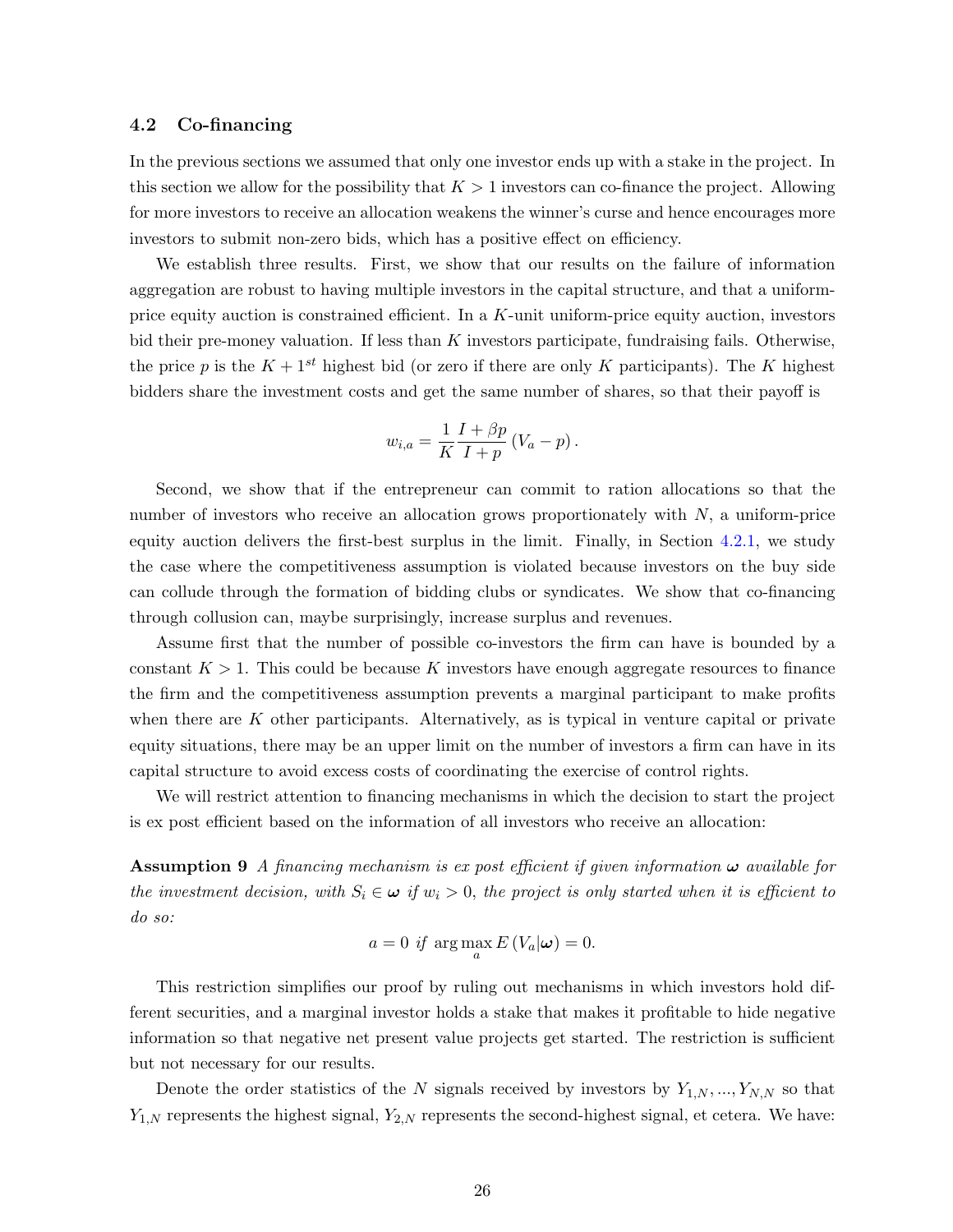**Proposition 8** In any robust ex post efficient equilibrium where no more than a finite number K investors can get an allocation, the participation threshold is no smaller than the smallest value  $\hat{s}_{K,N}$  such that

<span id="page-27-0"></span>
$$
\max_{a \neq 0} E(V_a|Y_{K,N} = \hat{s}_{K,N}, Y_{K-1,N}... = Y_{1,N} = 1) \ge 0.
$$
\n(31)

Information is not aggregated and the limiting social surplus as  $N \to \infty$  is strictly lower than the first-best social surplus. There is a robust symmetric equilibrium in the K-unit equity auction that delivers maximum possible social surplus given the cut-off  $\hat{s}_{K,N}$ .

#### Proof. See the Appendix.

Next, we show that our result on the behavior of surplus in large markets also generalizes to the case of multiple security holders:

<span id="page-27-1"></span>**Proposition 9** Suppose that the project choice is binary. For any  $s^* < 1$  there exist  $\delta > 0$  and  $N^* < \infty$  such that for any f<sub>G</sub> and f<sub>B</sub> satisfying

$$
\frac{f_G(1)}{f_B(1)}-\frac{f_G(s^*)}{f_B(s^*)}<\delta
$$

social surplus and the entrepreneur's revenue in the  $K$ -unit equity auction strictly decrease with N for  $N > N^*$ .

## Proof: See the Appendix.

These results show that when the feasible number of security holders has an upper bound, whether due to competitiveness or some other reason, the inefficiency created by the informational black hole is unavoidable for any market size, and may grow larger with the market. Nevertheless, since the winner's curse and hence the informational black hole decrease with  $K$ , efficiency is improved when allocations are more dispersed. We next show that if the entrepreneur can commit ex ante to ration the allocation so that a non-vanishing fraction  $K/N$  of investors receive an allocation as  $N$  grows large, the  $K$ -unit auction fully aggregates information as  $N \to \infty$ .

<span id="page-27-2"></span>**Proposition 10** Suppose there exists  $\lim_{N\to\infty} K/N = \alpha$ ,  $\alpha \in (0,1)$ . Then the K-unit auction delivers the first-best social surplus in the limit.

## Proof: See the Appendix.

These results provide one rationale for crowd-funding, in which start-ups seek financing on a platform that looks very much like a multi-unit auction, and may also help explain rationing in IPO allocations. Rationing in IPOs, where there is excess demand at the issue price and some investors do not get their desired allocation even if they are willing to pay a higher price, have been extensively documented and studied in the academic literature (see e.g., [Cornelli and](#page-38-5) [Goldreich](#page-38-5) [\(2001\)](#page-38-5) and [Ritter and Welch](#page-39-9) [\(2002\)](#page-39-9)). Such rationing also occurs more generally in fundraising processes—top PE- and VC funds are typically oversubscribed at the issue price. The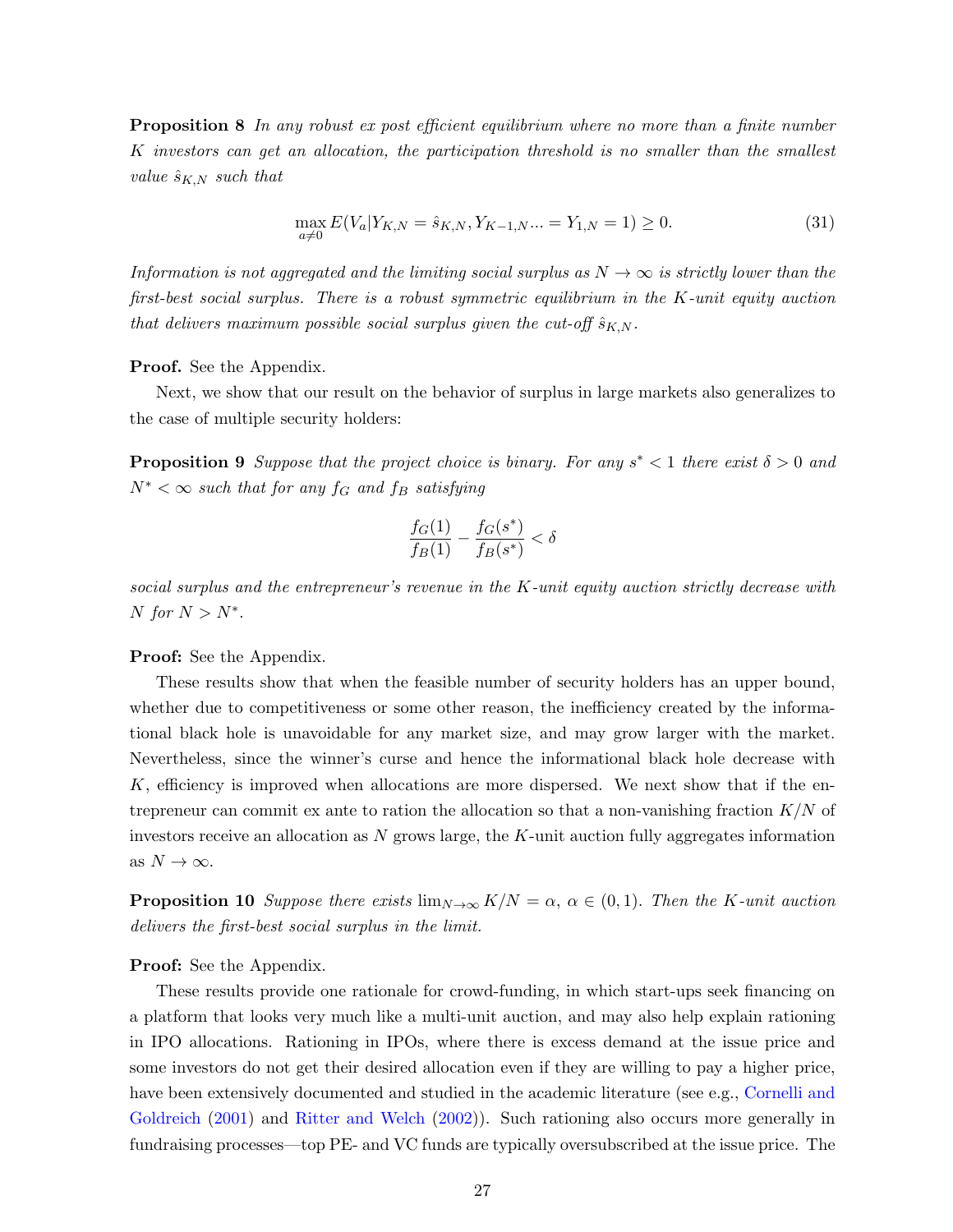puzzle is why issuers leave money on the table instead of increasing prices until the market clears. Several explanations for this phenomenon have been proposed [\(Rock](#page-39-10) [\(1986\)](#page-39-10), [Benveniste and](#page-37-8) [Spindt](#page-37-8) [\(1989\)](#page-37-8), [Parlour and Rajan](#page-39-4) [\(2005\)](#page-39-4)). We propose a new explanation—rationing increases participation, which improves information aggregation and productive efficiency.

Note that rationing requires commitment power on the side of the entrepreneur, as it is typically ex post optimal to increase prices—hence, this type of rationing violates our competitiveness assumption. A prediction of our model is therefore that rationing and dispersion of allocations should be more commonly observed in settings where the issuer has more commitment power. This prediction is consistent with the observation that oversubscribed issues are more commonly observed for repeat issuers in fundraising markets, such as established, reputable venture capital and private equity firms. For one-time issuers such as entrepreneurs in startups or firms going public, who have little commitment power on their own, our results suggests a new rationale for the use of intermediaries such as underwriters and crowdfunding platforms. These intermediaries can substitute for the lack of commitment power by being repeat players themselves, and by having payoffs that are less strongly linked to the issue price.

#### <span id="page-28-0"></span>4.2.1 Co-financing through buy-side collusion: syndicates and club bids

Another way to increase participation is through buy-side collusion, in which investors form consortia and submit joint bids. Joint bids can facilitate profitable participation of less optimistic investor, if other members of the consortium have sufficiently positive information to justify a competitive bid. A full analysis of club bidding is challenging for several reasons. First, club formation is an endogenous process which may result in clubs of different size, and therefore requires analysis of financing mechanisms with asymmetric bidders. Second, there may be incentive problems within the club that prevent full sharing of information among club members.

Dealing with these issues is beyond the scope of our paper and we therefore consider a simplified setting where we assume clubs are of equal and exogenously given size, the number of investors is large, and information is freely shared within the club. We assume that there are  $N \times M$  investors in the market. We will contrast two market settings. In the first, there is no collusion among investors and everyone submits bids independently. In the second, investors are randomly allocated to N symmetric clubs each consisting of M investors, whereupon each club submits a joint bid in one of the standard auction formats.

<span id="page-28-1"></span>In the standard setting, where the asset for sale is already in place, surplus is always the same so collusion among investors tends to lower seller revenues (see e.g, [Axelson](#page-37-9) [\(2008\)](#page-37-9)). There are two countervailing forces favoring club bidding in our setting. First, club bidding reduces the effective number of bidders, which is beneficial when markets are inefficiently large, even if the club would submit a bid based on the signal of only one member. Second, signals become more informative whenever there is some information sharing within the club. When these effects outweigh the reduced competition, the entrepreneur gains. Proposition [11](#page-28-1) shows that for large N, the information sharing channel always dominates the competition effect even when signal structure favors having as large markets as possible.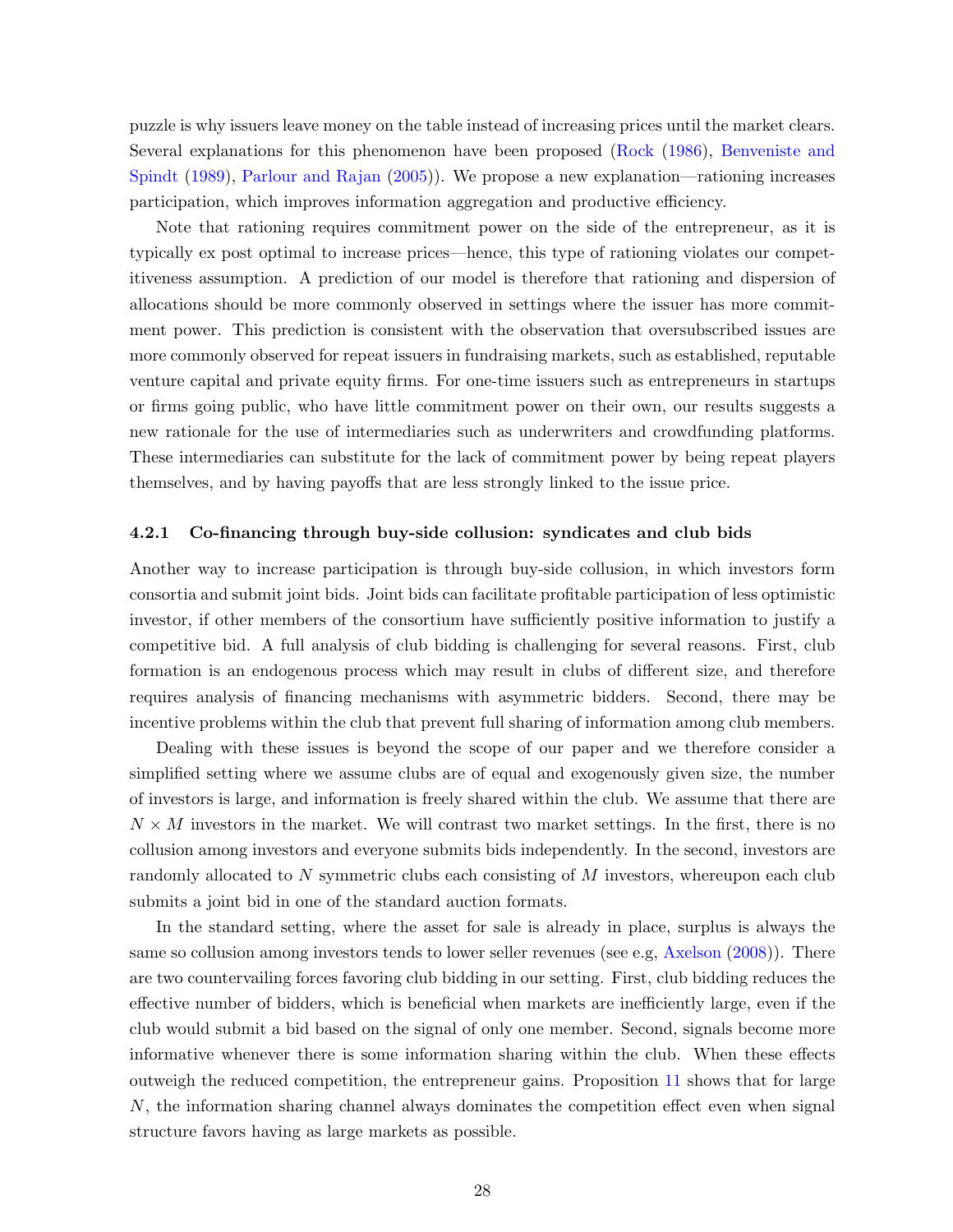**Proposition 11** For large enough  $N$ , the entrepreneur's revenue in any of the standard auction formats among N clubs consisting of M investors is higher than social surplus with  $N \times M$ individual investors.

#### Proof: See the Appendix.

Proposition [11](#page-28-1) provides a benign rationale for the prevalent use of club bids in private equity and the use of syndicates in venture capital that has come under scrutiny by competition authorities.<sup>[10](#page-29-1)</sup> Our theory predicts that some arrangement for sharing/selling of signals via co-ownership should develop when feasible. In general, the extent of co-investment/syndication depends on the trade-off between increased informational efficiency and the extra costs of adding more investors to the capital structure. In VC markets, practitioners view the cost of adding members to a syndicate as quite large. The main costs come from the difficulty of coordinating the exercise of control rights, free-riding problems in the governance of the firm, and the cost to the lead VC of sharing some of the surplus with other investors. As a result, when syndicates do exist, they tend to be of very limited size relative to the set of potential investors. In comparison, bank syndicates in loan markets tend to be of larger size, possibly reflecting the more limited role banks play in the governance of the firm.

We can also interpret a club as the boundary of a firm. For example, a VC partnership is a club in which expert investors share linearly in the profits of deals and have a long term relationship, so that incentive compatible information sharing is easier than through market transactions. Proposition [11](#page-28-1) then says that there is social value to forming such partnerships, at least if the number of expert investors in the market is large enough.

## <span id="page-29-0"></span>4.3 Relaxing monotonicity: Shorting markets

The driving force behind our results is the combined effect of competitiveness and monotonicity on marginal participants. A marginal participant needs to break even in the state where no competitors are trying to finance the firm, which is not only the state in which expected surplus conditional on winning is the lowest, but also the state in which no other market information is learned. The fact that the marginal participant must be happy to always start the project based on this minimal information is what creates sizable inefficiencies regardless of market size.

We now show that if the monotonicity condition is relaxed, a carefully designed shorting market can improve efficiency by increasing the information learned by a winning marginal investor. Our goal in this section is not to describe a realistic solution to the information problem, but rather to illustrate the driving forces behind our results—in fact, the elaborate construction needed for a shorting market to function points to its fragility. Contracts, decision rights, and information sharing arrangements need to be carefully balanced, and the outcome is not ex post rational—there are no ex post gains from trade between a holder of a shorting contract and the firm and its investors, so one side would always prefer to renege. Conflicts of interests about the preferred investment policy also makes the market outcome vulnerable to manipulation.

<span id="page-29-1"></span> $10$ See [Bailey](#page-37-10) [\(2007\)](#page-37-10) for further discussion.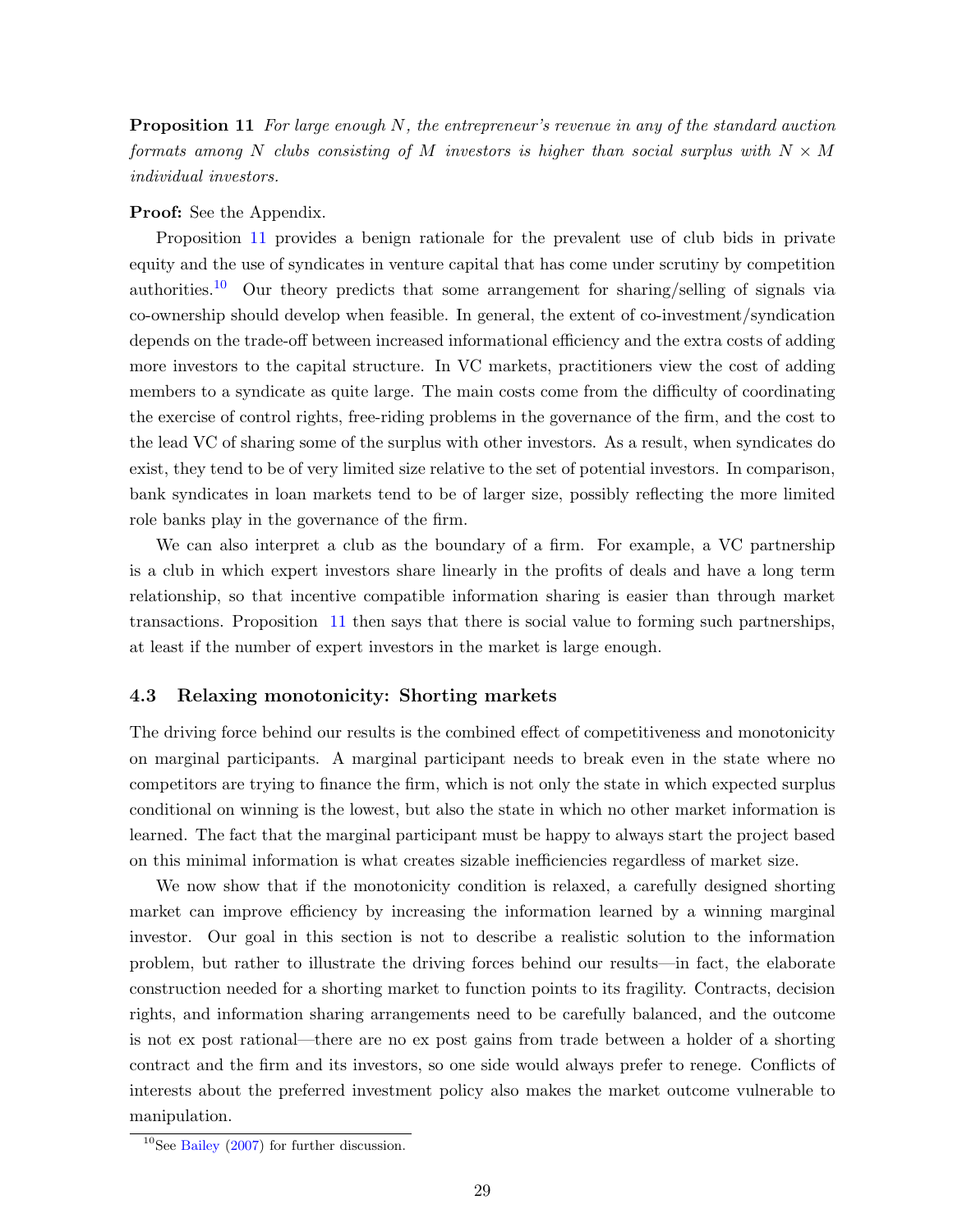The way we construct the shorting market is as follows. The entrepreneur runs two simultaneous second-price auction markets, the financing market and the shorting market. In the financing market, she runs an equity auction to raise  $I + c_1$  where I is enough to finance the project and  $c_1 > 0$  are extra proceeds used to subsidize the shorting market. In the shorting market, she runs an auction of a shorting derivative contract  $\{c_1, c_2\}$  that pays  $c_1 > 0$  if the firm receives financing but does not start the project, and loses  $c_2 > 0$  if the firm receives financing and starts the project. If the firm is financed, the entrepreneur pockets the sales proceeds from the shorting market. If there are bids for the shorting contract but the firm does not manage to raise financing, the contract is canceled and no bids are paid. The investor who financed the firm decides on the investment policy after getting to observe all bids in both markets *except* the winning bid in the shorting market, and the shorting contract is settled.

There are a number of critical features of this construction that point to the difficulty of creating such a market. First, the shorting market needs to be subsidized—there are no gains from trade between third parties taking opposite positions in the shorting market. Since the entrepreneur has no resources of her own, the subsidy must come from the participants in the regular financing market. Second, since the key economic role of the shorting market is to produce information that helps a marginal investor avoid bad projects, the contract must pay off when the project is not started. Hence, it cannot be a standard derivative or short position that is contingent on the value of an existing asset. As in [Edmans, Goldstein, Jiang](#page-38-6) [\(2017\)](#page-38-6), because such a contract would not pay off unless the project is started, it would not attract sufficient participation. Third, to prevent conflicts of interest from distorting the investment decision, the agent taking the decision should have no stake on either side of the shorting market. In our construction, the entrepreneur acts as a budget breaker that takes the opposite side in the shorting contract, and the winning investor has all the decision rights.

We show that every participation threshold  $\hat{s} \in [\underline{\hat{s}}_N, \hat{s}_N]$  in the financing market can be supported by constructing an appropriate shorting contract, where  $\hat{\underline{s}}_N$  is defined in Equation [24.](#page-18-2)

For ease of exposition, we assume that  $f_G(0) > 0$  and N is sufficiently large so that even if two investors have the lowest possible signal, the project can still break even if other investor signals are sufficiently optimistic.

**Assumption 10**  $f_G(0) > 0$  and N is large enough so that

<span id="page-30-1"></span>
$$
Max_{a \neq 0} E(V_a | Y_{1,N} = \dots = Y_{N,N-2} = 1, Y_{N,N-1} = Y_{N,N} = 0) > 0.
$$

We have the following result:

**Proposition 12** For any  $\hat{s} \in [\underline{\hat{s}}_N, \hat{s}_N)$ , define  $\underline{s}(\hat{s})$  as the solution to

<span id="page-30-0"></span>
$$
Max_{a \neq 0} E(V_a | Y_{1,N} = \hat{s}, Y_{N,N} = \underline{s}(\hat{s})) = 0,
$$

where  $0 < \underline{s}(\hat{s}) \leq \hat{s}_N \leq \overline{s}$  and  $\underline{s}(\hat{s})$  is strictly decreasing with  $\underline{s}(\hat{s}_N) = \hat{s}_N$ .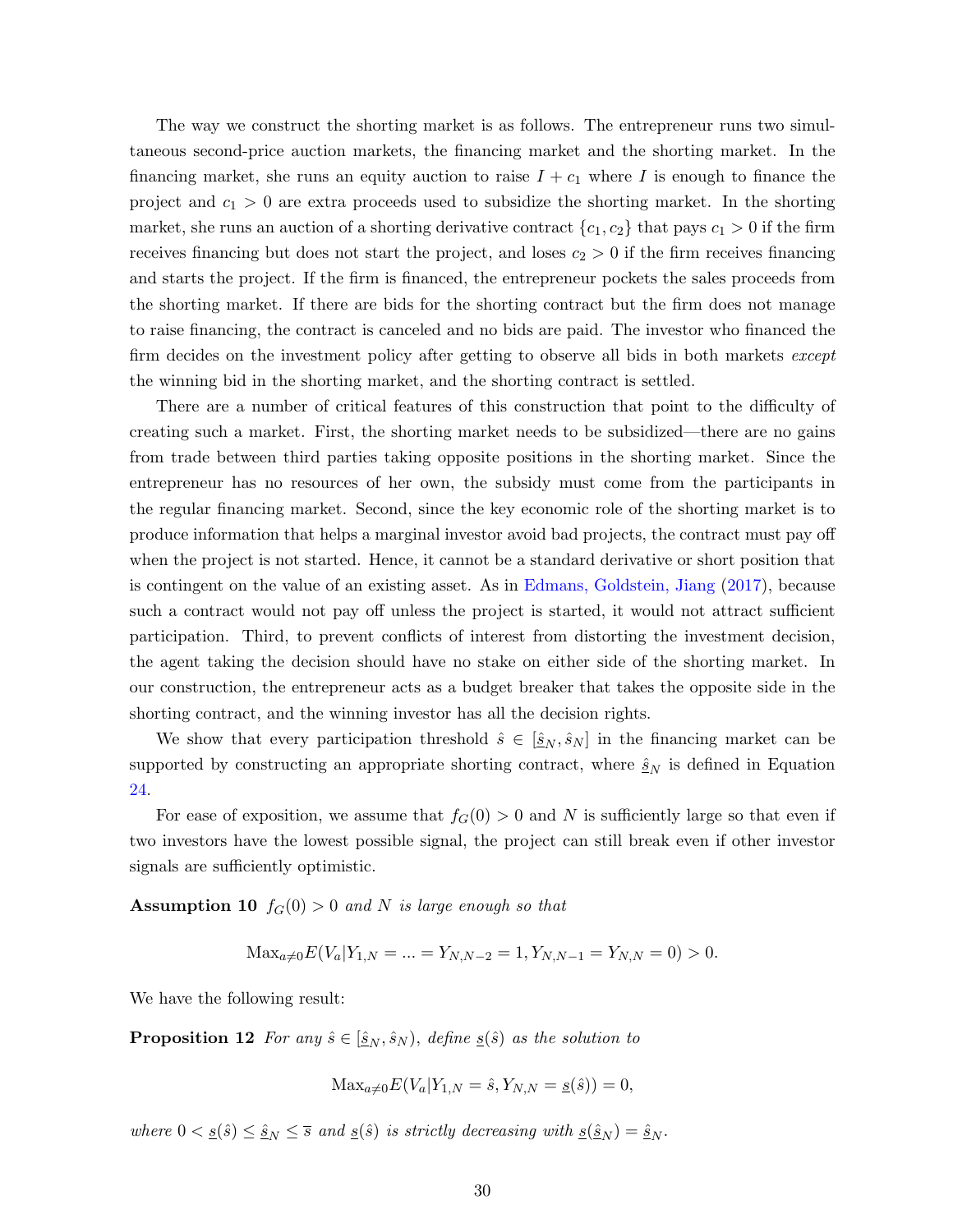There exists a symmetric robust equilibrium with a shorting contract  ${c_1(\hat{s}), c_2(\hat{s})}$  such that all investors with signals in  $(\hat{s},1]$  participate in the financing market with strictly increasing bids, and all investors with signals in  $[0, s(\hat{s}))$  participate in the shorting market with strictly decreasing bids. Surplus and entrepreneurial revenues are strictly higher than without a shorting market, and increase with higher participation (lower  $\hat{s}$ ).

For  $\hat{s} = \hat{s}_N$ , all investors participate,  $c_1 = c_2 = 0$ , and  $a(S) = Max_a E(V_a|Y_{1,N}...,Y_{N,N-1})$ , so that all signals except the lowest are used efficiently.

### Proof. See the Appendix.

The last part of the proposition may seem surprising—when the monotonicity condition is relaxed, there exists a robust equilibrium with full participation where the monotonicity condition holds! The reason for this is that there is no "close" equilibrium with a small participation cost where the monotonicity condition holds, but there is such a close equilibrium with a nonmonotonic shorting contract.

### <span id="page-31-0"></span>4.4 Relaxing limited liability: Assets in place

The limited liability constraint [4](#page-10-1) stems from the assumption that the entrepreneur cannot pledge any assets other than the incremental value of the new project when entering into a financing contract. Although this is a natural assumption for start-up firms, where assets consists mainly of human capital and the new project idea, it is less appropriate for more mature firms with substantial assets in place. We now show that when the firm does have assets in place, our results continue to hold if we introduce the realistic assumption that the firm cannot commit to a financing contract that, based on the information learned during fund raising, makes firm insiders worse off.

We introduce assets in place by assuming that the firm value  $V_0$  when the project is abandoned is positive and correlated with the type of the project, so that  $V_0 \geq 0$  and  $E(V_0|G)$  $E(V_0|B) > 0$ . For policy  $a \neq 0$ , the firm now has value  $V_a + V_0$ . We assume that feasible contracts can now be contingent on firm cash flows  $V_a + V_0$ , and have to satisfy the extended version of the limited liability constraint:

Assumption 11 Limited Liability:  $V_a + V_0 - w_a \geq 0$ ,

<span id="page-31-1"></span>and

Assumption 12 Ex post participation constraint of the entrepreneur:

$$
E\left(V_a|\boldsymbol{\omega}\right) \ge E\left(w_a|\boldsymbol{\omega}\right). \tag{32}
$$

Recall that  $\omega$  is information learned during a financing process. We assume that the minimal information the entrepreneur can learn is the contract  $w_a$  and the number of participating investors  $\kappa_N$ . Assumption [12](#page-31-1) states that the entrepreneur cannot commit not to back out of a contract that makes her worse off based on the information learned in the fundraising process. This lack of commitment power is a reasonable assumption in most unstructured financing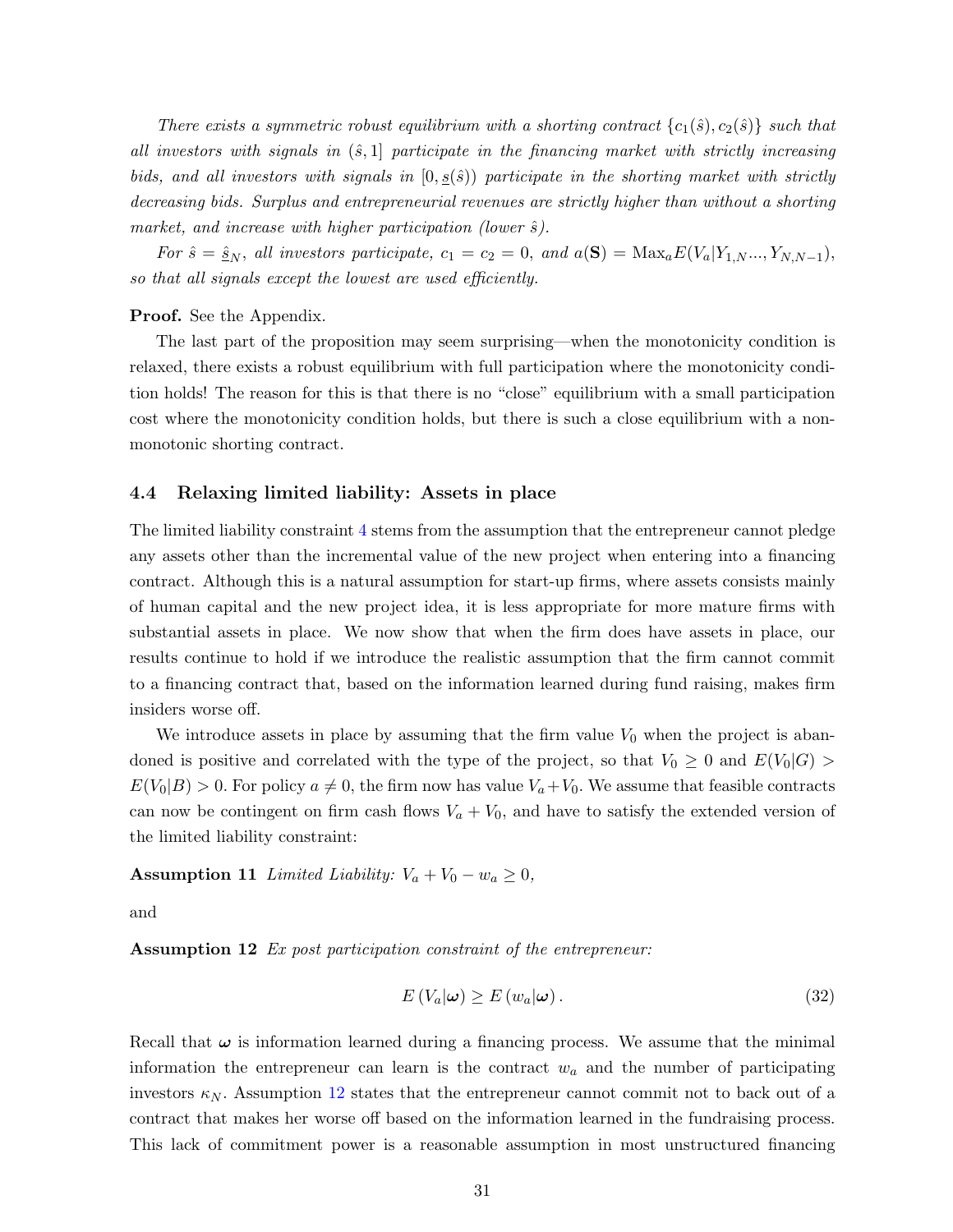environments involving start-ups and small businesses, and is also in line with the explicit fiduciary duty of the board of directors in larger companies to look out for the best interest of shareholders when voting on corporate decisions.

The following result shows that having assets in place backing financing contracts does not help in alleviating investment inefficiencies when firms cannot commit ex ante:

**Proposition 13** With assets in place, the maximal surplus achievable as  $N \to \infty$  in a robust symmetric equilibrium satisfying the ex post participation constraint is no higher than without assets in place. Any fundraising equilibrium in which the proposed action a is efficient given the information of participating investors and in which the entrepreneur learns the proposed action has a participation threshold no smaller than  $\hat{s}_N$ .

Proof. See the Appendix.

## <span id="page-32-0"></span>5 Extensions and robustness

The main goal of this section is to demonstrate the general robustness of our results. We relax some of the assumptions made in the main text and show that our results continue to hold. We first show that our base setup covers the case of scalable investments.

#### <span id="page-32-1"></span>5.1 Scalable investments

Suppose that the project's production function is state-dependent and equal to

<span id="page-32-3"></span>
$$
k_{\theta}\ln(1+I)-I,
$$

where  $I \geq 0$  is an investment, and  $k_G > 1 > k_B$ . Taking the first-order conditions it is straightforward to see that the investment is positive if only if

$$
\pi k_G + (1 - \pi)k_B > 1.
$$

Hence, the critical value  $\pi^*$  belows which the project should be abandoned is

$$
\pi^* = (1 - k_B)/(k_G - k_B) > 0.
$$

Figure [3](#page-42-0) plots social surplus as a function of the number of investors when  $\pi_0 = 1/2$ , and signals are discrete as in our motivating example. We can see that social surplus is maximized with just two investors.

### <span id="page-32-2"></span>5.2 Real options

We next show that our model incorporates situations where the firm has real options available after fundraising. Consider a typical Dixit-Pindyck type model [\(Dixit and Pindyck](#page-38-7) [\(1994\)](#page-38-7)).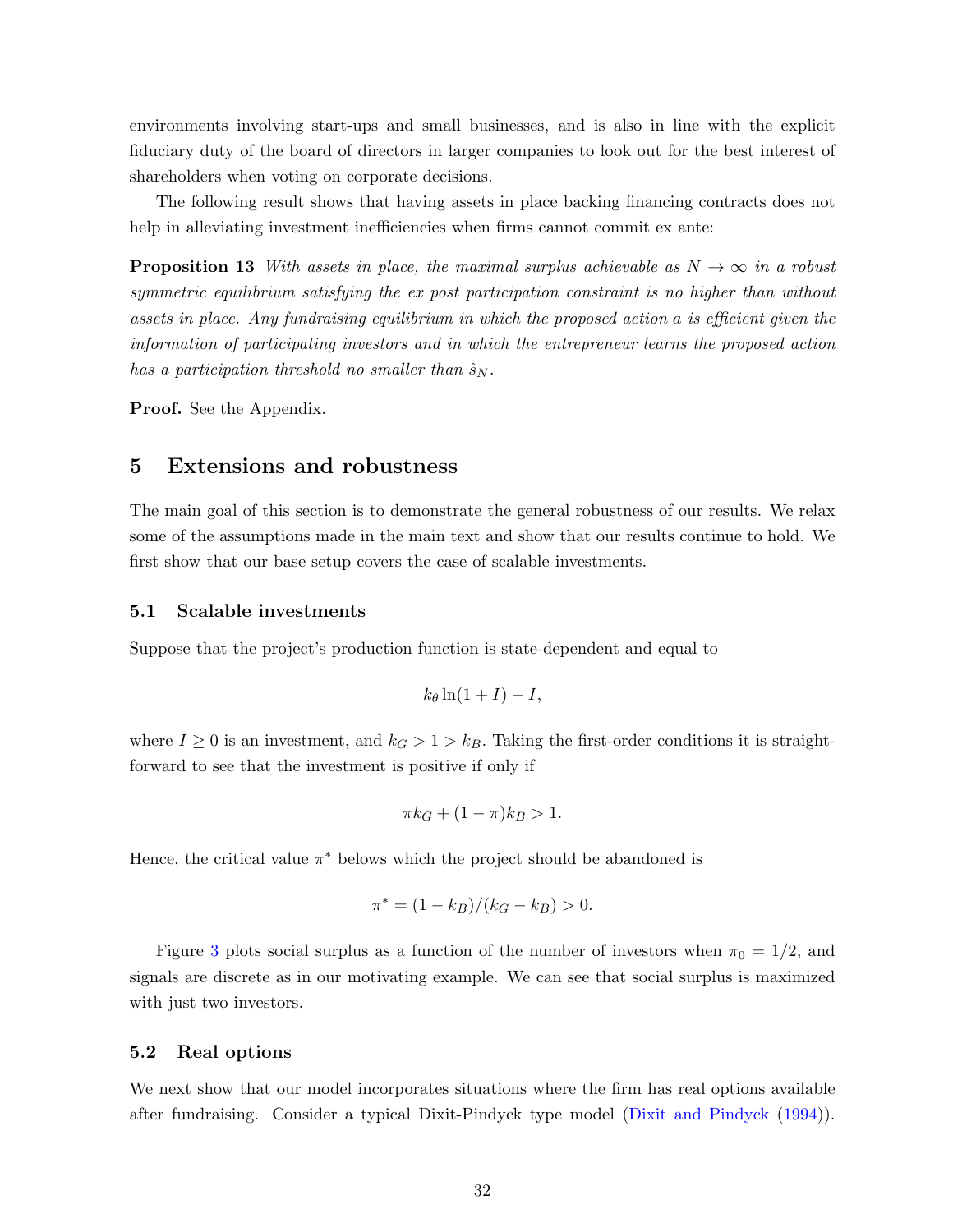Suppose that right after the fundraising process, investors can observe news about the project type. The news process evolves according to

$$
dX_t = \mu_\theta dt + \sigma dB_t,
$$

where  $B_t$  is a standard Brownian motion,  $\mu_{\theta} = \mu_G$  if the project is good, and  $\mu_{\theta} = \mu_B$  otherwise. At each time t, the entire history of news  $\{X_s\}_{0\leq s\leq t}$  is observable. The parameters  $\mu_G$ ,  $\mu_B$  and  $σ$  are common knowledge. Without loss of generality, we set  $μ$ <sup> $G$ </sup> −  $μ$ <sup> $B$ </sup> ≥ 0. Define the signal-tonoise ratio  $\varphi = (\mu_G - \mu_B)/\sigma$ . When  $\varphi = 0$ , the news is completely uninformative. Larger values of  $\varphi$  imply more informative news. In what follows, we assume  $\varphi > 0$ .

At each time  $t$ , the winner of the fundraising process faces the following decision tree. He can either start the project, postpone it, incur the cost  $c > 0$  per unit of time and observe the news, or completely abandon the project. We have the following standard result:

<span id="page-33-0"></span>**Lemma 2** There exist probabilities  $\pi^* > 0$  and  $\pi^{**} > \pi^*$ . For  $\pi < \pi^*$  the project is abandoned, for  $\pi \geq \pi^{**}$  the project is started immediately, and for  $\pi^* \leq \pi \leq \pi^{**}$  the project is postponed.

Proof. See the Appendix.

The action set A for this setting can be specified as a set of barrier pairs  $\{\underline{X}(\omega), \overline{X}(\omega)\}\$  such that the project is abandoned if  $X_t \leq \underline{X}(\omega)$ , started if  $X_t \geq \overline{X}(\omega)$ , and postponed otherwise. As a numerical example, consider a simple case where a bad project, if started, has negative NPV of  $-1/2$ , and a good project when started has positive NPV of  $1/2$ . Assume the following parameter values:  $(\mu_G - \mu_B) = 10\%, \sigma = 20\%$ . The table below shows values  $\pi^*$  and  $\pi^{**}$  for different values of cost c.

| C     |      |      |
|-------|------|------|
| 0.025 | 0.25 | 0.75 |
| 0.05  | 0.35 | 0.65 |
| 0.1   | 0.42 | 0.58 |
| 0.2   | 0.46 | 0.54 |

## 5.3 Private values

One could also imagine a more general model in which along with a common value component there is a private value one. For example, suppose that the NPV of the project for investor  $i$  is  $V_a + \alpha S_i$ , where as before,  $V_a$  is the common value component, and  $\alpha S_i$  is an extra private value component, which is perfectly correlated with investor's signal  $S_i$ . Provided that there exists a  $\pi^* > 0$  such that for all  $\pi < \pi^*$  and all  $a \neq 0$ ,

$$
\pi E(V_a|G) + (1 - \pi)E(V_a|B) + \alpha < 0,
$$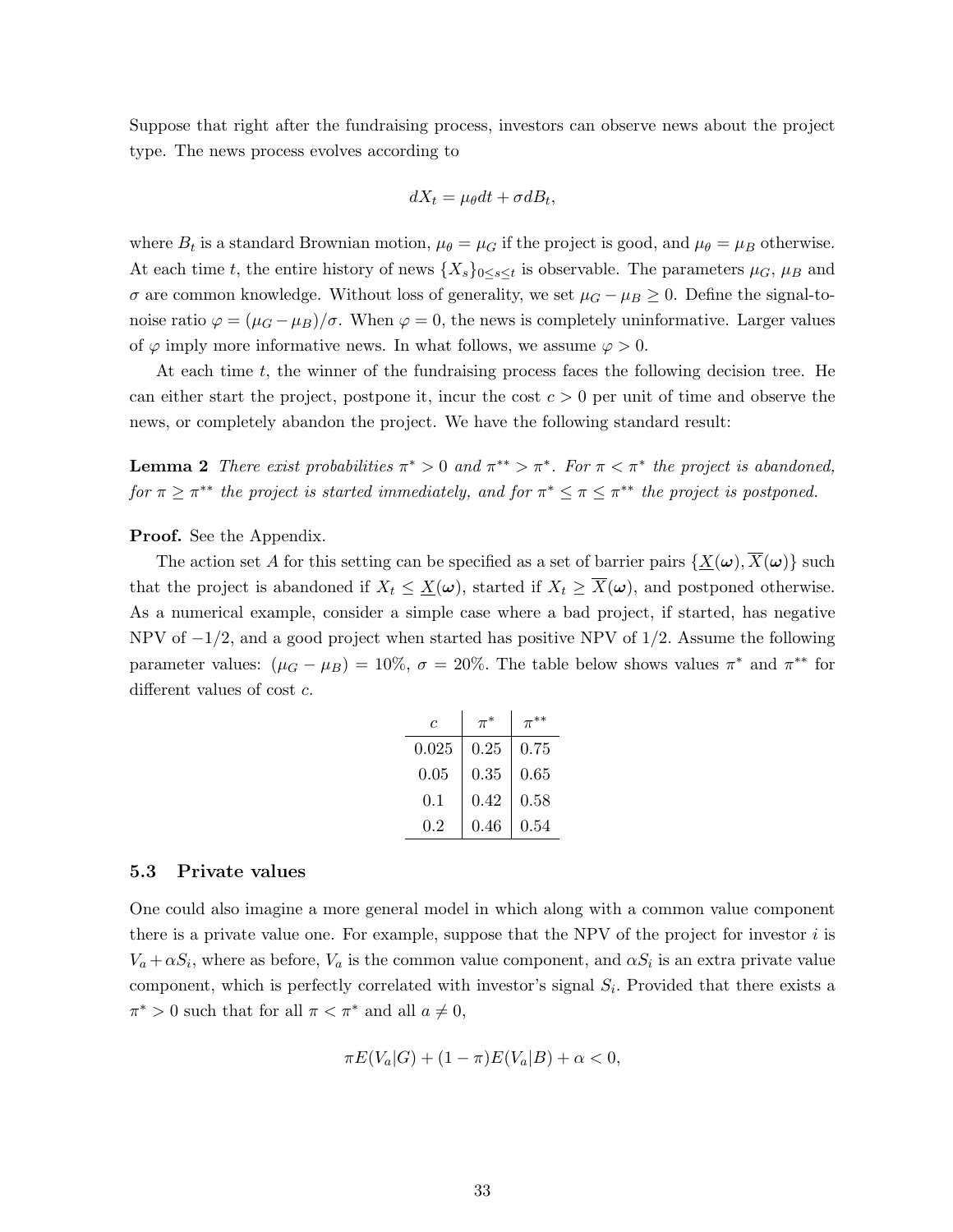the informational black hole and investment inefficiencies will continue to exist. In particular, the participation threshold will still solve

$$
P(G | \max_i S_i = \hat{s}_N) = \pi^*.
$$

Propositions [5](#page-21-0) and [6,](#page-23-0) which show that small markets can be more efficient and can create higher revenue than large markets, go through when the private value component  $\alpha$  is not too large increasing the size of the market now has the benefit that there is more likely to be an investor with a high private value, which acts as a countervailing force to the investment inefficiencies in  $large$  market.<sup>[11](#page-34-1)</sup>

## <span id="page-34-0"></span>5.4 Stochastic number of investors

In this section, we extend our theory to a stochastic number of investors. We show that for a wide class of distributions of the number of investors, informational black holes not only continue to exist but lead to even less efficient investment decisions than in the deterministic case (Proposition [14\)](#page-34-2). We also show that under some conditions, informational black holes can disappear and full information can be achieved (Proposition [15\)](#page-35-0). Overall, our results suggest that the existence of informational black holes is a robust phenomenon.

Consider the following extension of our main case. Consider a sequence of markets indexed by  $N = 1, 2, \ldots$ , and assume that each investor thinks that the number of other investors in market N is  $N\nu$ , where  $\nu$  is a non-negative random variable with a cumulative distribution function F over  $[0,\infty)$ . Investors know N and F but not the realization of  $\nu$ . If  $\nu$  is one with probability one we are back to the deterministic case considered in main part of the paper.<sup>[12](#page-34-3)</sup> We make the following assumptions about distribution  $F$ :

#### <span id="page-34-4"></span>Assumption 13 F has a continuous density at zero.

#### <span id="page-34-5"></span>**Assumption 14**  $\nu$  is smaller in the likelihood ratio ordering than  $\lambda \nu$ .

Assumption [13](#page-34-4) implies that the probability that the market is populated by any finite number of investors as N goes to infinity goes to zero, which is necessary for markets to ever become fully efficient in the limit. Assumption [14](#page-34-5) is not important for our results on when markets feature informational black holes and investment inefficiencies. The main role of this assumption is to ensure the uniqueness of the informational black hole equilibrium. Without it, there could potentially be multiple black hole equilibria. The assumption is satisfied for many distributions. Examples include the uniform and exponential distributions.

<span id="page-34-2"></span>**Proposition [14](#page-34-5)** Suppose that Assumptions [13](#page-34-4) and 14 hold. Suppose that either (i)  $\pi_0 < \pi^*$ , or (ii) there is an  $\hat{\nu} > 0$  such that  $F(\hat{\nu}) = 0$ . Then for large enough N, in each market N, there

<span id="page-34-1"></span><sup>&</sup>lt;sup>11</sup>One can also show that all our results are robust to investors having a private value component which is independent of their common value component.

<span id="page-34-3"></span><sup>&</sup>lt;sup>12</sup>We allow the number of investors  $N\nu$  to be non-integer. Our results would not change if we round  $N\nu$  to the nearest integer, but formulas become cumbersome.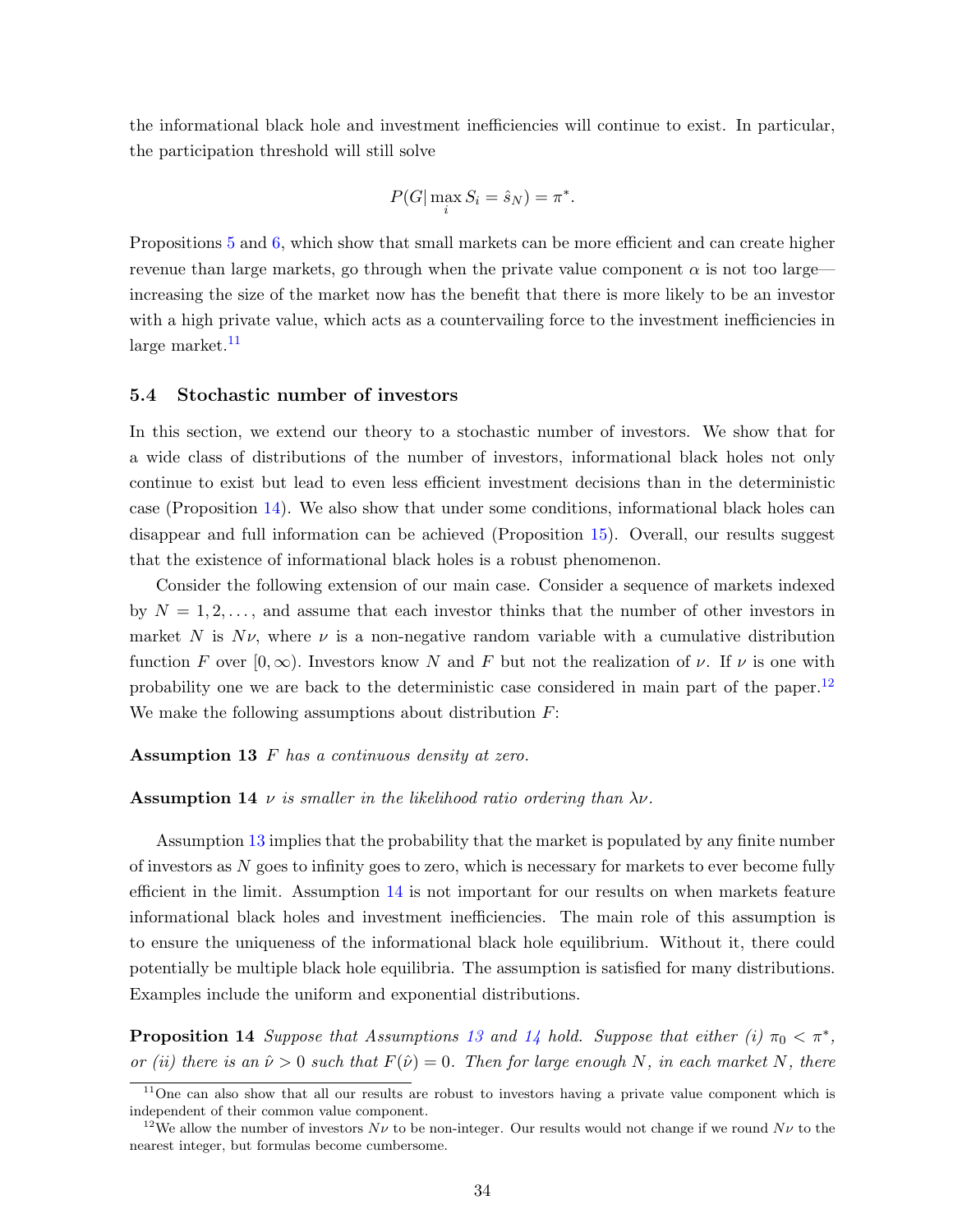exists a robust equilibrium in any standard auction format. Any robust equilibrium has the same participation threshold  $\hat{s}_N$ . The threshold  $\hat{s}_N$  goes to one with N, and is a unique solution to Equation [\(33\)](#page-35-1):

<span id="page-35-1"></span>
$$
\frac{E e^{-\lambda \tau \nu}}{E e^{-\tau \nu}} = \frac{1}{\lambda} \frac{\pi^*}{1 - \pi^*} \frac{1 - \pi_0}{\pi_0}.
$$
\n(33)

where  $\lambda = f_G(1)/f_B(1)$ . Furthermore, there exist limits

<span id="page-35-2"></span>
$$
\lim_{N \to \infty} \Pr(Project \ is \ started \ | B) = 1 - Ee^{-\tau \nu} > 0,\tag{34}
$$

$$
\lim_{N \to \infty} \Pr(\text{Project is not started } |G) = E e^{-\lambda \tau \nu} > 0. \tag{35}
$$

When the action space is binary, the limiting social surplus with stochastic number of bidders is strictly lower than limiting social surplus with a known number of bidders.

#### Proof: See the Appendix.

Proposition [14](#page-34-2) shows that the existence of informational black holes is robust to having a stochastic number of investors. Investors with sufficiently negative information will not want to participate, and the informational black hole grows with the expected size of the market, even when there is a possibility that the actual number of investors is small. Investment efficiency is lower than in the deterministic case because the inference of a winning investor about project quality is confounded with inference about the size of the market.

The randomness in the number of investors makes the winner's curse weaker, because winning with a low bid is a signal that there may be fewer potential investors in the market. As we show in Proposition [14,](#page-34-2) this effect is not strong enough to eliminate the informational black hole if the unconditional NPV of the project is negative, or if there is a lower bound on the potential number of investors which grows with  $N$ . The following Proposition shows conditions under which the markets can aggregate information:

<span id="page-35-0"></span>**Proposition 15** Suppose that  $\pi_0 > \pi^*$ , that  $F(\nu)$  has a strictly positive continuous density at zero, and that  $f_B(s)$  and  $f_G(s)$  are continuously differentiable. Then there exists a robust equilibrium that leads to full efficiency as  $N \to \infty$  if bids are revealed ex post.

#### Proof: See the Appendix.

The economics behind Proposition  $15$  are as follows. When  $F$  has a strictly positive continuous density at zero, it may be possible to sustain equilibria with a participation threshold that does not go to one. In such an equilibrium, when the marginal investor wins the auction, he concludes that he is in a market with very few potential investors independent of how large N is. If the unconditional NPV of the project is positive, he can then break even. Because the participation threshold is bounded away from one, the set of observed bids generates a lot of information and investment inefficiencies are eliminated as  $N \to \infty$ .

Propositions [14](#page-34-2) and [15](#page-35-0) are derived under the assumption that the number of potential investors  $N\nu$  does not depend on the quality of the project. There may be settings where it is more natural to assume that the expected number of potential investors is larger when the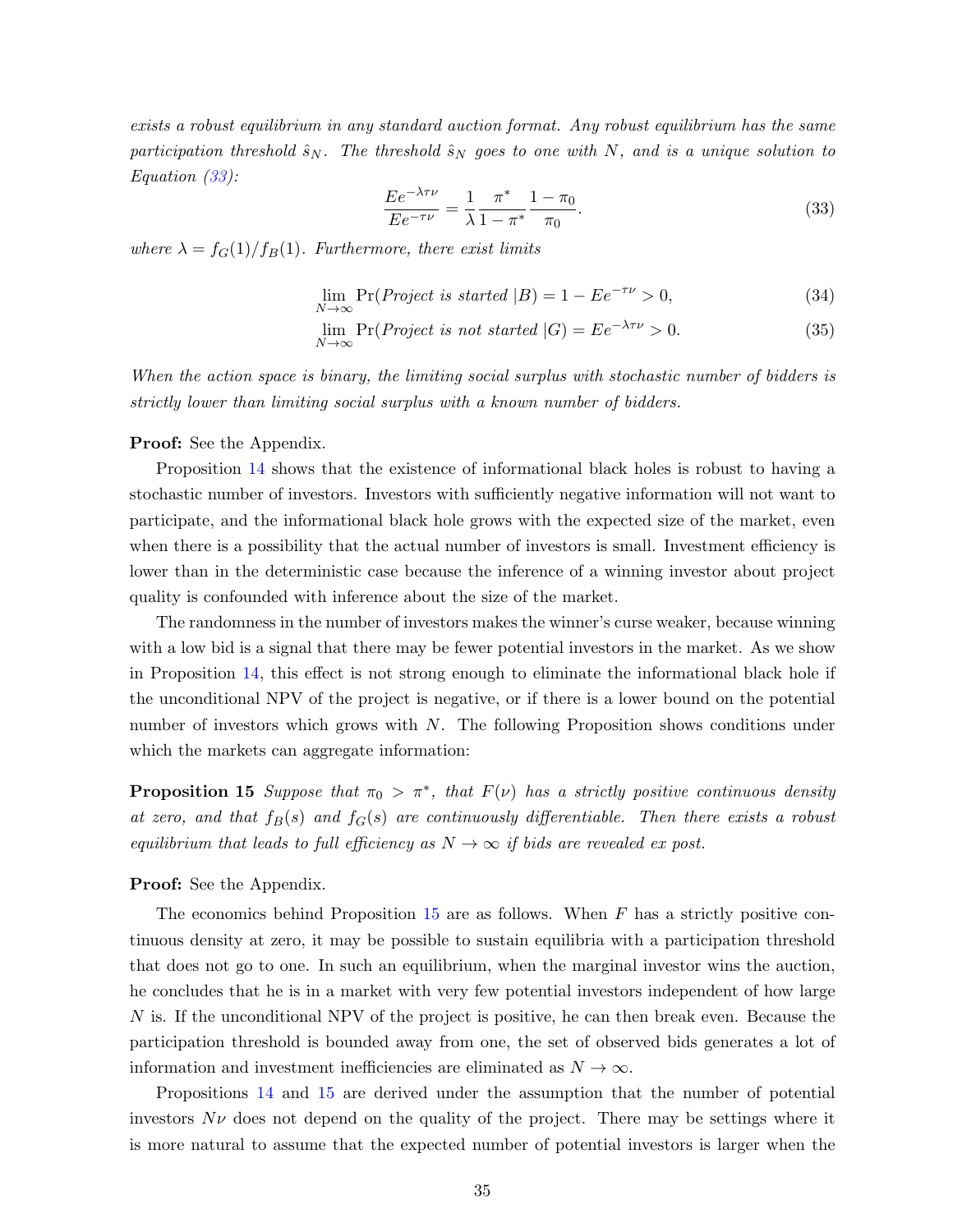project is good. For example, this would be the case if VCs do a quick check initially and only acquire a serious signal if the initial check is positive. Our results can be easily extended to such a case by assuming that  $\nu$  is drawn from a distribution  $F^G(\nu)$  when the project is good and from a distribution  $F^{B}(\nu)$  when the project is bad. One can show that informational black hole equilibria are then even easier to sustain, because the winner's curse gets stronger. Winning with a low bid signals that the market is small, but this is now negative information for the NPV of the project.

# 6 Conclusion

Our paper studies how well primary financial markets allocate capital when information is dispersed among market participants, and how the efficiency of the market is affected by market size. We show that markets fail to aggregate information once information has real value for guiding investment decisions, and that the resulting investment inefficiencies can grow larger with the size of the market. Our analysis shows that several intuitive prescriptions from standard theory need to be reexamined when information has a real allocational role: a more competitive, larger financial market may reduce welfare and increase a firm's cost of capital, early releases of information may be suboptimal, and rationing allocations and allowing collusion among investors may be beneficial for a firm seeking financing.

Our framework is sufficiently general to be usefully adopted in applied work across a range of firm investment settings. Our theory could also be extended in several fruitful directions. For example, we have not investigated the implications of our model for how a profit-maximizing firm should optimally design the cash flow and control rights of securities. As a second example, a more fully developed general equilibrium framework, in which investors act as intermediaries who must raise capital and enter endogenously, would give richer predictions about the aggregate consequences of informational black holes and would allow for a more nuanced welfare analysis. We think these topics would be interesting areas for future research.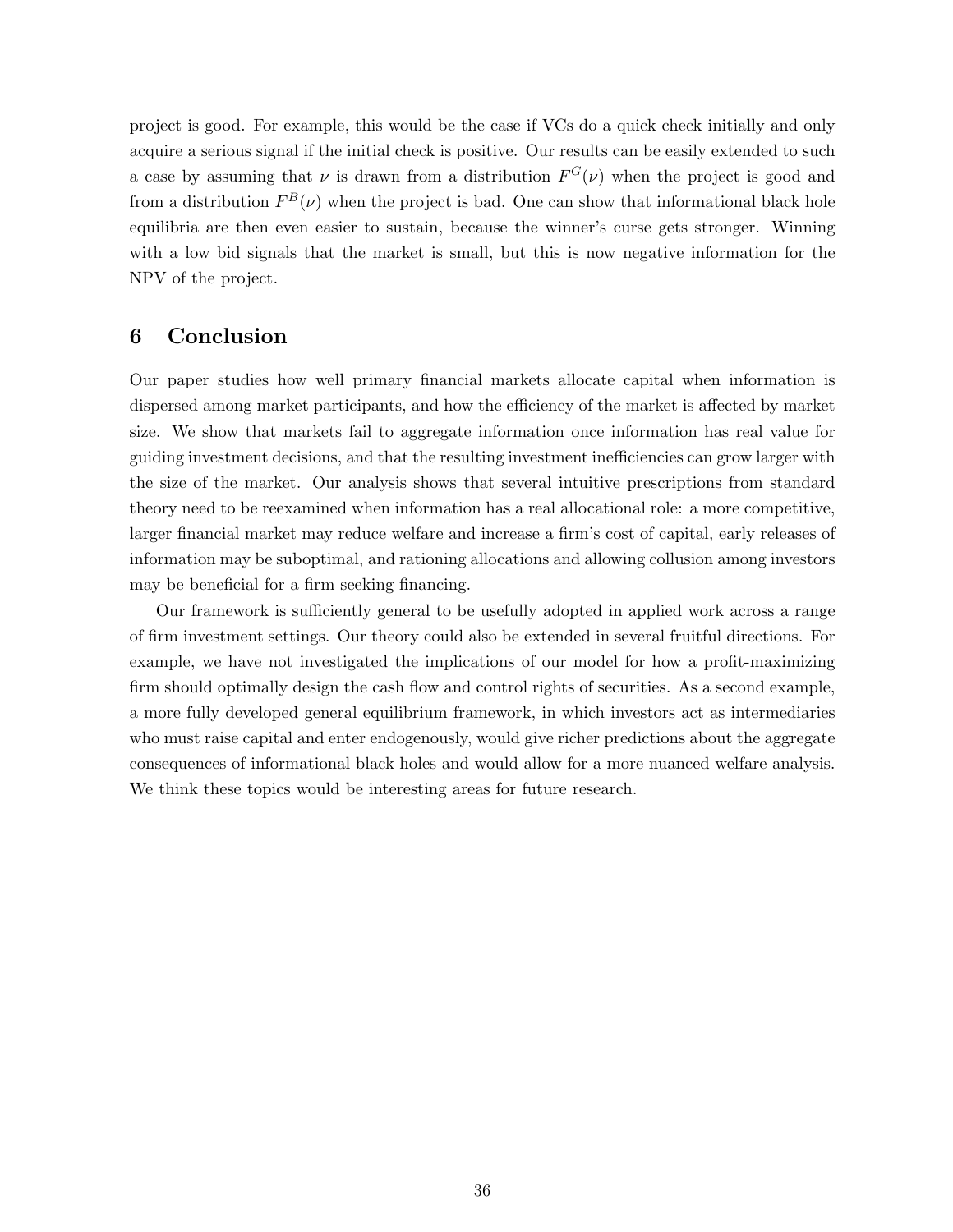# References

- <span id="page-37-3"></span>Atakan, A.E., and M. Ekmekci, (2014) "Auctions, actions, and the failure of information aggregation", American Economic Review, vol. 104, 2014-2048.
- <span id="page-37-9"></span>Axelson, U., (2008) "Bundling, rationing, and dispersion strategies in private and common value auctions," working paper, London School of Economics.
- Axelson, U., and I. Makarov (2016), "Sequential credit markets," working paper, London School of Economics.
- Axelson, U., Stromberg P., and M. S. Weisbach, (2009) "Why Are Buyouts Levered? The Financial Structure of Private Equity Funds", Journal of Finance, vol. 64, 1549–1582.
- <span id="page-37-10"></span>Bailey, E. (2007), "Are private equity consortia anticompetitive? The economics of club bidding," The Antitrust Source 6(4), 1–8.
- <span id="page-37-0"></span>Bali, V., and M. Jackson (2002), "Asymptotic revenue equivalence in auctions," *Journal of* Economic Theory, vol. 106, 161-176.
- <span id="page-37-8"></span>Benveniste, L. and Spindt, P. (1989) How investment bankers determine the offer price and allocation of new issues, Journal of Financial Economics, 24, 343-361.
- Bergemann, D., and S. Morris, (2005) "Robust Mechanism Design", Econometrica, vol. 73, 1771-1813.
- Bikhchandani, S., Haile, P.A. and Riley, J.G., (2002) "Symmetric separating equilibria in English auctions", Games and Economic Behavior, vol. 38, 19-27.
- <span id="page-37-2"></span>Bolton, P., T. Santos, and J. A. Scheinkman, 2016, "Cream Skimming in Financial Markets," forthcoming, Journal of Finance.
- <span id="page-37-4"></span>Bond, P., Edmans, A., and I. Goldstein, (2012) "The real effects of financial markets", Annual Review of Financial Economics Journal, vol. 2012:4, 339-360.
- <span id="page-37-5"></span>Bond, P., and H. Eraslan, (2010) "Information-based trase", Journal of Economic Theory, 145, 1675–1703.
- <span id="page-37-6"></span>Bond, P., and I. Goldstein, (2014) "Government intervention and information aggregation by prices", forthcoming, Journal of Finance.
- <span id="page-37-1"></span>Boone, A. L., and J. H. Mulherin, (2007) "How are firms sold?", *Journal of Finance*, vol. 62, 847-875.
- <span id="page-37-7"></span>Broecker, T., (1990) "Credit-worthiness tests and interbank competition", *Econometrica*, vol. 58, 429-452.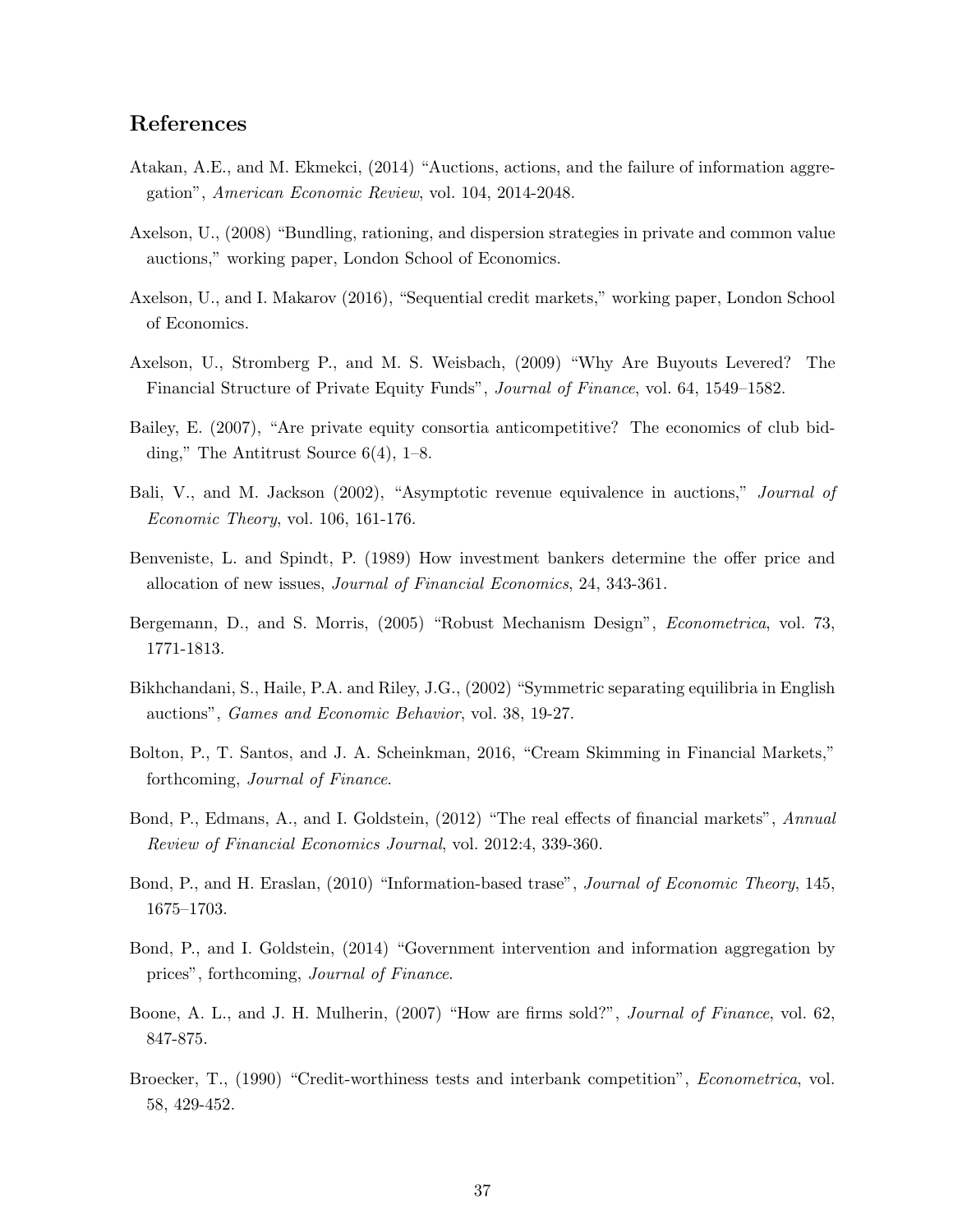- <span id="page-38-0"></span>Bulow, J., and P. Klemperer, (2002) "Prices and the Winner's Curse", RAND Journal of Economics, vol. 33, 1-21.
- Bulow, J., and P. Klemperer, (1996) "Auctions vs. negotiations", American Economic Review, vol. 86, 180-194.
- <span id="page-38-5"></span>Cornelli, F. and Goldreich, D. (2001) Book-building and strategic allocation, Journal of Finance, 56, 2337-2370.
- <span id="page-38-4"></span>DeMarzo P.M, Kremer I., and A. Skrzypacz, (2005). "Bidding with Securities: Auctions and Security Design," American Economic Review, vol. 95(4), 936-959.
- <span id="page-38-7"></span>Dixit and R. S. Pindyck, (1994) Investment Under Uncertainty, (Princeton: Princeton University Press).
- <span id="page-38-6"></span>Edmans, A., Goldstein, I., and W. Jiang, (2017) "Feedback effects, asymmetric trading, and the limits to arbitrage," American Economic Review, vol. 105, 3766-97.
- <span id="page-38-8"></span>Embrechts, P., Klüppelberg C. and T. Mikosch, (2012), *Modelling Extremal Events for Insurance* and Finance (Springer).
- <span id="page-38-9"></span>Feller, W., (1971) An Introduction to Probability Theory and its Applications, vol. 2, (John Wiley & Sons).
- Gertner, R., and D. Scharfstein, (1991) "A theory of workouts and the effects of reorganization law," Journal of Finance Vol. 46, 1189-1222.
- <span id="page-38-3"></span>Goldstein, I., Ozdenoren, E., and K. Yuan (2011), "Learning and complementaries in speculative attacks," Review of Economic Studies 78, 263–292.
- Gorbenko, A., and A. Malenko, (2014) "Strategic and Financial Bidders in Takeover Auctions", Journal of Finance, vol. 69, 2513-2555.
- Grossman, S.J., and O. Hart (1980) "Takeover bids, the free-rider problem, and the theory of the corporation," Bell Journal of Economics Vol. 11, 42–64.
- Haile, P., and E. Tamer, (2003) "Inference with an Incomplete Model of English Auctions", Journal of Political Economy, vol. 111, 1-51.
- <span id="page-38-2"></span>Han, H., and M. Shum (2004), "Rates of information aggregation in common value auctions," Journal of Economic Theory 116, 1–40.
- <span id="page-38-10"></span>Jarrahiferiz, J., Borzadaran G., and A. Roknabadi, (2015) "Properties of n-Laplace transform ratio order and  $\mathcal{L}^{(n)}$ -class of Life Distributions", Statistical Journal, vol. 14, 229-244.
- <span id="page-38-1"></span>Ilan Kremer (2002). "Information aggregation in common value auctions," Econometrica, vol. 70(4), 1675-1682.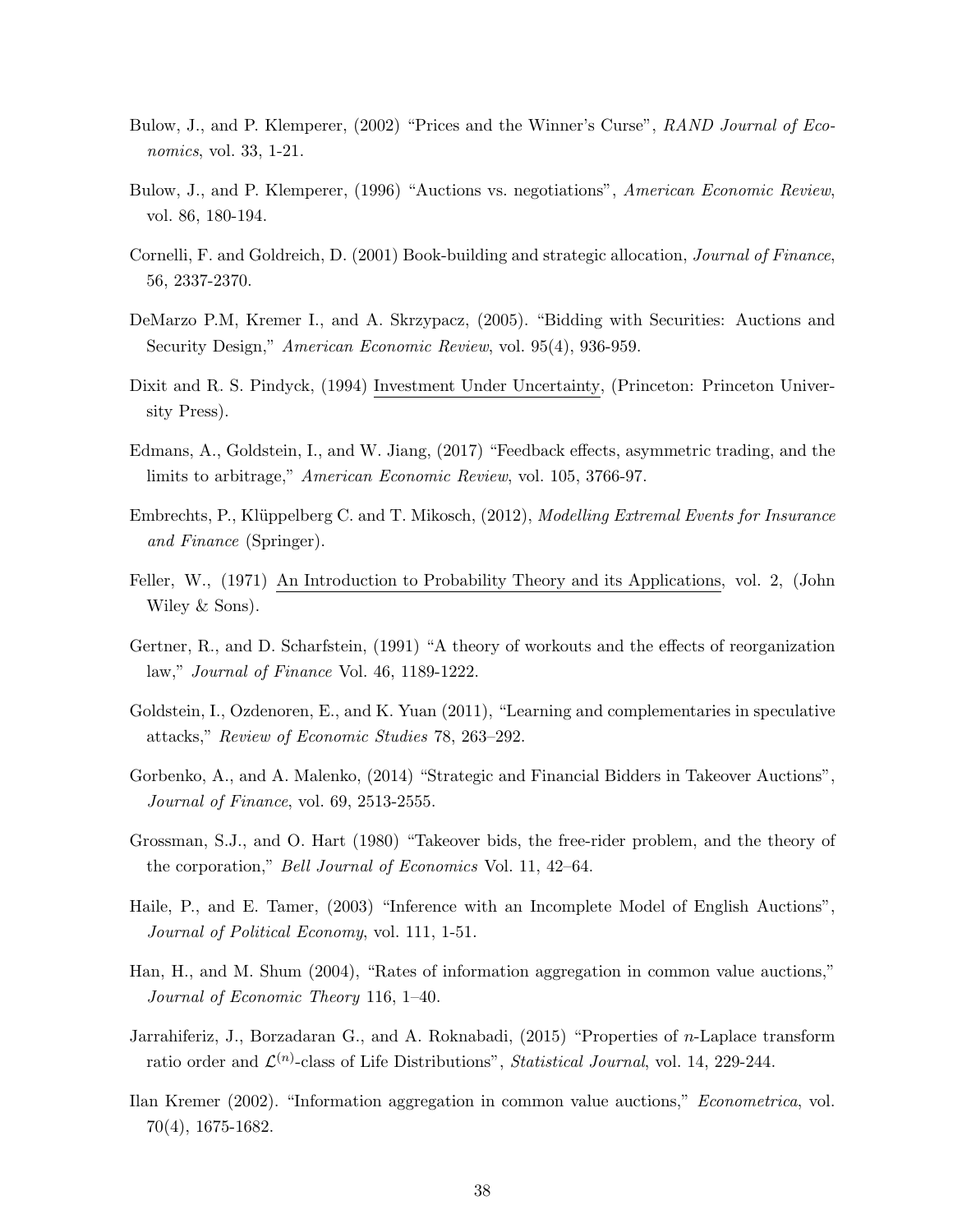- <span id="page-39-3"></span>Levin D., and J. L. Smith (1994), "Equilibrium in Auctions with Entry", American Economic Review 84, pp. 585-599.
- <span id="page-39-11"></span>Liptser, R. and A. Shiryaev, (1978), Statistics of random processes, (Springer).
- Lopomo, G. (2000), "Optimality and robustness of the English auction," Games and Economic Behavior 36, 219–240.
- McAdams, David (2007), "Uniqueness in symmetric first-price auctions with affiliation," Journal of Economic Theory, 136, 144-166.
- <span id="page-39-8"></span>McAfee, R. P., McMillan, J., and P. J. Reny (1989), "Extracting the surplus in the common-value auction," Econometrica 57, 1451-1459.
- <span id="page-39-6"></span>Milgrom, Paul (1979), "A convergence theorem for competitive bidding with differential information," Econometrica, vol. 47, 679-688.
- <span id="page-39-7"></span>Milgrom, Paul (1981), "Rational expectations, information acquisition, and competitive bidding," Econometrica, vol. 49, 921-943.
- <span id="page-39-1"></span>Milgrom, P. and R. Weber (1982). "A Theory of Auctions and Competitive Bidding," *Econo*metrica, vol. 50, 1089-1122.
- <span id="page-39-5"></span>Murphy, K. M., A. Shleifer and R. W. Vishny, 1991, "The Allocation of Talent: Implications for Growth," Quarterly Journal of Economics 106, 503–530.
- Myers, S. C. (1977), "Determinants of corporate borrowing," Journal of Financial Economics 5, 147-175.
- <span id="page-39-4"></span>Parlour, C., and U. Rajan (2005). "Rationing in IPOs," Review of Finance, vol. 2005(9), 33–63.
- <span id="page-39-0"></span>Pesendorfer W. and J. Swinkels (1997). "The Loser's Curse and Information Aggregation in Common Value Auctions," Econometrica, vol. 65, 1247-1283.
- Rajan, R., (1992) "Insiders and Outsiders: The Choice between Informed and Arm's-Length Debt", Journal of Finance, vol. 47, 1367–1400.
- <span id="page-39-9"></span>Ritter, J., and I. Welch, (2002) "A Review of IPO Activity, Pricing, and Allocations," Journal of Finance Vol. 57, 1795-1828.
- <span id="page-39-10"></span>Rock, K. (1986) Why new issues are underpriced, Journal of Financial Economics, 15, 187–212.
- Rostek, M., and M. Weretka, (2012), "Price Inference in Small Markets", Econometrica, 80, 687–711.
- <span id="page-39-2"></span>Samuelson, W. F. (1985), "Competitive Bidding with Entry Costs." *Economics Letters* 17, pp. 53-57.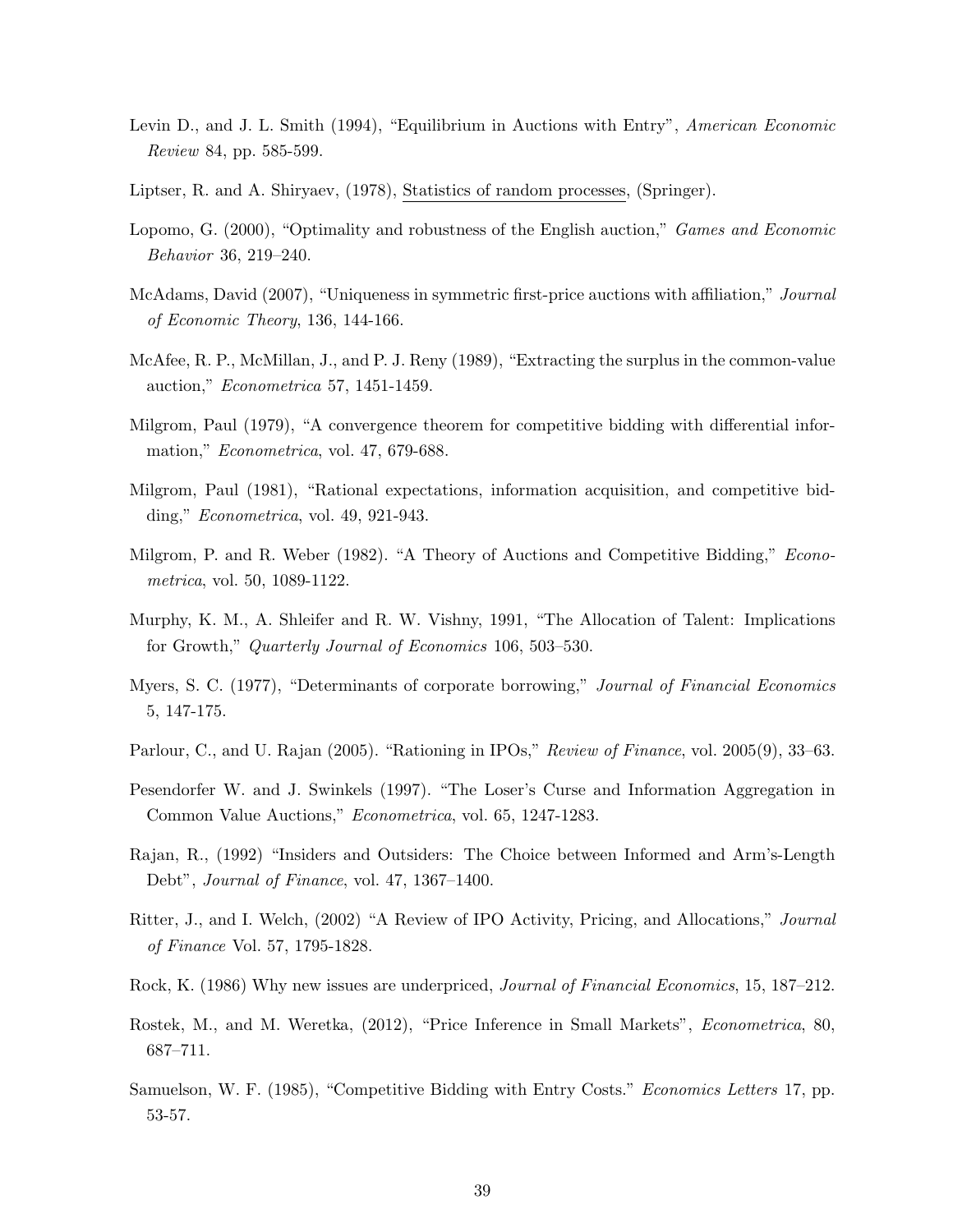- Shleifer, A., and R. W. Vishny (1986), "Large shareholders and corporate control," Journal of Political Economy 94, 461-488.
- <span id="page-40-0"></span>Wison, R. (1977), "A bidding model of perfect competition," Review of Economic Studies 44, 511-518.
- <span id="page-40-1"></span>Zeisberger, C., Prahl, M., and B. White, (2017), Mastering Private Equity Set, (John Wiley & Sons.).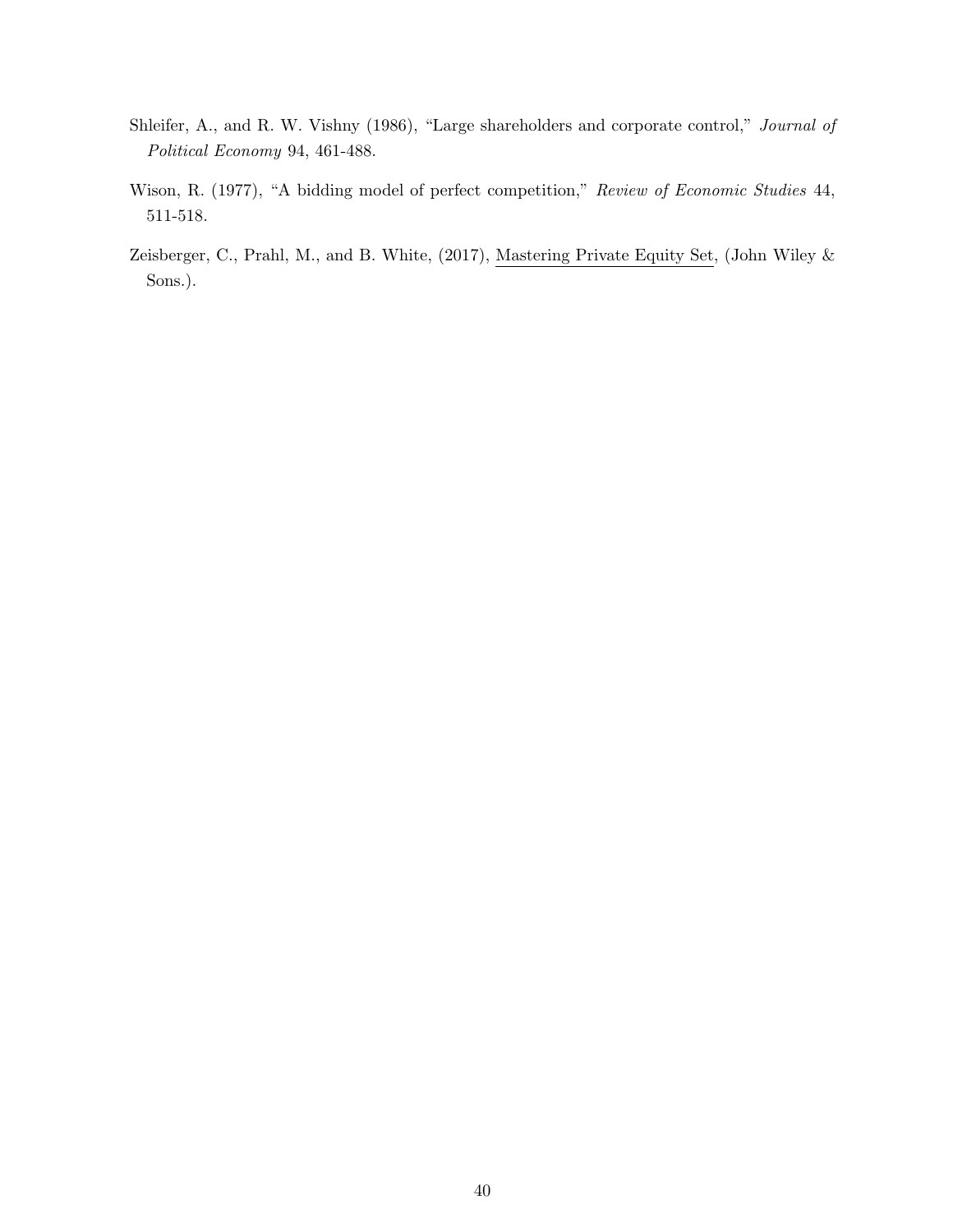# Figures

<span id="page-41-0"></span>

Figure [1.](#page-41-0) The blue line plots social surplus as a function of number of investors in the setting of the Example, where  $E(V|G) = -E(V|B) = 1$  and investors get a high or a low signal about the project, with  $Pr(H|G) = 1$ ,  $Pr(H|B) = 1/2$ . The red line plots maximum possible surplus if all signals are used efficiently.

<span id="page-41-1"></span>

Figure [2.](#page-41-1) Equilibrium market size. Panel A of Figure [2](#page-41-1) shows social surplus gross of investor costs and the expected revenues to the entrepreneur as a function of the size of the market. Panel B shows expected gross profits to investors from participating in the auction as a function of market size, as well as a particular specification for the cost  $c_i$  of information gathering for each investor. The parameters are as follows: The project is good or bad with equal probabilities. A good project has net present value of 1 and a bad project has net present value of -1;  $f_B(s) \equiv 1$ ;  $f_G(s)$  is the normal distribution with unit mean and standard deviation truncated to the interval [0, 1].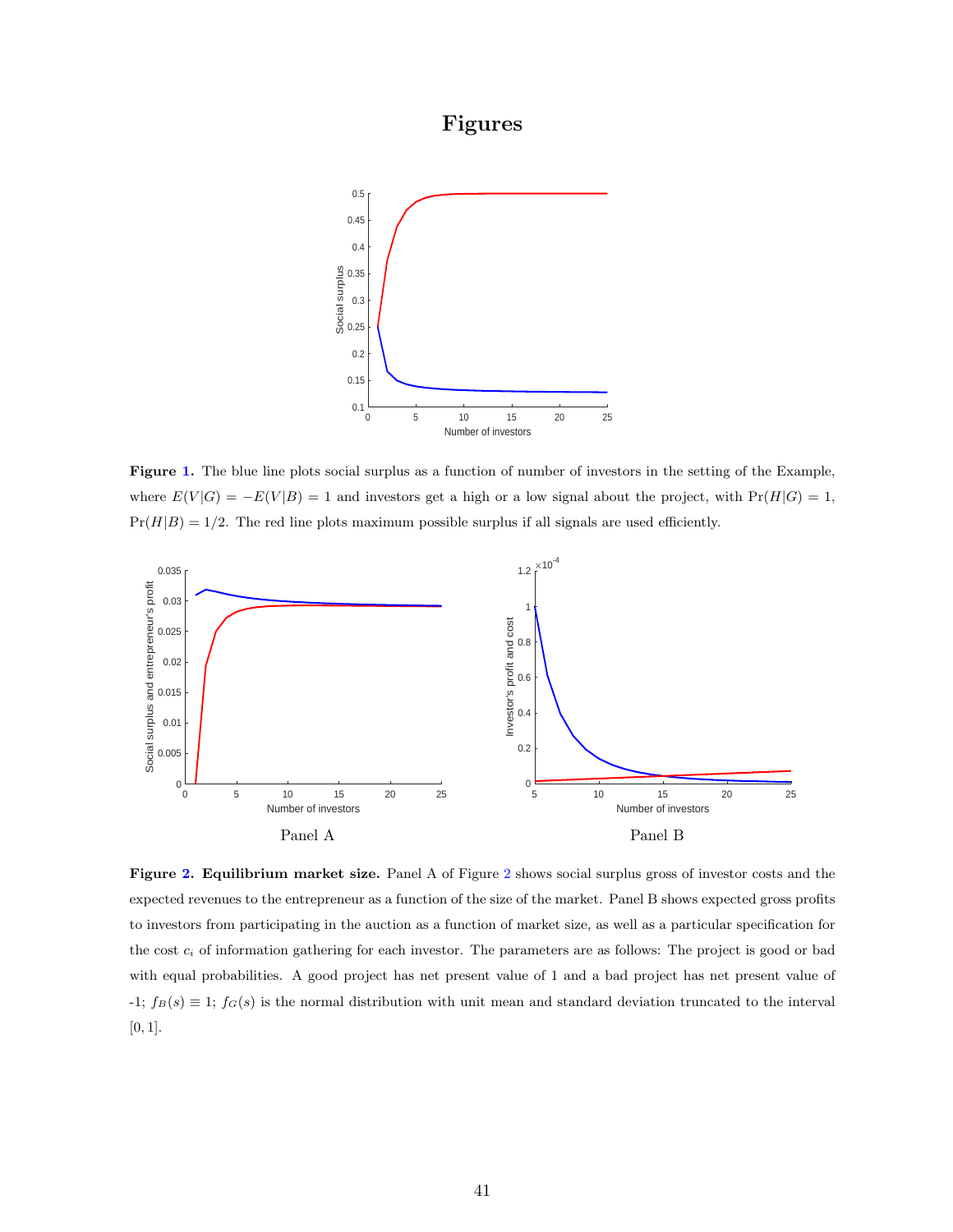<span id="page-42-0"></span>

Figure [3.](#page-42-0) Figuree [3](#page-42-0) plots social surplus as a function of number of investors in the setting where investors get a high or a low signal about the project, with  $Pr(H|G) = 1$ ,  $Pr(H|B) = 1/2$ . The project's production function is as in Section [5.1.](#page-32-1)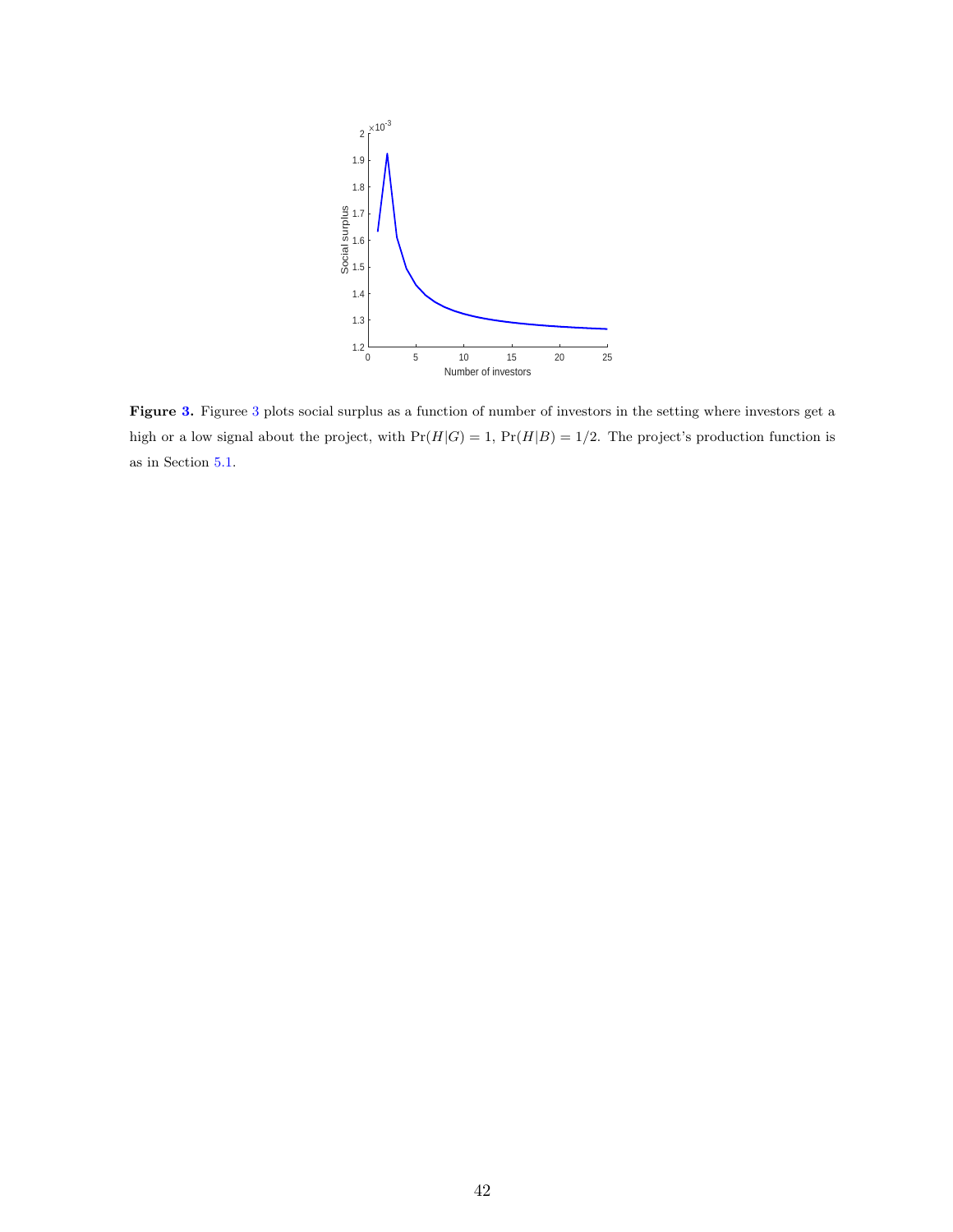# Internet Appendix. Proofs

**Proof of Lemma [1:](#page-9-0)** To prove (i), note that for each  $a$ ,

$$
v_a = \pi E(V_a|G) + (1 - \pi)E(V_a|B)
$$
\n(A1)

is an increasing and convex function of  $\pi$ , therefore, the pointwise maximum, max<sub>a</sub>  $v_a(\pi)$ , is also an increasing and convex function of  $\pi$ .

Next, let  $\pi^* = 1/(1+k)$ , where

<span id="page-43-0"></span>
$$
k = \sup_{a \neq 0} \left| \frac{E(V_a|G)}{E(V_a|B)} \right| < \infty.
$$

Suppose there exists  $\pi \leq \pi^*$  such that  $v(\pi) > 0$ . Then there is an action a such that

$$
\pi E(V_a|G) + (1 - \pi)E(V_a|B) > 0.
$$
\n(A2)

Equation  $(A2)$  implies that

$$
\left| \frac{E(V_a|G)}{E(V_a|B)} \right| > \frac{1-\pi}{\pi} \ge \frac{1-\pi^*}{\pi^*} = k^*.
$$

Thus, we arrive at contradiction. The proof that  $v(\pi) = 0$  for  $\pi \in [0, \pi^*]$  is similar.

Finally, that  $E(v(\pi(\mathbf{S}))$  is strictly increasing in N follows from Jensen's inequality. As N goes to  $\infty$ ,  $\pi$ (s) converges to one if the project is good and to zero if the project is bad. Hence,

$$
\lim_{N \to \infty} E(v(\pi(\mathbf{S})) = E(\max_a E(V_a|\theta)).
$$

Q.E.D.

**Proof of Proposition [1:](#page-13-0)** We first prove that participation decisions are monotone, that is, if an investor with signal  $\hat{s}$  participates in the financing mechanism with participation cost  $\varepsilon > 0$ then any investor with signal above  $\hat{s}$  will also choose to participate. Denote the region of signals where investors do not participate as  $\mathbf{B} \subseteq [0, 1]$ . Note that by individual rationality the expected profit of the investor with signal  $\hat{s}$  must cover his participation cost:

$$
E\left[w_{i,a_{\varepsilon}(\mathbf{S}^{-\mathbf{i}},\hat{s})}(\mathbf{S}^{-\mathbf{i}},\hat{s})|S_i=\hat{s}\right] \geq \varepsilon > 0. \tag{A3}
$$

Because signals are conditionally independent we can rewrite the expected profit as

$$
\sum_{\theta \in \{G, B\}} \Pr(\theta | S_i = \hat{s}) E\left[w_{i, a_{\varepsilon}(\mathbf{S}^{-1}, \hat{s})}(\mathbf{S}^{-1}, \hat{s}) | \theta\right]. \tag{A4}
$$

Note that by the monotonicity condition (Assumption [5\)](#page-10-2)

$$
E\left[w_{i,a_{\varepsilon}(\mathbf{S}^{-\mathbf{i}},\hat{s})}(\mathbf{S}^{-\mathbf{i}},\hat{s})|B\right] \leq 0
$$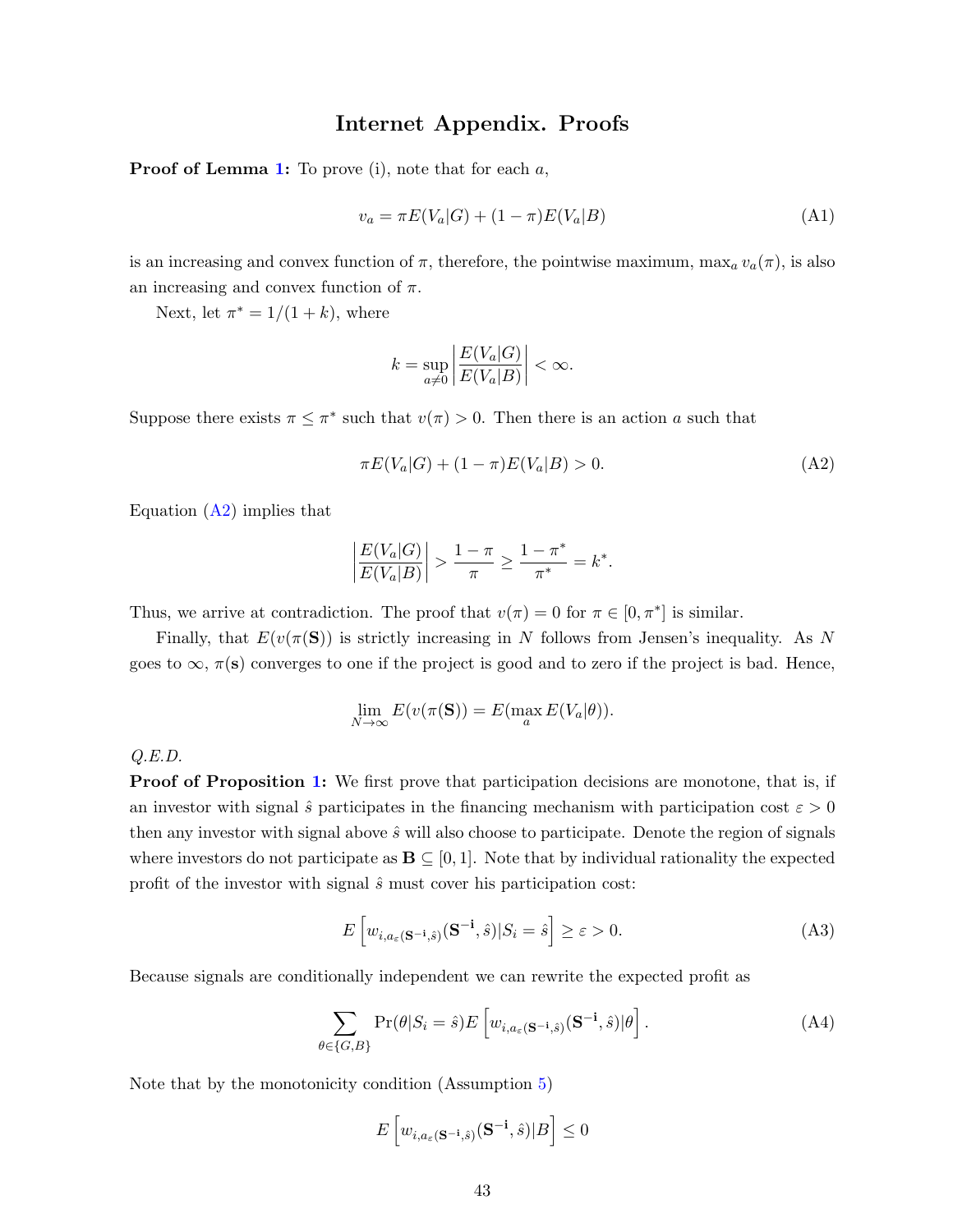Hence, it must be that

$$
E\left[w_{i,a_{\varepsilon}(\mathbf{S}^{-\mathbf{i}},\hat{s})}(\mathbf{S}^{-\mathbf{i}},\hat{s})|G\right]>0.
$$

Consider now an investor with signal  $s > \hat{s}$ . From strict MLRP,  $Pr(\theta|S_i = s) > Pr(\theta|S_i = \hat{s})$ . Therefore, if this investor plays a strategy of the investor with signal  $\hat{s}$  his expected payoff is strictly larger than that of the investor with signal  $\hat{s}$ . From the incentive compatibility condition [\(7\)](#page-12-0) it then follows that such an investor will participate in the financing mechanism.

Next, we show that a participation cut-off cannot be lower than  $\hat{s}_N$  defined in [\(11\)](#page-14-1). Suppose, on the contrary, that there is a financing mechanism with a robust symmetric competitive equilibrium where the participation cut-off is strictly less than  $\hat{s}_N$ . Hence, there is a symmetric competitive equilibrium with a participation cost  $\varepsilon > 0$  and a participation cut-off  $\hat{s} < \hat{s}_N$ .

Consider an investor with a signal s' such that  $\hat{s} \leq s' < \hat{s}_N$  just above the participation cut-off. In a competitive mechanism (Assumption [6\)](#page-11-1) such an investor is always outbid by other investors whenever other investors participate. Hence, the only time when such an investor expects to make profit is when he is the only participant. In this case, he only learns that his signals is the highest of all investors. Thus, it must be that

$$
E\left[w_{i,a_{\varepsilon}(\mathbf{S}^{-\mathbf{i}},s')}(\mathbf{S}^{-\mathbf{i}},s')|\max_{i}S_{i}=s'\right]>0.
$$

Since other investors do not participate  $w_{j,a_{\varepsilon}} = 0$  for  $j \neq i$ . Therefore, by the limited liability Assumption [4](#page-10-1)  $w_{i,a_{\varepsilon}} \leq V_{a_{\varepsilon}}$ . Thus, it must be that

$$
E\left[V_{a_{\varepsilon}}|\max_{i} S_{i}=s'\right]>0.
$$

From MLRP condition,

$$
E\left[V_{a_{\varepsilon}}|\max_{i} S_{i} = \hat{s}_{N}\right] \ge E\left[V_{a_{\varepsilon}}|\max_{i} S_{i} = s'\right] > 0.
$$

The above condition, however, contradicts the definition of  $\hat{s}_N$ . Thus, we arrived at contradiction. Q.E.D.

**Proof of Proposition [2:](#page-15-0)** Equation [\(11\)](#page-14-1) implies that  $\hat{s}_N$  is the smallest value such that

<span id="page-44-0"></span>
$$
\left(\frac{F_G(\hat{s}_N)}{F_B(\hat{s}_N)}\right)^{N-1} \frac{f_G(\hat{s}_N)}{f_B(\hat{s}_N)} \ge \frac{(1-\pi_0)}{\pi_0} \frac{\pi^*}{(1-\pi^*)}.
$$
\n(A5)

The MLRP implies that for any  $s < 1$ , the ratio  $F_G(s)/F_B(s)$  is strictly less than one and is increasing in s. Thus, the left-hand side of equation  $(A5)$  strictly increases in s. It is equal to  $\lambda = f_G(1)/f_B(1)$  at  $s = 1$  and  $(f_G(0)/f_B(0))^N$  at  $s = 0$ . Assumption [7](#page-14-0) guarantees that the right-hand side of equation [\(A5\)](#page-44-0) is less than  $\lambda$ . By assumption the densities  $f_G$  and  $f_B$  are continuous functions. Therefore, for large enough N, equation [\(A5\)](#page-44-0) has a unique solution  $\hat{s}_N > 0$ .

For any fixed  $\hat{s}_N < 1$ , the left-hand side of equation [\(A5\)](#page-44-0) goes to zero as N goes to infinity.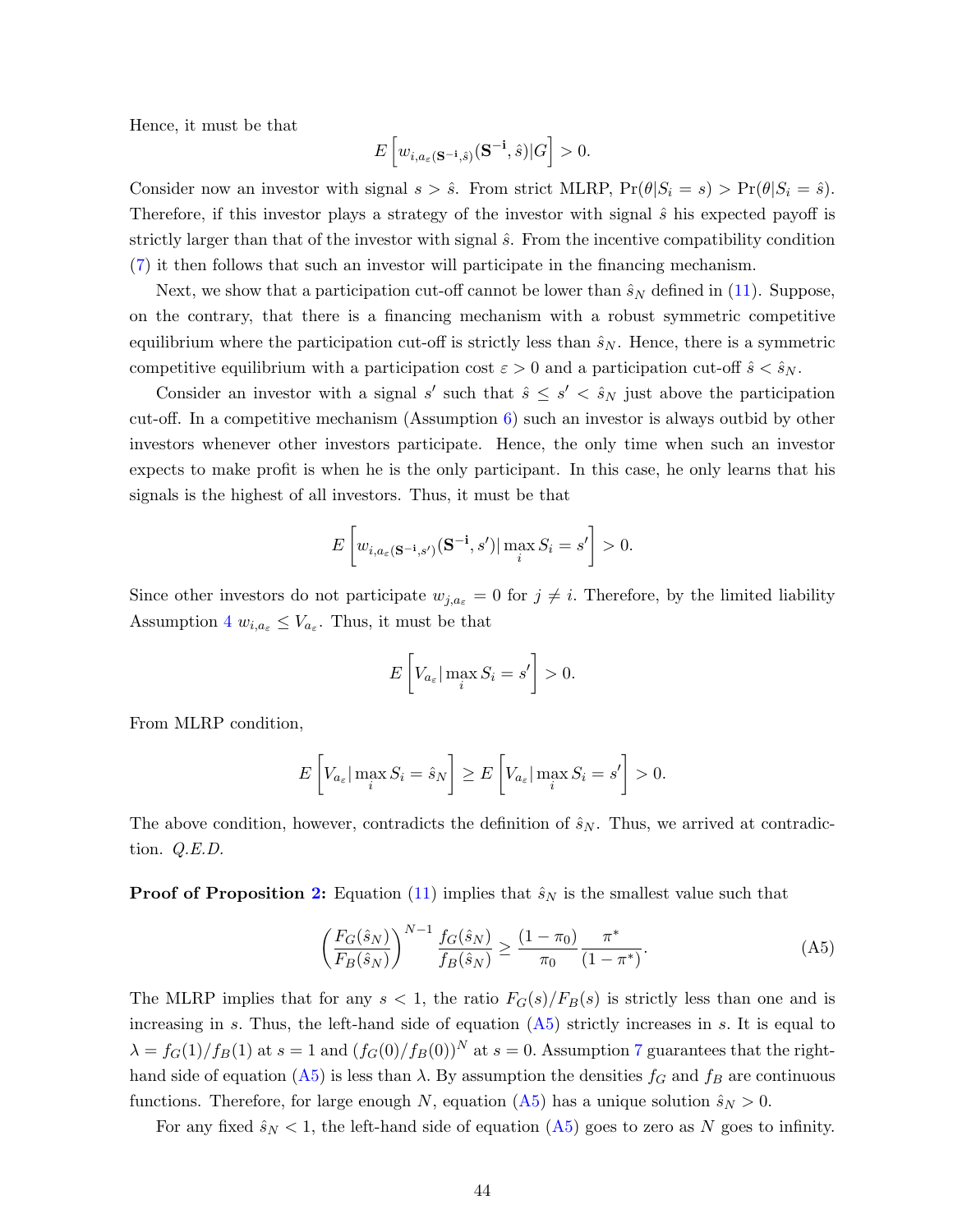Therefore, it must be that  $\lim_{N\to\infty} \hat{s}_N = 1$ . Taking the logarithm of both parts of equation [\(A5\)](#page-44-0) we have

<span id="page-45-0"></span>
$$
\lim_{N \to \infty} (N - 1) \ln \left( \frac{F_G(\hat{s}_N)}{F_B(\hat{s}_N)} \right) = \ln \left( \frac{(1 - \pi_0)}{\pi_0} \frac{\pi^*}{(1 - \pi^*)} \right) - \ln \lambda. \tag{A6}
$$

Since both  $f_G$  and  $f_B$  are continuous functions there exist limits

$$
\lim_{s \to 1} \frac{1 - F_G(s)}{1 - s} = f_G(1),
$$
  

$$
\lim_{s \to 1} \frac{1 - F_B(s)}{1 - s} = f_B(1).
$$

Hence, there exist limits

$$
\lim_{N \to \infty} -(N-1) \ln(F_B(\hat{s}_N)) = \tau,
$$
  

$$
\lim_{N \to \infty} -(N-1) \ln(F_G(\hat{s}_N)) = \lambda \tau,
$$

where  $\lambda = f_G(1)/f_B(1)$ . From equation [\(A6\)](#page-45-0) then  $\tau$  solves

$$
(\lambda - 1)\tau = \ln \lambda - \ln \left( \frac{(1 - \pi_0)}{\pi_0} \frac{\pi^*}{(1 - \pi^*)} \right). \tag{A7}
$$

By Theorem 4.2.1 of Embrechts, Klüppelberg and Mikosch [\(2012\)](#page-38-8), for  $k = 0, 1, \ldots$ ,

$$
\lim_{N \to \infty} \Pr(\kappa_N = k|B) = e^{-\tau} \frac{\tau^k}{k!},
$$

$$
\lim_{N \to \infty} \Pr(\kappa_N = k|G) = e^{-\lambda \tau} \frac{(\lambda \tau)^k}{k!}
$$

Since  $\hat{s}_N$  goes to one, then conditional on  $\kappa_N = k$ 

$$
\frac{\pi(\mathbf{S}_{\geq \hat{s}_N})}{1 - \pi(\mathbf{S}_{\geq \hat{s}_N})} \xrightarrow{d} \frac{\pi_0}{1 - \pi_0} \lambda^k \left(\frac{F_G(\hat{s}_N)}{F_B(\hat{s}_N)}\right)^{N-k}.
$$
\n(A8)

<span id="page-45-1"></span>.

Equation  $(A5)$  implies that for large N

$$
\frac{\pi_0}{1 - \pi_0} \lambda \left( \frac{F_G(\hat{s}_N)}{F_B(\hat{s}_N)} \right)^{N-1} = \frac{\pi^*}{(1 - \pi^*)}.
$$
\n(A9)

Therefore, equation [\(A8\)](#page-45-1) implies that

$$
\frac{\pi(\mathbf{S}_{\geq \hat{s}_N})}{1 - \pi(\mathbf{S}_{\geq \hat{s}_N})} \xrightarrow{d} \lambda^{\kappa_N - 1} \frac{\pi^*}{1 - \pi^*},
$$

which completes the proof of the proposition.  $Q.E.D.$ 

**Proof of Proposition [3:](#page-18-3)** Consider a sequence of participation cost  $\varepsilon_m > 0$  converging to zero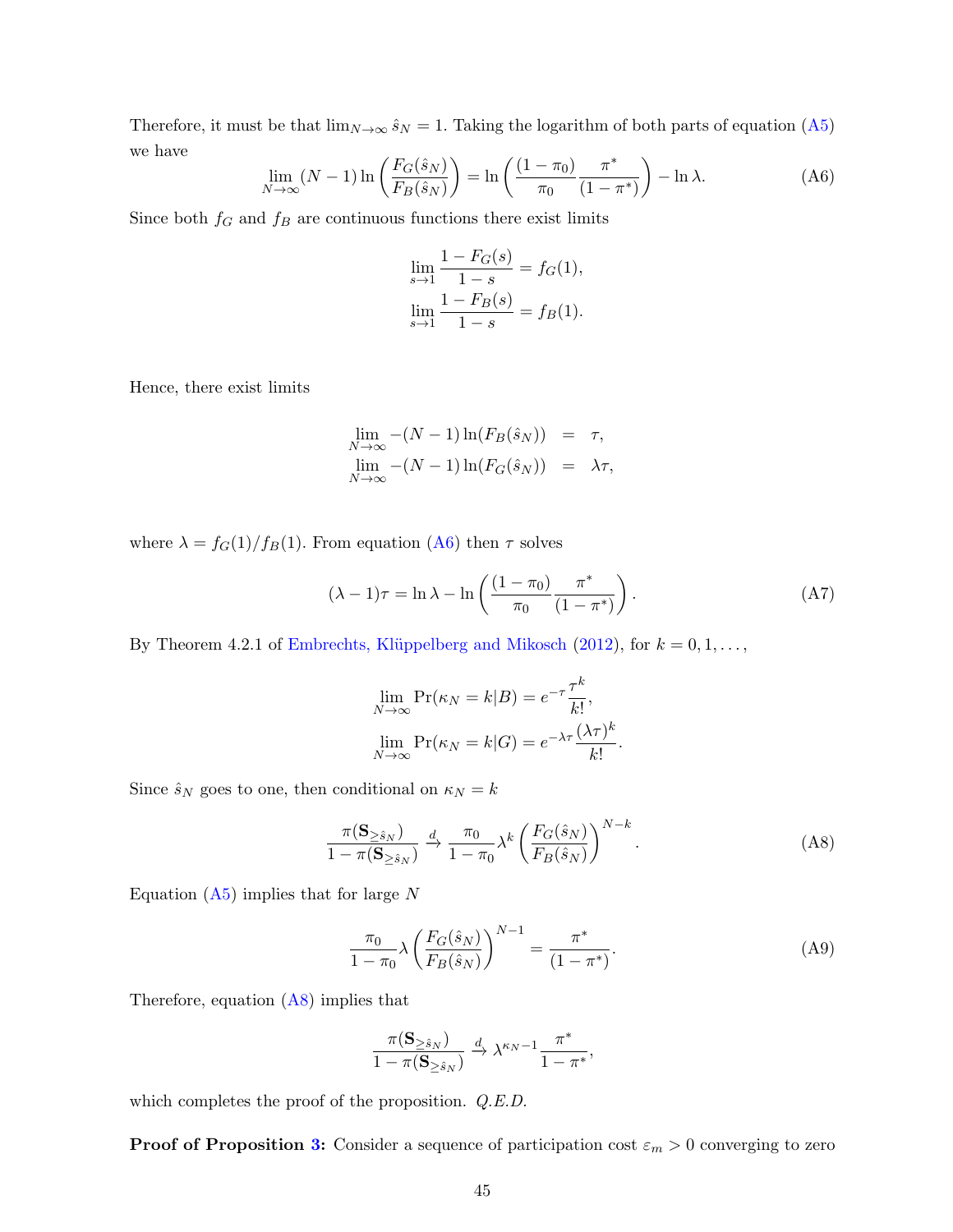as  $m \to \infty$ . For each  $\varepsilon_m > 0$  let  $\hat{s}_{\varepsilon_m,N}$  be the smallest value such that

$$
\Pr(\max_{j \neq i} S_j \le \hat{s}_{\varepsilon_m, N} | S_i = \hat{s}_{\varepsilon_m, N}) \max_{a \neq 0} E(V_a | S_i = \hat{s}_{\varepsilon_m, N}, \max_{j \neq i} S_j \le \hat{s}_{\varepsilon_m, N}) \ge \varepsilon_m. \tag{A10}
$$

Clearly,  $\hat{s}_{\varepsilon_m,N} \to \hat{s}_N$  as  $\varepsilon_m \to 0$ . Following similar steps as in the standard setting of [Milgrom](#page-39-1) [and Weber](#page-39-1) [\(1982\)](#page-39-1) one can verify that it is a dominant strategy for each investor who participates in a second-price auction to bid his pre-money valuation of the project conditional on marginally winning the auction:

<span id="page-46-0"></span>
$$
b_i(s_i) = \max_{a \neq 0} E(V_a | S_i = s_i, \max_{j \neq i} S_j = s_i).
$$
 (A11)

From [\(A11\)](#page-46-0) it is clear that  $b_i(s_i)$  increases in  $s_i$  for  $s_i \geq \hat{s}_{\varepsilon_m,N}$ . Also, since the function

$$
\Pr(\max_{j \neq i} S_j \le s | S_i = s) \max_{a \neq 0} E(V_a | S_i = s, \max_{j \neq i} S_j \le s). \tag{A12}
$$

increases in s each investor will participate in the auction if and only if his signal is above the cut-off  $\hat{s}_{\varepsilon_m,N}$ .

The proof for ascending-price auction is similar. Since both auction formats have the same limiting cut-off  $\hat{s}_N$  and post-auction information available for investment decisions is the same each auction format delivers the same maximal social surplus. Q.E.D.

Proof of Proposition [4:](#page-20-0) We can write social surplus [\(25\)](#page-19-0) as

<span id="page-46-2"></span>
$$
U(\hat{s}_N, N) = \pi_0 E(V_1|G) \Pr(\max_i S_i > \hat{s}_N|G) + (1 - \pi_0) E(V_1|B) \Pr(\max_i S_i > \hat{s}_N|B)
$$
  
=  $\pi_0 E(V_1|G) (1 - F_G(\hat{s}_N)^N) + (1 - \pi_0) E(V_1|B) (1 - F_B(\hat{s}_N)^N)$   
=  $\pi_0 E(V_1|G) \left( (1 - F_G(\hat{s}_N)^N) - \frac{(1 - \pi_0)}{\pi_0} \frac{\pi^*}{(1 - \pi^*)} (1 - F_B(\hat{s}_N)^N) \right).$  (A13)

Recall that  $\hat{s}_N$  solves

<span id="page-46-1"></span>
$$
\frac{F_G(\hat{s}_N)^{N-1} f_G(\hat{s}_N)}{F_B(\hat{s}_N)^{N-1} f_B(\hat{s}_N)} = \frac{(1-\pi_0)}{\pi_0} \frac{\pi^*}{(1-\pi^*)}.
$$
\n(A14)

Note that one can extend  $U(\hat{s}_N, N)$  to real N using the above formulas. Equation [\(A14\)](#page-46-1) implies that  $\frac{\partial}{\partial \hat{s}_N} U(\hat{s}_N, N) = 0$ . Therefore, we have

$$
\frac{d}{dN}U(\hat{s}_N, N) = \frac{\partial}{\partial \hat{s}_N}U(\hat{s}_N, N)\frac{d\hat{s}_N}{dN} + \frac{\partial}{\partial N}U(\hat{s}_N, N) = \frac{\partial}{\partial N}U(\hat{s}_N, N). \tag{A15}
$$

From equation [\(A13\)](#page-46-2),

<span id="page-46-3"></span>
$$
\frac{\frac{\partial}{\partial N}U(\hat{s}_N, N)}{\pi_0 E(V_1|G)} = \frac{(1 - \pi_0)}{\pi_0} \frac{\pi^*}{(1 - \pi^*)} \ln(F_B(\hat{s}_N)) F_B(\hat{s}_N)^N - \ln(F_G(\hat{s}_N)) F_G(\hat{s}_N)^N.
$$
 (A16)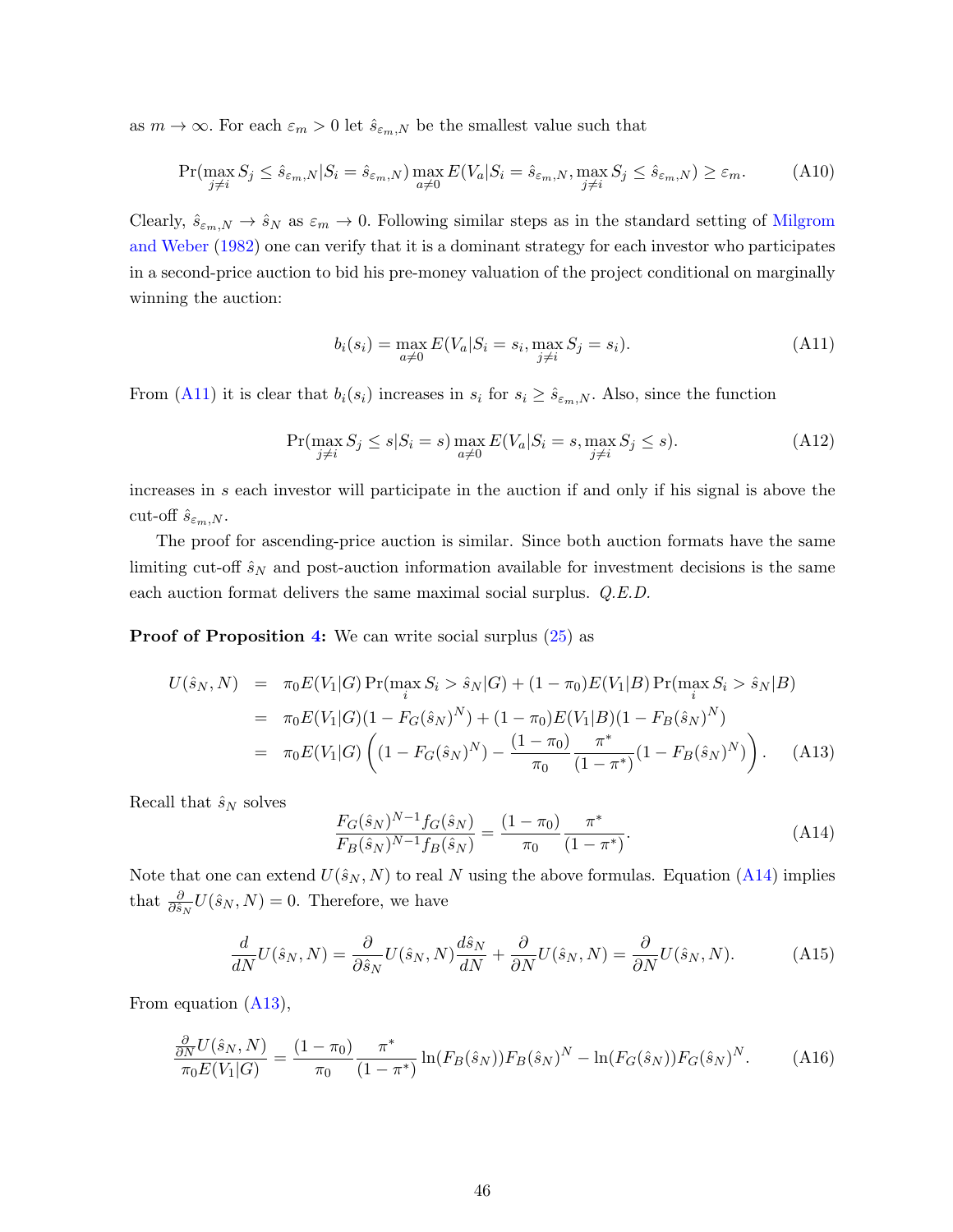Using equation  $(A14)$ , we can rewrite equation  $(A16)$  as

$$
\frac{\partial}{\partial N} U(\hat{s}_N, N) = f_G(\hat{s}_N) F_G(\hat{s}_N)^{N-1} \left( \ln(F_B(\hat{s}_N)) \frac{F_B(\hat{s}_N)}{f_B(\hat{s}_N)} - \ln(F_G(\hat{s}_N)) \frac{F_G(\hat{s}_N)}{f_G(\hat{s}_N)} \right). \tag{A17}
$$

$$
\begin{split}\n&\left(\frac{\ln(F_G(\hat{s}_N))}{\ln(F_B(\hat{s}_N))}\right)' = \frac{f_G(\hat{s}_N)}{F_G(\hat{s}_N)\ln(F_B(\hat{s}_N))} - \frac{\ln(F_G(\hat{s}_N))f_B(\hat{s}_N)}{F_B(\hat{s}_N)\ln(F_B(\hat{s}_N))^2} \\
&= \frac{f_G(\hat{s}_N)f_B(\hat{s}_N)}{F_G(\hat{s}_N)F_B(\hat{s}_N)\ln(F_B(\hat{s}_N))^2} \left(\ln(F_B(\hat{s}_N))\frac{F_B(\hat{s}_N)}{f_B(\hat{s}_N)} - \ln(F_G(\hat{s}_N))\frac{F_G(\hat{s}_N)}{f_G(\hat{s}_N)}\right).\n\end{split}
$$

Thus, the surplus  $U(\hat{s}_N, N)$  increases (decreases) with N whenever  $\ln(F_G(s))/\ln(F_B(s))$  is an increasing(decreasing) function at  $\hat{s}_N$ . It is straightforward to verify that  $\ln(F_G(s))/\ln(F_B(s))$ is an increasing (decreasing) function on  $(x, 1]$  if  $\frac{f_G(s)}{F_G(s)}/\frac{f_B(s)}{F_B(s)}$  $\frac{IB(8)}{F_B(s)}$  is an increasing(decreasing) function on  $(x, 1]$ . Q.E.D.

**Proof of Proposition [5:](#page-21-0)** Denote the space of continuous functions on  $[0, 1]$  equipped with the uniform norm as C. For each N, social surplus  $(25)$  defines a continuous nonlinear functional  $\mathcal{S}_N$  that maps  $(f_G, f_B) \in \mathcal{C} \times \mathcal{C}$  to **R**. Note that by making if necessary a change of variables  $t = F_B(s)$  we can always ensure that  $f_B \equiv 1$ . Therefore, without loss of generality we assume that  $f_B \equiv 1$ . To simplify the notation we write  $S_N(f_G, 1)$  simply as  $S_N(f_G)$ .

Consider first-price cash auction. Following similar steps as in the standard setting of [Mil](#page-39-1)[grom and Weber](#page-39-1) [\(1982\)](#page-39-1) one can show that an equilibrium bid in the first-price auction,  $b^I(s; \hat{s}_N)$ , is an average of the bids  $b^{II}(s; \hat{s}_N)$  investors with lower signals would have submitted in the second-price auction:

$$
b^{I}(s; \hat{s}_{N}) = \int_{\hat{s}_{N}}^{s} b^{II}(s'; \hat{s}_{N}) dL(s'|s), \qquad (A18)
$$

where

$$
b^{II}(s; \hat{s}_N) = E[V_1|Y_{1,N} = Y_{2,N} = s], \tag{A19}
$$

and

$$
L(s'|s) = \exp\left(\int_{s'}^{s} \frac{h(t|s)}{H(t|s)} dt\right).
$$

The function  $H(\cdot|s)$  is the distribution of  $Y_{2,N}$  conditional on  $Y_{1,N} = s$  and  $h(\cdot|s)$  is the associated conditional density function. It can be verified that the expected revenue in the first-price auction is also a continuous functional  $\mathcal{R}_N$  that maps  $(f_G, f_B) \in \mathcal{C} \times \mathcal{C}$  to **R**. As before, we write  $\mathcal{R}_N(f_G, 1)$  simply as  $\mathcal{R}_N(f_G)$ .

Consider first the case in which  $f_B(s) = 1$  for all  $s \in [0,1]$  and  $f_G(s) = \lambda$  for  $s \in (s^*,1]$ ,  $s^* > 1 - 1/\lambda$ . By Proposition [3](#page-18-3) there exists large enough  $N^*$  such that for all  $N > N^*$  the participation threshold  $\hat{s}_N \in (s^*, 1)$ . For such N,  $\hat{s}_N$  satisfies the first-order condition:

<span id="page-47-0"></span>
$$
\left(\frac{1-\lambda(1-\hat{s}_N)}{\hat{s}_N}\right)^{N-1} = -\frac{1}{\lambda} \frac{1-\pi_0}{\pi_0} \frac{E(V_1|B)}{E(V_1|G)}.
$$
\n(A20)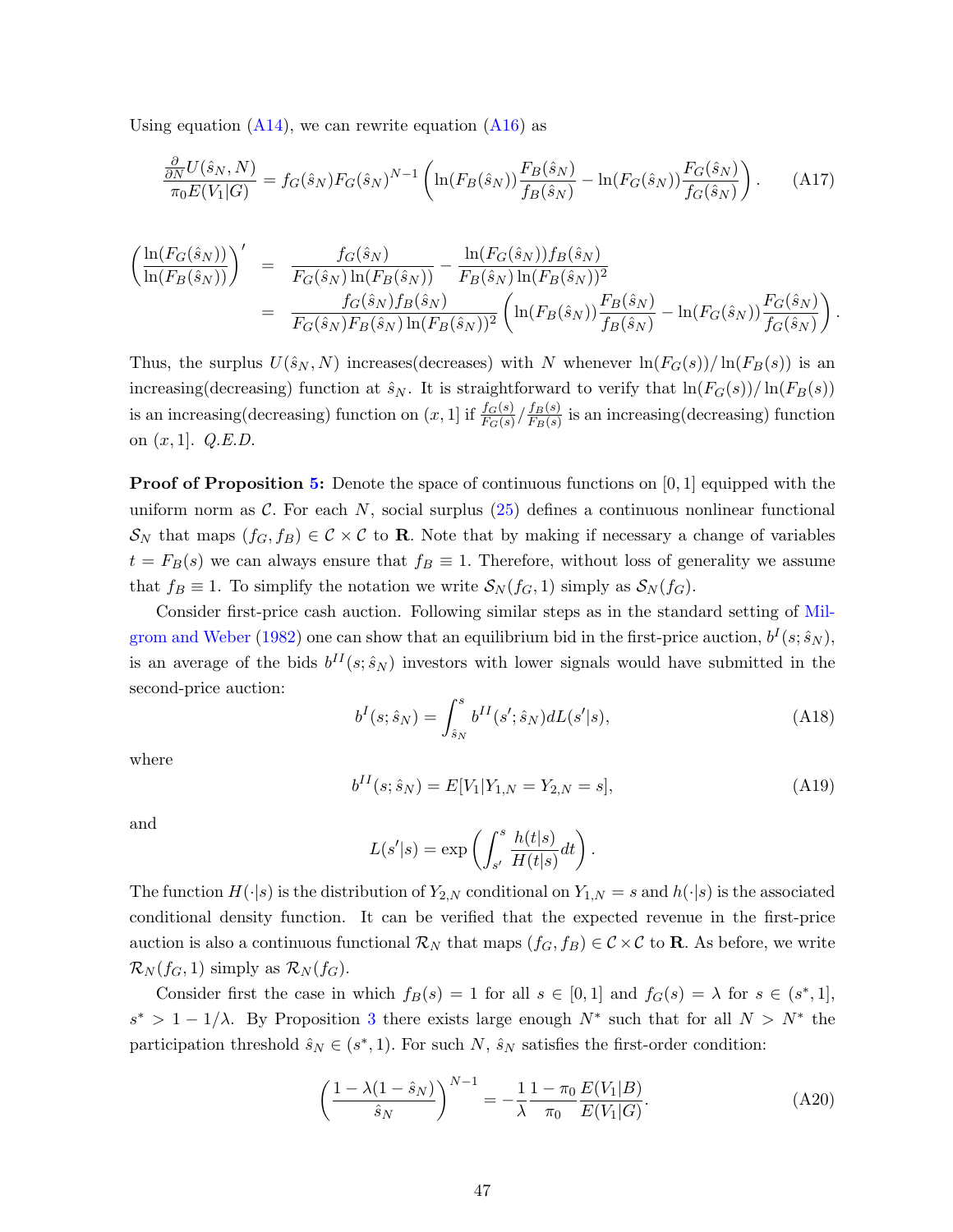Let

$$
\xi = -\frac{1}{\lambda} \frac{1 - \pi_0}{\pi_0} \frac{E(V_1|B)}{E(V_1|G)}.
$$

Assumption [7](#page-14-0) guarantees that  $\xi < 1$ . Therefore,  $(A20)$  has a unique solution. Solving  $(A20)$  for  $\hat{s}_N$  we have

<span id="page-48-0"></span>
$$
\hat{s}_N = \frac{1 - 1/\lambda}{1 - (1/\lambda)\xi^{\frac{1}{N-1}}}.\tag{A21}
$$

Plugging [\(A21\)](#page-48-0) into [\(25\)](#page-19-0) we obtain an explicit expression for social surplus:

$$
\chi_N = \pi_0 E(V_1|G) + (1 - \pi_0)E(V_1|B) - (1 - \pi_0)E(V_1|B)\frac{(1 - 1/\lambda)^N}{\left(1 - (1/\lambda)\xi^{\frac{1}{N-1}}\right)^{N-1}}.
$$
 (A22)

It can be verified that  $\chi_N$  strictly decreases with N. Let  $\Delta_N = \chi_N - \chi_{N+1}$ .

Consider  $N > N^*$ . By continuity of  $\psi_N$ , for any  $\varepsilon > 0$  there exists  $\delta > 0$  such that for any  $f_G$ satisfying  $f_G(1) - f_G(s^*) < \delta$  we have  $|\chi_N - \psi_N(f_G)| < \varepsilon$ . In particular, we can always choose  $\delta$ small enough so that  $\psi_N(f_G)$  decreases with N and  $\psi_N(f_G) - \psi_{N+1}(f_G) > \Delta_N/2$ . Furthermore, we can also ensure that the participation threshold  $\hat{s}_N$  is greater than  $s^*$ .

Note that if  $f_G(s) = \lambda$  for  $s \in (s^*, 1]$  then for  $N > N^*$   $\mathcal{R}_N(f_G) = \chi_N(f_G)$ . In other words, the entrepreneur captures all social surplus. This follows from the fact that all investor with signals in the interval  $(s^*, 1]$  must make the same expected profits because their signals have the same informational content. Investors with signals in  $[s^*, \hat{s}_N]$  do not participate and hence make zero profits, which implies that all investors make zero profits. Therefore, by continuity of  $\mathcal{R}_N$ , there exists  $\delta' > 0$  such that for any  $f_G$  satisfying  $f_G(1) - f_G(s^*) < \delta'$  we have  $|\chi_N - \mathcal{R}_N(f_G)| < \Delta_N/4$ . Hence, the expected revenue with N investors is strictly larger than that with  $N' > N$  investors.

Finally, note that the above proof implies that the proposition also holds for equity auctions, and second-price and ascending-price auction because they deliver larger expected profit to the entrepreneur. Q.E.D.

**Proof of Proposition [6:](#page-23-0)** Suppose all costs are zero. Then by Proposition [4](#page-20-0) there is an  $N^*$ such that surplus decreases with  $N > N^*$ . Thus, the optimal size of the market cannot be larger than N<sup>∗</sup> . Because the MLRP holds strictly all investors earn strictly positive expected profit. Fix any  $N > N^*$ . Let  $p_N$  be the expected profit of an individual investor in the market with N investors. It is clear then that if  $c < p<sub>N</sub>$  than the size of the market will be larger than socially optimal size  $N^*$ .

To show that a proportional decrease in costs for all investors can lead to a decrease in social surplus consider the following situation. Fix  $N > N^*$  and let  $\Delta$  be the difference in social surplus in the market with N and  $N + 1$  investors. Since  $N > N^*$  this difference is positive. Suppose that gathering costs are such that  $c_N < p_{N+1}$  and  $c_{N+1} > p_{N+1}$ . In this case, the market size is N. Let  $C = \sum_{i=1}^{N+1} c_i$ . Suppose  $\gamma > 0$  is small enough so that  $\gamma C < \Delta$  and  $\gamma C < C_{N+1}$ , and that  $c_{N+1}(1 - \gamma) < p_{N+1}$ . Then a proportional decrease in all costs by a factor of  $\gamma$  will lead to a new new market size of  $N+1$  and a overall reduction in both net and gross of fees social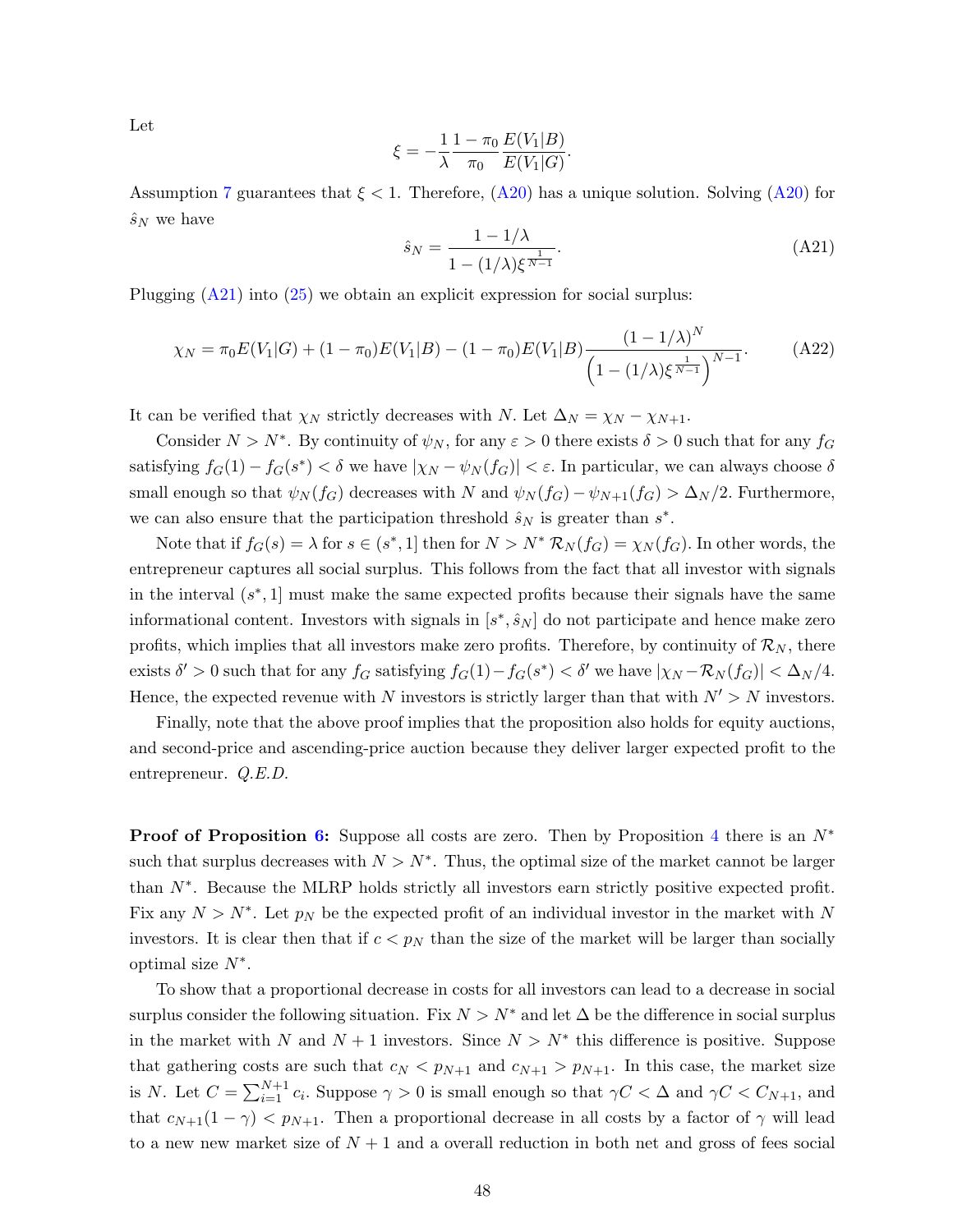surplus. *Q.E.D.* 

**Proof of Proposition [7:](#page-25-0)** As before, if X is released before the fundraising process than the participation threshold  $\hat{s}_N(x)$  solves as

$$
\frac{\Pr(G|Y_{1,N} = \hat{s}_N(x), X = x)}{\Pr(B|Y_{1,N} = \hat{s}_N(x), X = x)} = \frac{\pi^*}{1 - \pi^*}.
$$
\n(A23)

If X is released after the fundraising process than investors will bid a positive amount as long as there is a nonzero probability that after  $X$  is released the updated probability that the project is good is above  $\pi^*$ . Hence, the participation threshold  $\hat{s}_N$  solves

<span id="page-49-0"></span>
$$
\frac{\Pr(G|Y_{1,N}=\hat{s}_{N})}{\Pr(B|Y_{1,N}=\hat{s}_{N})} \times \underset{x}{\text{ess sup}} \frac{\Pr(X=x|G, Y_{1,N}=\hat{s}_{N})}{\Pr(X=x|B, Y_{1,N}=\hat{s}_{N})} = \frac{\pi^{*}}{1-\pi^{*}}.
$$
\n(A24)

Note that

$$
\frac{\Pr(G|Y_{1,N}=\hat{s}_N(x), X=x)}{\Pr(B|Y_{1,N}=\hat{s}_N(x), X=x)} = \frac{\Pr(G|Y_{1,N}=\hat{s}_N)}{\Pr(B|Y_{1,N}=\hat{s}_N)} \times \frac{\Pr(X=x|G, Y_{1,N}=\hat{s}_N)}{\Pr(X=x|B, Y_{1,N}=\hat{s}_N)}.
$$

Therefore, we can write Equation  $(A24)$  as

$$
\underset{x}{\text{ess sup}} \frac{\Pr(G|Y_{1,N} = \hat{s}_N, X = x)}{\Pr(B|Y_{1,N} = \hat{s}_N, X = x)} = \frac{\pi^*}{1 - \pi^*}.\tag{A25}
$$

By Assumption [8](#page-24-2) the likelihood ratio

$$
\frac{\Pr(G|Y_{1,N}=\hat{s}_N, X=x)}{\Pr(B|Y_{1,N}=\hat{s}_N, X=x)}
$$

is increasing in  $\hat{s}_N$ . Therefore, for any  $x, \hat{s}_N \leq \hat{s}_N(x)$ . Q.E.D.

**Proof of Proposition [8:](#page-26-0)** Proposition [1](#page-13-0) establishes that participation decisions are monotone. The proof is general and does not depend on a particular value of K. Thus, we have to show that a participation cut-off cannot be lower than  $\hat{s}_{K,N}$  defined in [\(31\)](#page-27-0). Suppose, on the contrary, that there is a financing mechanism with a robust symmetric competitive equilibrium where the participation cut-off is strictly less than  $\hat{s}_{K,N}$ . Hence, there is a symmetric competitive equilibrium with a participation cost  $\varepsilon > 0$  and a participation cut-off  $\hat{s} < \hat{s}_{K,N}$ .

Consider an investor with a signal s' such that  $\hat{s} \leq s' < \hat{s}_{K,N}$  just above the participation cut-off. In a competitive mechanism (Assumption [6\)](#page-11-1) such an investor is always outbid by other investors whenever at least  $K$  other investors participate. Hence, the only time when such an investor expects to make profit is when there are no more than  $K - 1$  other participating investors. In this case, by the definition of  $\hat{s}_{K,N}$  the project is negative NPV and therefore, is not started. Hence, the investor makes profit irrespective of whether the project is good or bad, which contradicts the monotonicity Assumption [5.](#page-10-2) Thus, we arrived at contradiction.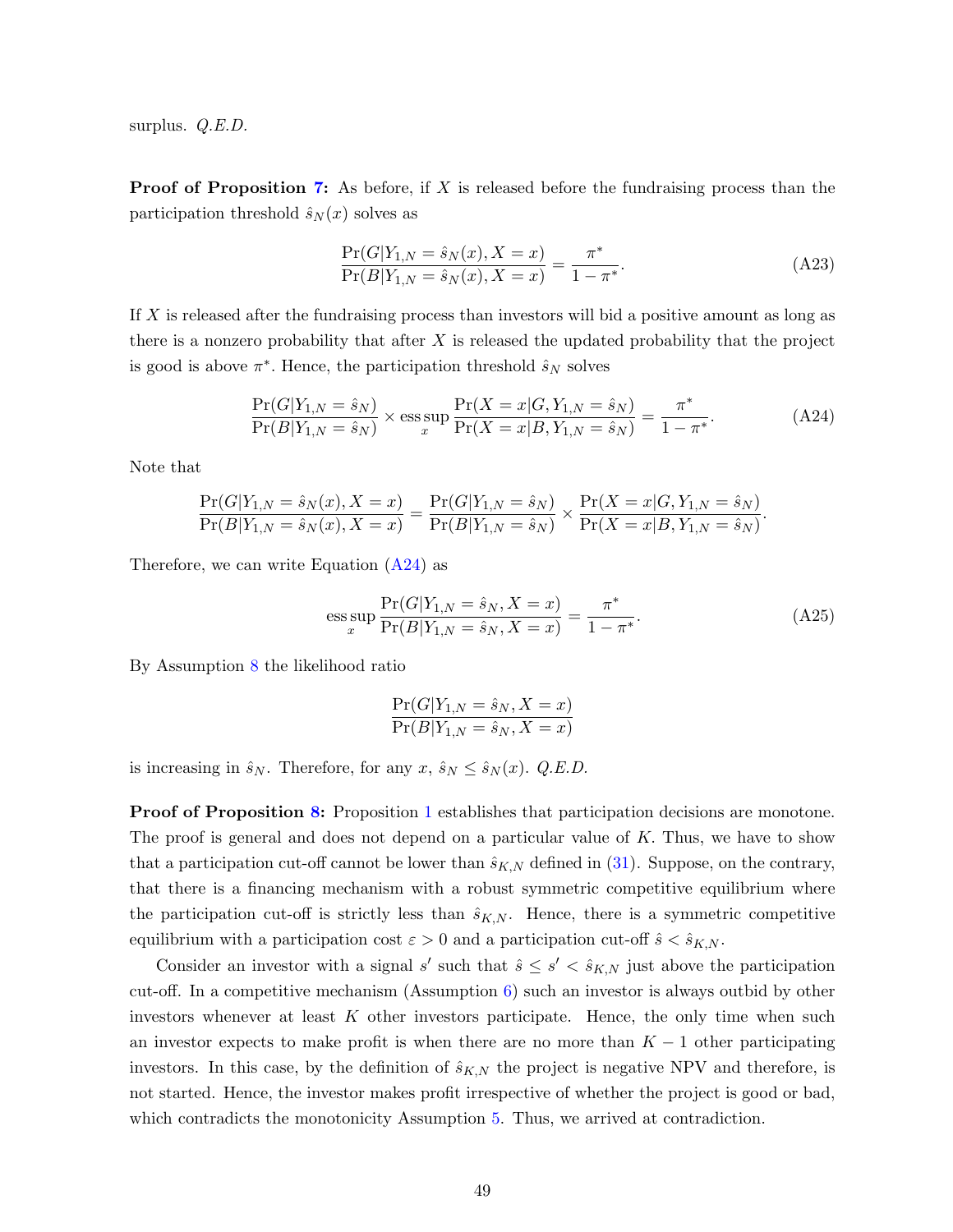Next, consider any  $\hat{s} > \hat{s}_{K,N}$ . Note there is a sufficiently small participation cost  $\varepsilon_m > 0$  and  $\varepsilon > 0$  such that

$$
\Pr(Y_{K,N}=\hat{s}, Y_{K-1,N} > 1-\varepsilon|S_i=\hat{s}) \max_{a \neq 0} E(V_a|S_i=Y_{K,N}=\hat{s}, Y_{K-1,N} > 1-\varepsilon) \geq \varepsilon_m.
$$

Since the above function increases in  $\hat{s}$  any investor with signal above  $\hat{s}$  will participate in the auction. Because,  $\hat{s}$  can be arbitrary close to  $\hat{s}_{K,N}$  this proves that that there is a robust symmetric ex post efficient equilibrium in the K-unit auction with a participation cut-off  $\hat{s}_{K,N}$ .

Equation [\(31\)](#page-27-0) implies that for large enough  $N \hat{s}_{K,N}$  solves

<span id="page-50-0"></span>
$$
\frac{F_G(\hat{s}_{K,N})^{N-K}}{F_B(\hat{s}_{K,N})^{N-K}} \frac{f_G(\hat{s}_{K,N})}{f_B(\hat{s}_{K,N})} = \frac{1}{\lambda^{K-1}} \frac{(1-\pi_0)}{\pi_0} \frac{\pi^*}{(1-\pi^*)}.
$$
\n(A26)

Following similar steps as in the proof of Proposition [3](#page-18-3) one can show that there exist limits

$$
\lim_{N \to \infty} -(N - K) \ln(F_B(\hat{s}_{K,N})) = \tau,
$$
  
\n
$$
\lim_{N \to \infty} -(N - K) \ln(F_G(\hat{s}_{K,N})) = \lambda \tau.
$$

where  $\tau > 0$  is unique solution the following equation:

$$
(\lambda - 1)\tau = K \ln \lambda - \ln \left( \frac{(1 - \pi_0)}{\pi_0} \frac{\pi^*}{(1 - \pi^*)} \right). \tag{A27}
$$

By Theorem 4.2.3 of Embrechts, Klüppelberg and Mikosch [\(2012\)](#page-38-8)

$$
\lim_{N \to \infty} \Pr(Y_{K,N} \le \hat{s}_{K,N}|B) = e^{-\tau} \sum_{i=0}^{K-1} \frac{\tau^i}{i!},
$$
  

$$
\lim_{N \to \infty} \Pr(Y_{K,N} \le \hat{s}_{K,N}|G) = e^{-\lambda \tau} \sum_{i=0}^{K-1} \frac{(\lambda \tau)^i}{i!}.
$$

Since  $\tau > 0$  some bad projects are financed with positive probability and some good projects are not financed. Thus, social surplus is strictly lower than the first-best social surplus. Q.E.D.

**Proof of Proposition [9:](#page-27-1)** As in the proof of Proposition [5](#page-21-0) consider first the case in which  $f_B(s) = 1$  for all  $s \in [0,1]$  and  $f_G(s) = \lambda$  for  $s \in (s^*,1]$ ,  $s^* > 1 - 1/\lambda$ . Equation [\(A26\)](#page-50-0) implies that for large enough N, the participation cut-off  $\hat{s}_{K,N} \in (s^*, 1)$  and solves

<span id="page-50-1"></span>
$$
\left(\frac{1-\lambda(1-\hat{s}_{K,N})}{\hat{s}_{K,N}}\right)^{N-K} = -\frac{1}{\lambda^K} \frac{1-\pi_0}{\pi_0} \frac{E(V_1|B)}{E(V_1|G)}.
$$
\n(A28)

Let

$$
\xi = -\frac{1}{\lambda^K} \frac{1 - \pi_0}{\pi_0} \frac{E(V_1|B)}{E(V_1|G)}.
$$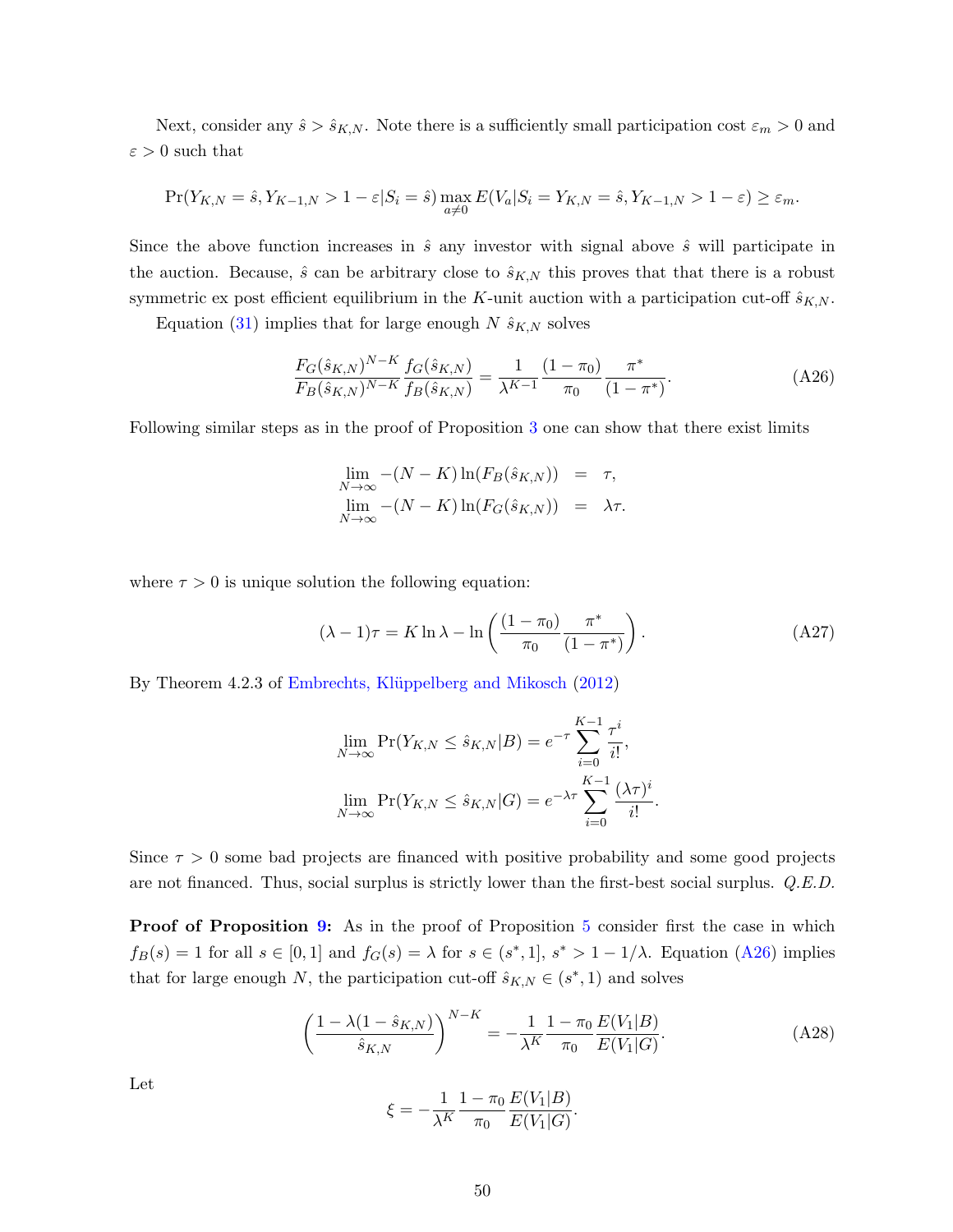Assumption [7](#page-14-0) guarantees that  $\xi < 1$ . Therefore,  $(A28)$  has a unique solution. Solving  $(A28)$  for  $\hat{s}_{K,N}$  we have

<span id="page-51-1"></span><span id="page-51-0"></span>
$$
\hat{s}_{K,N} = \frac{1 - 1/\lambda}{1 - (1/\lambda)\xi^{\frac{1}{N-K}}}.\tag{A29}
$$

Since the project is started if and only if the  $K$ -highest signal is above the participation cut-off  $\hat{s}_{K,N}$  social surplus is equal to

$$
\chi_{K,N} = \pi_0 \Pr(Y_{K,N} \ge \hat{s}_{K,N} | G) E(V_1 | G) + (1 - \pi_0) \Pr(Y_{K,N} \ge \hat{s}_{K,N} | B) E(V_1 | B). \tag{A30}
$$

Recall that

$$
\Pr(Y_{K,N} \le s) = \sum_{i=N-K+1}^{N} C_N^i F(s)^i (1 - F(s))^{N-i}, \tag{A31}
$$

where  $F(s)$  is a cumulative distribution function of a signal. Using  $(A31)$  and  $(A28)$  we obtain an explicit expression for social surplus  $(A30)$ :

$$
\chi_{K,N} = \pi_0 E(V_1|G) + (1 - \pi_0)E(V_1|B) -
$$
\n(A32)

$$
(1 - \pi_0) E(V_1|B) \sum_{i=N-K+1}^{N} C_N^i \hat{s}_{K,N}^i (1 - \hat{s}_{K,N})^{N-i} \left( 1 - \left( (1/\lambda) \xi^{\frac{1}{N-K}} \right)^{i-N+K} \right). \tag{A33}
$$

Direct but tedious calculations show that  $\chi_{K,N}$  strictly decreases with N for any finite K. The rest of the proof follows similar lines as the proof of Proposition [5](#page-21-0) and therefore, is omitted. Q.E.D.

**Proof of Proposition [10:](#page-27-2)** As  $N \to \infty$  and  $K/N \to 1-\alpha$  the k-order statistics  $Y_{K,N}$  becomes an  $\alpha^{th}$  sample quantile. It is well-known that

$$
\sqrt{N}(Y_{K,N} - s_{\alpha}) \stackrel{d}{\longrightarrow} N(0, \alpha(1-\alpha)/f(s_{\alpha})^2),
$$

where  $f(x)$  and  $F(x)$  are pdf and cdf of observations and  $F(s_\alpha) = \alpha$ . Let  $s_{\alpha,G}$  and  $s_{\alpha,B}$  be such that  $F_G(s_{\alpha,G}) = \alpha$  and  $F_B(s_{\alpha,B}) = \alpha$ . Because of the MLRP,  $s_{\alpha,B} < s_{\alpha,G}$ .

We showed in the proof of Proposition [8](#page-26-0) that the participation cut-off  $\hat{s}_{K,N}$  is the smallest value such that

<span id="page-51-2"></span>
$$
\lambda^{K-1} \frac{F_G(\hat{s}_{K,N})^{N-K}}{F_B(\hat{s}_{K,N})^{N-K}} \frac{f_G(\hat{s}_{K,N})}{f_B(\hat{s}_{K,N})} \ge \frac{(1-\pi_0)}{\pi_0} \frac{\pi^*}{(1-\pi^*)}.
$$
\n(A34)

If  $K/N = 1 - \alpha$  then we can write equation [\(A34\)](#page-51-2) as

$$
\left(\lambda^{1-\alpha} \frac{F_G(\hat{s}_{K,N})^{\alpha}}{F_B(\hat{s}_{K,N})^{\alpha}}\right)^N \frac{f_G(\hat{s}_{K,N})}{f_B(\hat{s}_{K,N})} \ge \frac{1}{\lambda} \frac{(1-\pi_0)}{\pi_0} \frac{\pi^*}{(1-\pi^*)}.
$$

Note that for any s

$$
\frac{1 - F_G(s)}{1 - F_B(s)} \le \lambda.
$$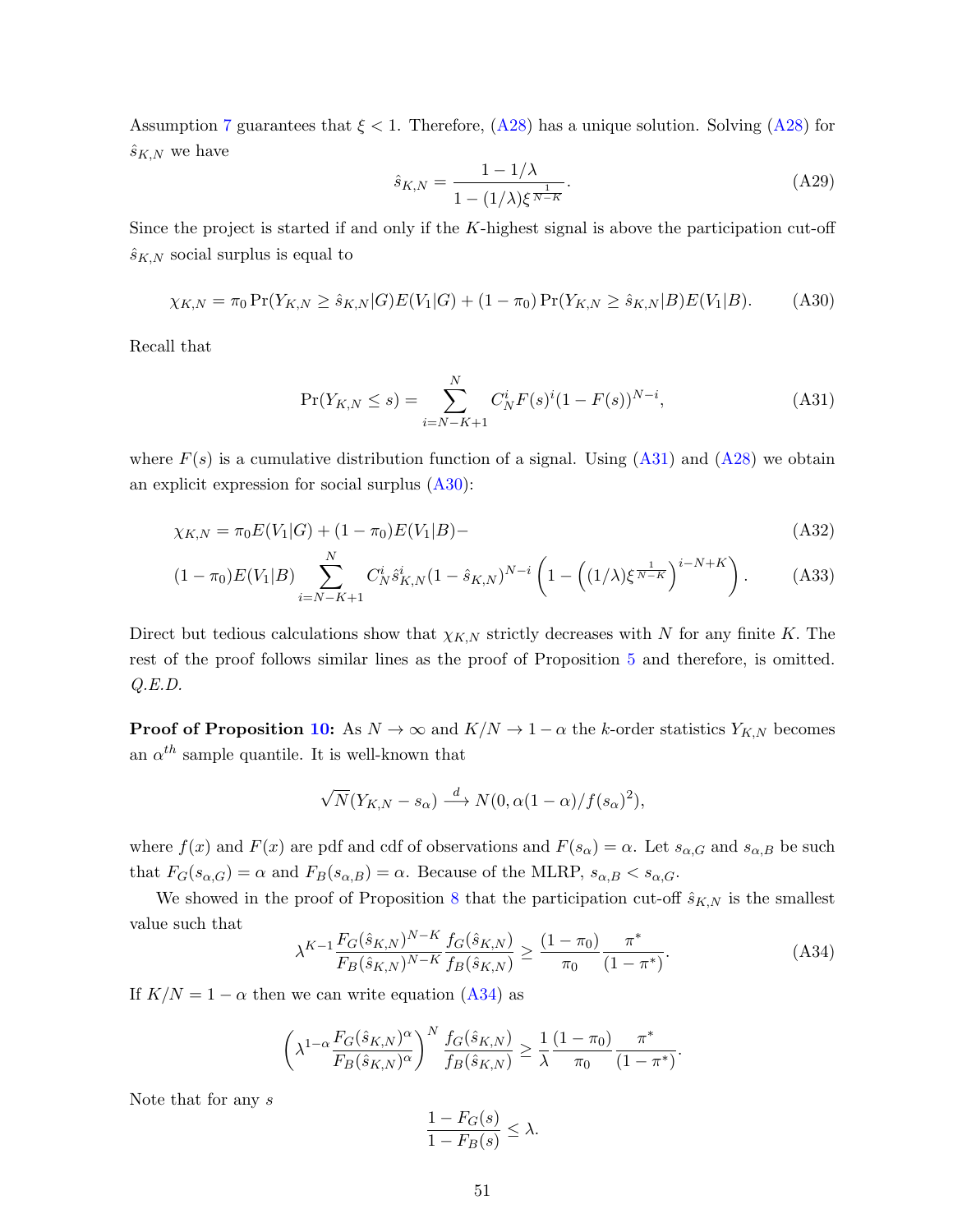Therefore,

<span id="page-52-0"></span>
$$
\lambda^{1-\alpha} \frac{F_G(\hat{s}_{K,N})^{\alpha}}{F_B(\hat{s}_{K,N})^{\alpha}} \ge \frac{F_G(\hat{s}_{K,N})^{\alpha} (1 - F_G(\hat{s}_{K,N}))^{1-\alpha}}{F_B(\hat{s}_{K,N})^{\alpha} (1 - F_B(\hat{s}_{K,N}))^{1-\alpha}}.
$$
\n(A35)

Consider equation

$$
F_G(s_\alpha)^\alpha (1 - F_G(s_\alpha))^{1-\alpha} = F_B(s_\alpha)^\alpha (1 - F_B(s_\alpha))^{1-\alpha}.
$$
 (A36)

Notice that  $x^{\alpha}(1-x)^{1-\alpha}$  is a single-peaked function that reaches its maximum at  $x = \alpha$ . Therefore,  $s_{\alpha,B} < s_{\alpha} < s_{\alpha,G}$ . Equation [\(A35\)](#page-52-0) implies that  $\hat{s}_{K,N} \leq s_{\alpha}$ . Thus,  $\hat{s}_{K,N} \leq s_{\alpha,G}$ . Therefore, if the project is good the probability that at least  $K$  investors will participate in the auction goes to one. Since  $\hat{s}_{K,N}$  is bounded away from one, observing the censored vector signal  $\mathbf{S}_{\geq \hat{s}_{K,N}}$  allows one to deduce the project type with probability one. Q.E.D.

**Proof of Proposition [11:](#page-28-1)** In general, auctions with multi-dimensional signals are notoriously difficult to analyze. What makes our model amenable for analysis is that one can reduce a multidimensional signal to a one-dimensional one. To see this, for each club  $i = 1, ..., N$  partition the signal space  $[0, 1]^M$  into a collection of  $(M - 1)$ -dimensional hyperplanes such that on each hyperplane, the likelihood ratio of M club signals is constant:

$$
L_i(s) = \{s_{i1}, ..., s_{iM} \in [0, 1]^M : \prod_{j=1}^M \frac{f_G(s_{ij})}{f_B(s_{ij})} = \left(\frac{f_G(s)}{f_B(s)}\right)^M\}, \quad s \in [0, 1].
$$
 (A37)

Note that because signals are conditionally independent  $L_i$  is a sufficient statistics to update the likelihood that the project is good given club i's investor signals  $S_{i1},...,S_{iM}$ . Requiring then club bids to be measurable with respect to the partition induced by hyperplanes  $L_i$  reduces a fundraising process with multi-dimensional signals to a fundraising process with a one-dimensional signal, to which all theory we have developed in this paper applies.

For each  $s \in [0,1]$  define

$$
\hat{F}_G(s) = \Pr(\prod_{j=1}^M \frac{f_G(S_j)}{f_B(S_j)} \le \left(\frac{f_G(s)}{f_B(s)}\right)^M | G),
$$
  

$$
\hat{F}_B(s) = \Pr(\prod_{j=1}^M \frac{f_G(S_j)}{f_B(S_j)} \le \left(\frac{f_G(s)}{f_B(s)}\right)^M | B).
$$

It is straightforward to verify that functions  $\hat{F}_G$  and  $\hat{F}_B$  satisfy

$$
\lim_{s \to 1} \hat{F}_G(s) = 1 - cf_G(1)^M (1 - s)^M,
$$
  
\n
$$
\lim_{s \to 1} \hat{F}_B(s) = 1 - cf_B(1)^M (1 - s)^M,
$$

where c is some constant. Let  $\hat{s}_{M,N}$  be a participation threshold with N clubs where each club consists of M investors. Following similar steps as in the proof of Proposition [2](#page-15-0) one can show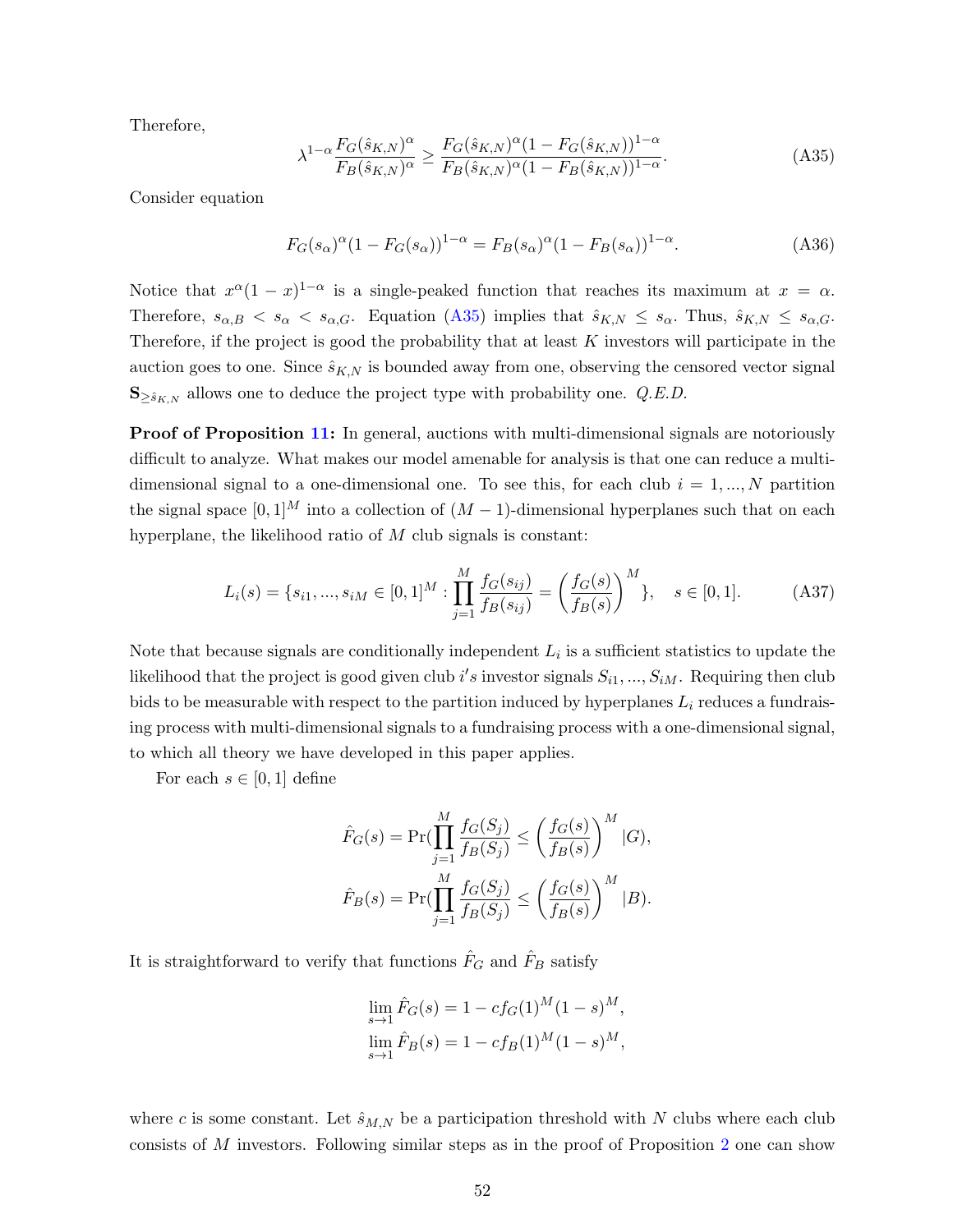that  $\hat{s}_{M,N}$  satisfies

<span id="page-53-0"></span>
$$
\frac{\hat{F}_G(\hat{s}_{M,N})^{N-1}}{\hat{F}_B(\hat{s}_{M,N})^{N-1}} \frac{f_G(\hat{s}_{M,N})^M}{f_B(\hat{s}_{M,N})^M} = \frac{(1-\pi_0)}{\pi_0} \frac{\pi^*}{(1-\pi^*)},
$$
\n(A38)

and that there exist limits

$$
\lim_{N \to \infty} -(N-1) \ln(\hat{F}_B(\hat{s}_{M,N})) = \tau,
$$
  
\n
$$
\lim_{N \to \infty} -(N-1) \ln(\hat{F}_G(\hat{s}_{M,N})) = \lambda^M \tau.
$$

From Equation [\(A38\)](#page-53-0) then  $\tau$  must solve

$$
(\lambda^M - 1)\tau = M \ln \lambda - \ln \left( \frac{(1 - \pi_0)}{\pi_0} \frac{\pi^*}{(1 - \pi^*)} \right). \tag{A39}
$$

Thus, the limiting participation threshold with clubs is the same as the participation threshold with individual investors where the informativeness of the top signal is  $\lambda^M$ . Proposition [2](#page-15-0) imply that the asymptotic social surplus when the number of investor is large depends only on the informativeness of the top signal  $\lambda$ , and is equal to

<span id="page-53-1"></span>
$$
\pi_0 E(V_1|G) \left( 1 - \frac{(1 - \pi_0)}{\pi_0} \frac{\pi^*}{1 - \pi^*} + (\lambda - 1) \left( \frac{1}{\lambda} \frac{(1 - \pi_0)}{\pi_0} \frac{\pi^*}{(1 - \pi^*)} \right)^{\frac{\lambda}{\lambda - 1}} \right). \tag{A40}
$$

It can be directly verified that  $(A40)$  is increasing in  $\lambda$ . Since the top club signal is more informative than a top signal of a single investor social surplus with club bids is higher than that with individual investors for large  $N$ . Therefore, for large  $N$ , the entrepreneur will obtain higher revenues with club bids in any competitive fundraising mechanism where her share of the total surplus goes to one with the number of investors. Q.E.D.

**Proof of Proposition [12](#page-30-0):** Consider any  $\hat{s} \in (\underline{\hat{s}}_N, \hat{s}_N]$ . We will show that there is a contract  ${c_1, c_2}$  such that there is a robust equilibrium as described in the proposition. Denote the equilibrium bidding function in the shorting market by  $b(s)$ , where we set  $b(s) = 0$  if  $s \geq s(\hat{s})$ . Let  $\Upsilon(b_i)$  be the event such that investor i wins the shorting auction with a bid  $b_i > 0$  and the project is financed:

$$
\Upsilon(b_i) \equiv \{ \mathbf{S}^{-\mathbf{i}} : Y_1^{-i} > \hat{s}, \ b(Y_{N-1}^{-i}) \le b_i \}
$$

where  $Y_k^{-i}$  $k_k^{-i}$  is the  $k^{th}$  highest signal, or order statistic, amongst bidder i's  $N-1$  competitiors.

Denote by  $a(S^{-1})$  the equilibrium action taken by a winning investor in the primary market when investor i wins the shorting auction given other investor signals  $S^{-i}$ . Note that this action is independent of both the bid and the true signal of investor  $i$  as the winning bid in the shorting market is not revealed to the winning investor in the primary market. Let  $W$  be the payoff of the shorting contract to investor  $i$  when the firm is financed. We have

$$
W(\mathbf{S}^{-\mathbf{i}}, c_1, c_2) \equiv 1_{\{a(\mathbf{S}^{-\mathbf{i}})=0\}}(c_1+c_2) - c_2.
$$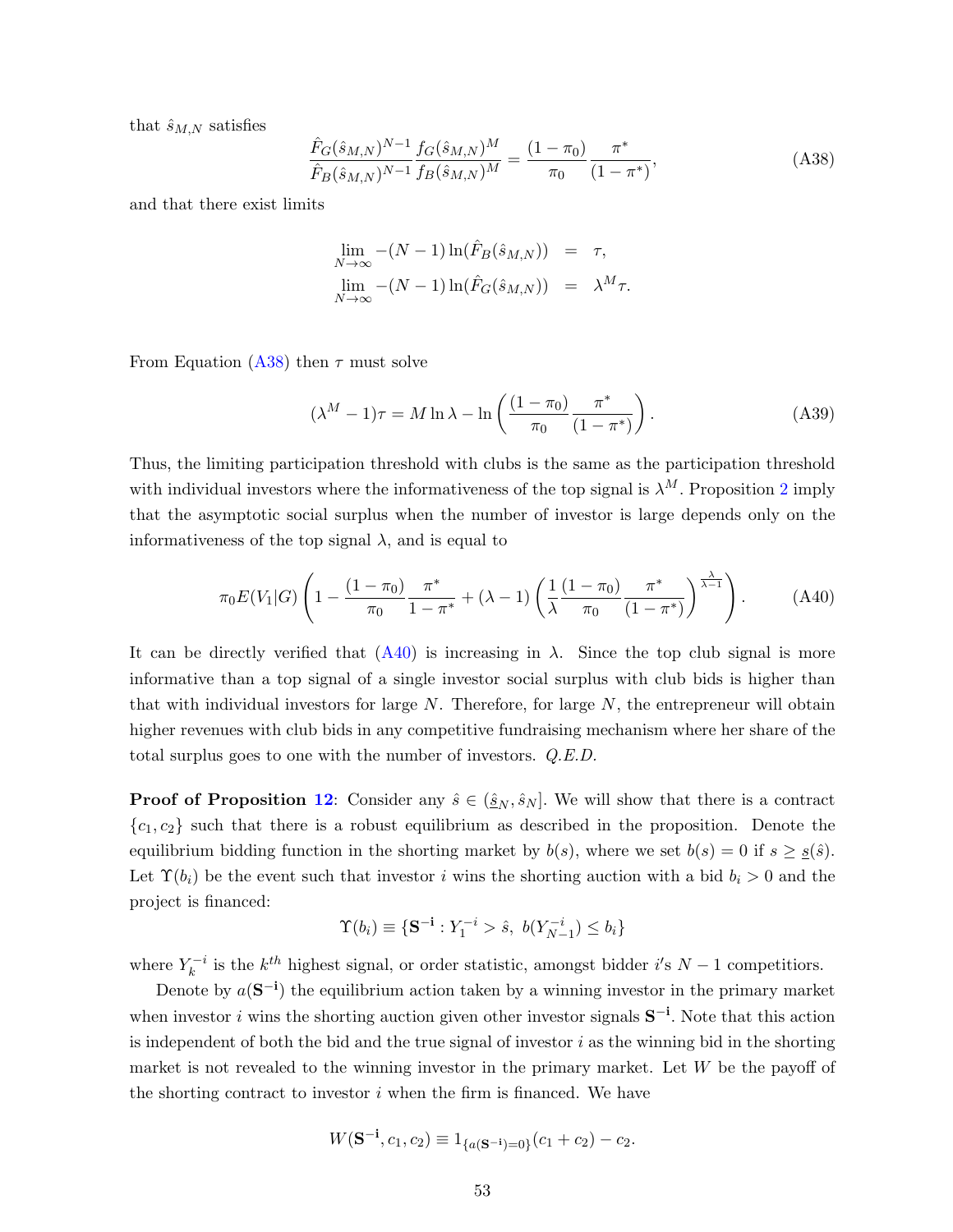Lemma [3](#page-54-0) establishes the following intermediate result, which will lead to standard second-price auction equilibrium bidding in the shorting market:

<span id="page-54-0"></span>**Lemma 3**  $W(\mathbf{s}^{-i}, c_1, c_2)$  is a decreasing function. If  $E[W(\mathbf{S}^{-i}, c_1, c_2)|\Upsilon(0), S_i = \underline{s}] = 0$ , then

$$
E\left[W(\mathbf{S}^{-\mathbf{i}},c_1,c_2)|\Upsilon(b_i),S_i=s\right]
$$

is strictly increasing in  $b_i$  for  $b_i \geq 0$  and strictly decreasing in s for  $s \leq s$ , and

$$
E\left[W(\mathbf{S}^{-\mathbf{i}},c_1,c_2)|\Upsilon(b_i),b(Y_{N-1}^{-i})=q,\theta\right]
$$

is strictly increasing in q and  $b_i$  for  $0 < q < b_i$  and strictly decreasing in  $\theta$ .

**Proof:** Let  $A(\mathbf{s}^{-1})$  be the information set available to the winning investor in the primary market given the realization of other signal  $S^{-i} = s^{-i}$ . The decision maker will set  $a(s^{-i}) = 0$  if

$$
\Pr(G|A(\mathbf{s}^{-\mathbf{i}})) \le \pi^*,
$$

or equivalently if

$$
\mathcal{L}(\mathbf{s}^{-\mathbf{i}}) \equiv \frac{\Pr(A(\mathbf{s}^{-\mathbf{i}})|G)}{\Pr(A(\mathbf{s}^{-\mathbf{i}})|B)} \le \frac{\pi^*}{1 - \pi^*} \frac{1 - \pi_0}{\pi_0}.
$$

From the definition of  $\hat{s}$  and  $\underline{s}$  we have

$$
\mathcal{L}(A(\mathbf{s}^{-i})) = \frac{F_G(\min(\mathbf{s}^{-i}, \underline{s})\Pi_{s_j^{-i}\notin[\underline{s}, \hat{s}]} f_G(s_j^{-i})\Pi_{s_j^{-i}\in[\underline{s}, \hat{s}]} (F_G(\overline{s}) - F_G(\underline{s}))}{F_B(\min(\mathbf{s}^{-i}, \underline{s})\Pi_{s_j^{-i}\notin[\underline{s}, \hat{s}]} f_B(s_j^{-i})\Pi_{s_j^{-i}\in[\underline{s}, \hat{s}]} (F_B(\overline{s}) - F_B(\underline{s}))},
$$

which is strictly increasing in all  $s_j^{-i} \notin [\underline{s}, \hat{s}]$ . Hence,

$$
1_{\{a(\mathbf{s}^{-\mathbf{i}})=0\}}=1_{\{\mathcal{L}(A(\mathbf{s}^{-\mathbf{i}}))\leq \frac{\pi^*}{1-\pi^*} \frac{1-\pi_0}{\pi_0}\}}
$$

is a decreasing function, and so is W. From the definition of  $\hat{s}$  and  $\underline{s}$  and by Assumption [10,](#page-30-1)

$$
0 < \Pr(a(\mathbf{S}^{-1}) = 0 | \theta, b(Y_{N-1}^{-i}) = q, \Upsilon(b_i)) < 1
$$

for any  $\theta, q \geq 0, b_i \geq 0$ . Thus, W is not constant over any of the conditioning sets in the lemma. Since  $S^{-i}$  is strictly affiliated with  $S_i$  and  $\theta$  when MLRP holds strictly, the results in the Lemma then follows from [Milgrom and Weber](#page-39-1) [\(1982\)](#page-39-1) Theorems 1-5. Q.E.D.

From Lemma [3,](#page-54-0) it then follows from standard arguments (see, e.g., [Milgrom and Weber](#page-39-1) [\(1982\)](#page-39-1)) that if  $E[W(\mathbf{S}^{-1}, c_1, c_2)|\Upsilon(0), S_i = s] = 0$ , the equilibrium bidding function  $b(s)$  for  $s\leq\underline{s}$  is given by

$$
b(s) = E(W(\mathbf{S}^{-1}, c_1, c_2)|S_i = Y_{N-1}^{-i} = s, Y_1^{-i} > \hat{s}),
$$

that is, participants bid their valuation of the shorting contract contingent on marginally winning and conditional on the project being financed  $(Y_1^{-i} > \hat{s})$ . For N large enough so that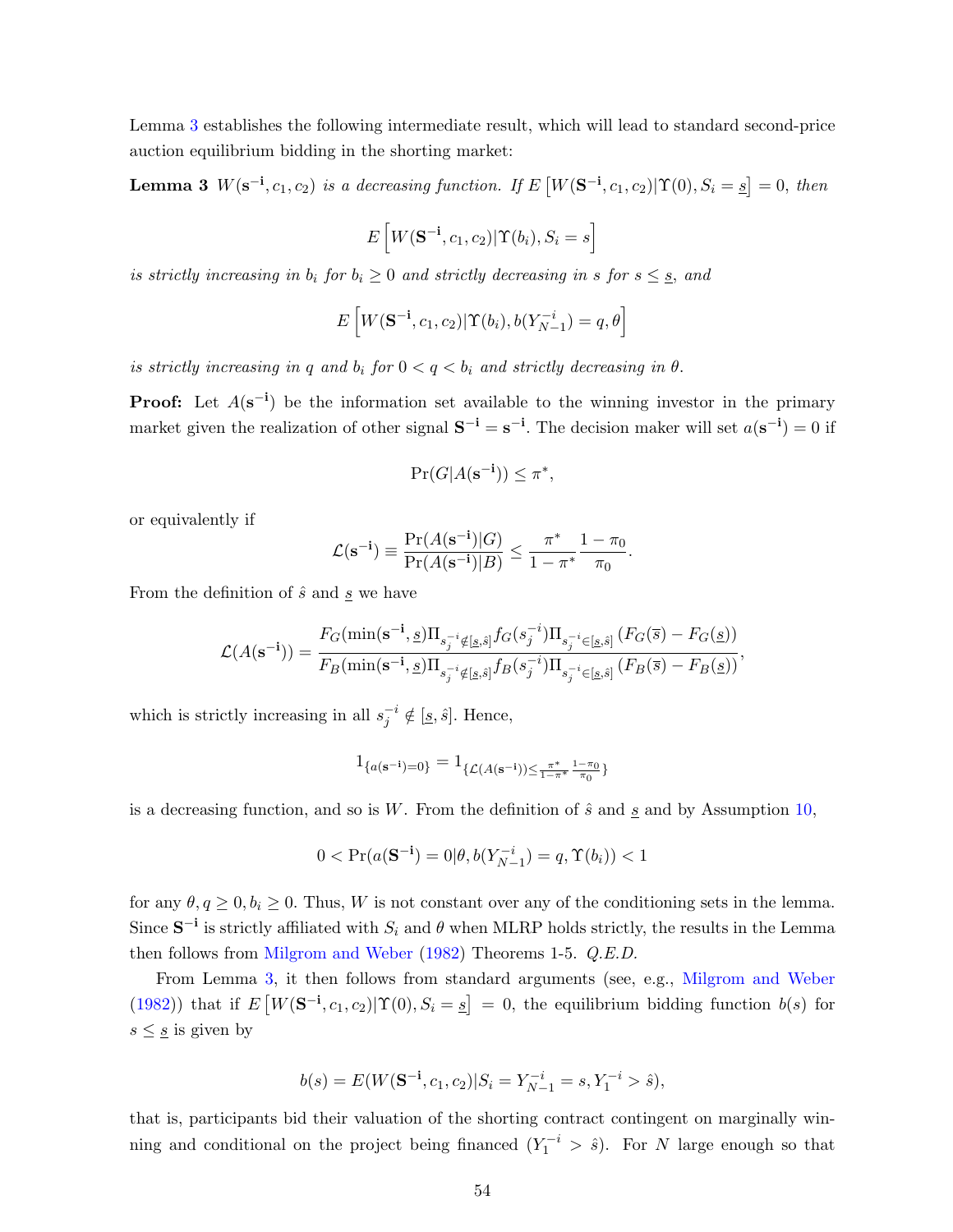Assumption [10](#page-30-1) holds,  $b(s)$  is a strictly decreasing function of s.

It remains to show that  $\underline{s}$  and  $\hat{s}$  are indeed participation cut-offs in the shorting and primary markets. To ensure that  $\underline{s}$  is a participation cut-off in the shorting market, set  $c_2/c_1$  so that

<span id="page-55-0"></span>
$$
\frac{c_2}{c_1} = \frac{E(1_{\{a(S^{-i})=0\}}|Y_1^{-i} > \hat{s}, Y_{N-1}^{-i} \geq \underline{s}, S_i = \underline{s})}{1 - E(1_{\{a(S^{-i})=0\}}|Y_1^{-i} > \hat{s}, Y_{N-1}^{-i} \geq \underline{s}, S_i = \underline{s})}.
$$
\n(A41)

Note that from the definition of cut-offs, for any  $c_1 > 0$ , there is always such a  $c_2/c_1$ .

To ensure that  $\hat{s}$  is a participation threshold in the primary market, set

$$
E(V_{a(S)}|S_i = \hat{s}, Y_1^{-i} \leq \hat{s}, Y_{N-1}^{-i} \geq \underline{s})P(Y_{N-1}^{-i} \geq \underline{s}|S_i = \hat{s}, Y_1^{-i} \leq \hat{s}) = c_1.
$$

Note that for  $\hat{s} > \hat{s}_N$ , there is always such a  $c_1 > 0$ . Showing that bidding in the financing market is strictly increasing for  $s > \hat{s}$  follows the same steps as for the financing market without a shorting market present.

Hence, we have shown that there is an equilibrium, but it remains to show that it is robust. We show that we can always implement the same cut-offs for a sufficiently small participation cost  $\varepsilon > 0$  with  $c_{1\varepsilon}, c_{2\varepsilon} > 0$  that converge to  $c_1, c_2$  as  $\varepsilon \to 0$ . Note that bidding for participants in both the shorting and primary market is unchanged, after replacing  $c_1, c_2$  with  $c_{1\epsilon}, c_{2\epsilon} > 0$  in the expression for W. Let us set  $c_{1\varepsilon}$  and  $c_{2\varepsilon}$  so that the following equations hold.

$$
c_{1\varepsilon} = E(V_{a(S)}|S_i = \hat{s}, Y_1^{-i} \le \hat{s}, Y_{N-1}^{-i} \ge \underline{s}) \Pr(Y_{N-1}^{-i} \ge \underline{s}|S_i = \hat{s}, Y_1^{-i} \le \hat{s}) - \frac{\varepsilon}{\Pr(Y_1^{-i} \le \hat{s}|S_i = \hat{s})},
$$
  

$$
c_{2\varepsilon} = \frac{c_{1\varepsilon}E(1_{a(S^{-i})=0}|Y_1^{-i} > \hat{s}, Y_{N-1}^{-i} \ge \underline{s}, S_i = \underline{s}) - \frac{\varepsilon}{\Pr(Y_{N-1}^{-i} \ge \underline{s}, Y_1^{-i} > \hat{s}|S_i = \underline{s})}}{1 - E(1_{a(S^{-i})=0}|Y_1^{-i} > \hat{s}, Y_{N-1}^{-i} \ge \underline{s}, S_i = \underline{s})}.
$$

The above values of  $c_{1\varepsilon}$  and  $c_{2\varepsilon}$  ensure that investors with signals  $\overline{s}$  and  $\underline{s}$  are marginal in the financing and shorting markets respectfully. To conclude the proof we need to show that participation in both markets is monotone in the signal. The proof of monotone participation in the financing market is straightforward and follows same steps as the proof of Proposition [1.](#page-13-0)

To show that participation in the shorting market is monotone consider the expected payoff of the shorting contract for an investor with  $S_i = s$  with a bid of  $b_i$ 

$$
Pr(G|s) Pr(\Upsilon(b_i)|G) E\left[W(\mathbf{S}^{-1}, c_{1\varepsilon}, c_{2\varepsilon})|\Upsilon(b_i), G\right] + Pr(B|s) Pr(\Upsilon(b_i)|B) E\left[W(\mathbf{S}^{-1}, c_{1\varepsilon}, c_{2\varepsilon})|\Upsilon(b_i), B\right] - \varepsilon. \tag{A42}
$$

Note that equation  $(A41)$  implies that

<span id="page-55-1"></span>
$$
E\left[W(\mathbf{S}^{-\mathbf{i}}, c_1, c_2)|\Upsilon(0), G\right] < 0,
$$
\n
$$
E\left[W(\mathbf{S}^{-\mathbf{i}}, c_1, c_2)|\Upsilon(0), B\right] > 0.
$$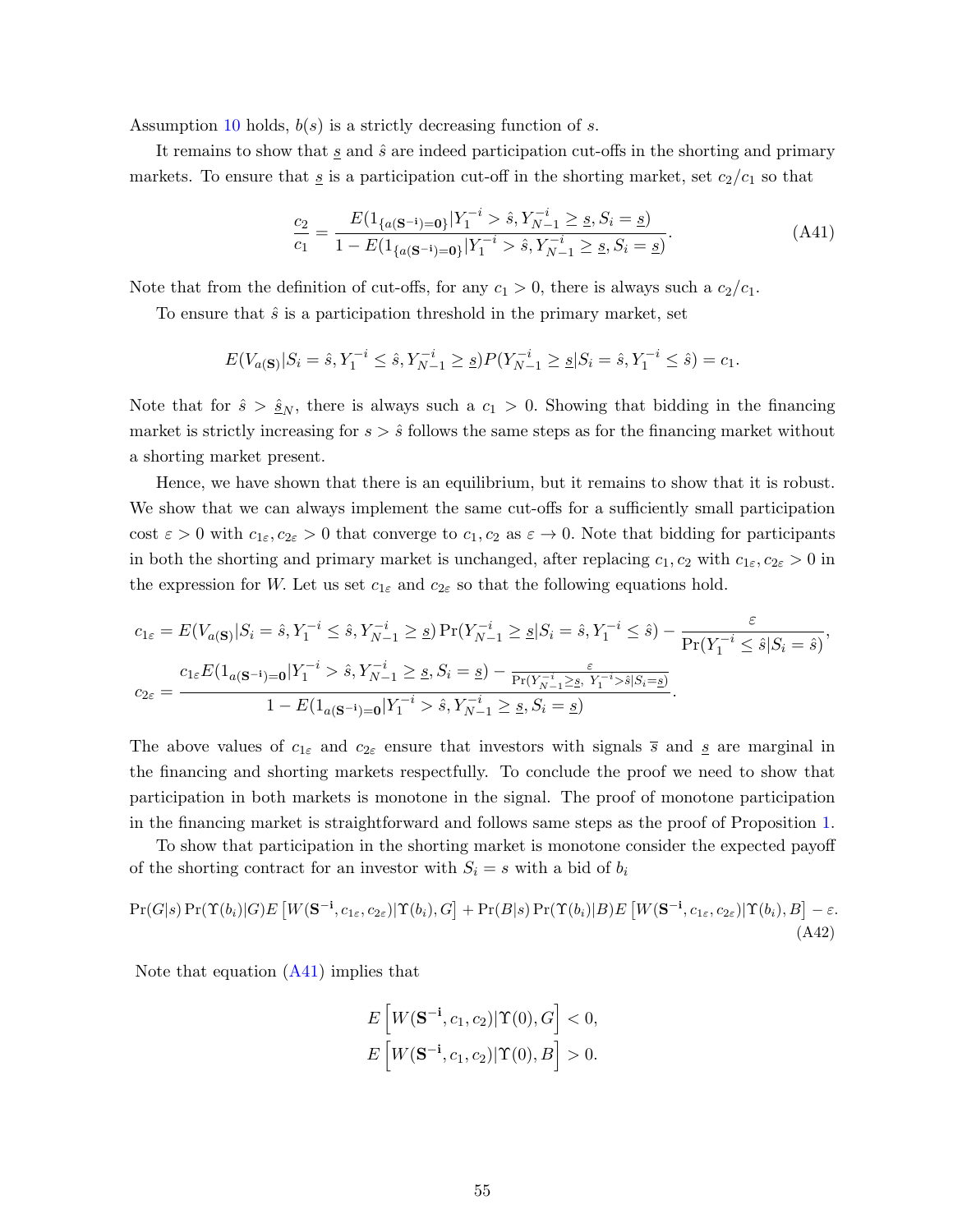By setting  $\varepsilon$  sufficiently small, we can have  $c_{1\varepsilon}$  and  $c_{2\varepsilon}$  sufficiently close to  $c_1$  and  $c_2$  so that

<span id="page-56-0"></span>
$$
E\left[W(\mathbf{S}^{-\mathbf{i}},c_{1\varepsilon},c_{2\varepsilon})|\Upsilon(0),G\right]<0,
$$
\n(A43)

<span id="page-56-1"></span>
$$
E\left[W(\mathbf{S}^{-\mathbf{i}},c_{1\varepsilon},c_{2\varepsilon})|\Upsilon(0),B\right]>0.
$$
 (A44)

Since by the strict MLRP  $Pr(G|s)$  increases in s equation  $(A42)$  together with  $(A43)$  and  $(A44)$ imply that any investor with a signal  $s < s$  will find it profitable to participate in the shorting market. Q.E.D.

Finally, to show that we can have  $\hat{s} = \hat{s}_N$  in a robust equilibrium, for any  $\delta > 0$ , take  $\overline{s}_{\delta} > \overline{s}$ such that allocations with  $\varepsilon = 0$  with this new cut-off are within  $\delta/2$ . Then, find  $\varepsilon(\delta) > 0$  such that allocations with cut-off  $\bar{s}_\delta$  and contracts  $c_{1,\varepsilon(\delta)}, c_{2\varepsilon(\delta)}$  are within  $\delta/2$  of allocations with  $\varepsilon = 0$  and cut-off  $\bar{s}_{\delta}$ . *Q.E.D.* 

**Proof of Proposition [13:](#page-32-3)** We showed in the proof of Proposition [2](#page-15-0) that limiting surplus is completely determined by the value of

$$
\tau = \lim_{N \to \infty} -(N-1)\ln(F_B(\hat{s}_N)).
$$

Hence, in order for limiting surplus to be improved, it is necessary to have a sequence of cut-off signals  $s'_N < \hat{s}_N$  such that

$$
\lim_{N \to \infty} -(N-1)\ln(F_B(s'_N)) = \tau' > \tau.
$$
\n(A45)

Note that for such cut-offs when  $N$  is sufficiently large, the expected present value of the project with only one participating bidder under any other action than abandoning is strictly negative:

<span id="page-56-2"></span>
$$
\lim_{N \to \infty} P(G|Y_{1,N} = 1, Y_{2,N} \le s_N') < \pi^*.\tag{A46}
$$

This follows from the fact that

$$
\frac{\lim_{N \to \infty} P(G|Y_{1,N} = 1, Y_{2,N} \le s'_N)}{\lim_{N \to \infty} P(B|Y_{1,N} = 1, Y_{2,N} \le s'_N)} = \frac{\lambda \pi_0}{1 - \pi_0} e^{-(\lambda - 1)\tau'} < \frac{\lambda \pi_0}{1 - \pi_0} e^{-(\lambda - 1)\tau} = \frac{\pi^*}{1 - \pi^*}.\tag{A47}
$$

Suppose there is such a sequence of equilibrium cut-offs  $s'_N$  that a marginal investor with  $S_i = s'_N$  participates. This investor can only make profit when he is the only participating bidder, so that  $\kappa_N = 1$ . From [\(A46\)](#page-56-2) for large enough N, when the marginal investor wins in equilibrium we have

$$
E\left(V_a|\kappa_N=1\right)\leq 0,\tag{A48}
$$

and hence, from the ex post participation constraint [12](#page-31-1) of the entrepreneur,

$$
E(w_a|\kappa_N=1) \le 0,\t\t(A49)
$$

so that this marginal investor can never recoup his participation cost. Hence, such  $s'_{N}$  cannot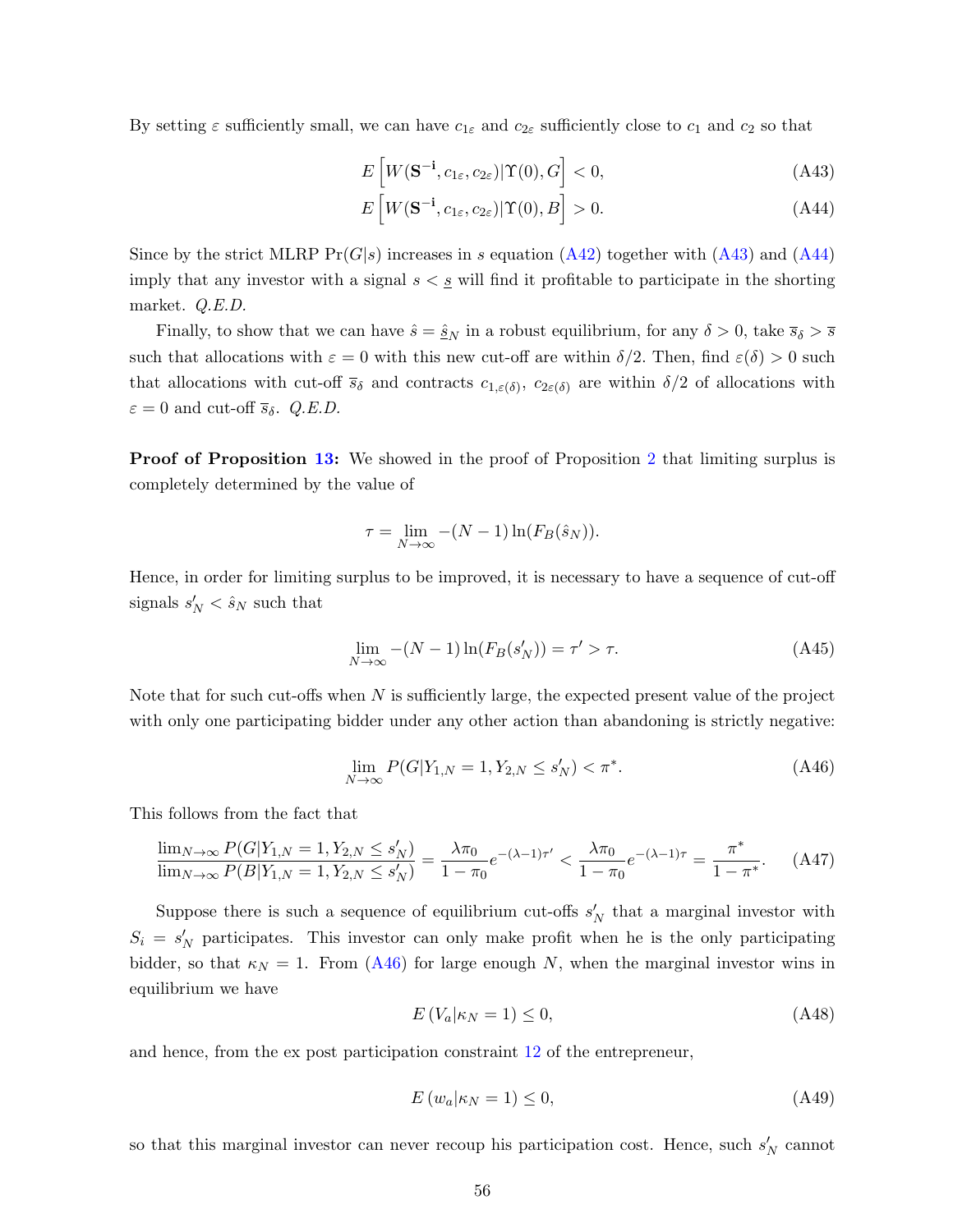be the equilibrium cut-off.

To prove the last part of the proposition, suppose that the equilibrium cut-off is some  $s'_N$  <  $\hat{s}_N$ . By the definition of  $\hat{s}_N$ , for a marginal participating investor with signal  $S = s'_N$ , the efficient action contingent on winning is to abandon the project. But when the investor learns that  $a = 0$  is efficient, the ex post participation constraint reduces to

$$
0 \ge E(V_a|\omega) \ge E(w_a|\omega), \tag{A50}
$$

so that the investor can never break even at any positive participation cost. Hence, the equilibrium cut-off cannot be smaller than  $\hat{s}_N$ . Q.E.D.

**Proof of Proposition [14:](#page-34-2)** Recall that the threshold  $\hat{s}_N$  is defined as the highest signal such that if a investor with signal  $\hat{s}_N$  wins the auction he concludes that the project is zero NPV. When the number of potential investors is stochastic,  $\hat{s}_N$  solves

<span id="page-57-0"></span>
$$
\Pr(G|Y_{1,N\nu+1} = \hat{s}_N) = \pi^*,\tag{A51}
$$

where  $Y_{1,N\nu+1}$  is the first-order statistic from a random sample of size  $N\nu+1$ . Equation [\(A51\)](#page-57-0) can be written explicitly as

<span id="page-57-1"></span>
$$
\frac{f_G(\hat{s}_N)}{f_B(\hat{s}_N)} \frac{\int_0^\infty F_G(\hat{s}_N)^{Nv} dF(\nu)}{\int_0^\infty F_B(\hat{s}_N)^{Nv} dF(\nu)} = \frac{(1 - \pi_0)}{\pi_0} \frac{\pi^*}{(1 - \pi^*)}.
$$
\n(A52)

Let  $\phi(\tau)$  denote the Laplace transform of the random variable  $\nu$ :

$$
\phi(\tau) = \int_0^\infty e^{-\tau \nu} dF(\nu).
$$

Let

$$
\tau_{G,N}(\hat{s}_N) = -N \ln(F_G(\hat{s}_N)),
$$
  

$$
\tau_{B,N}(\hat{s}_N) = -N \ln(F_B(\hat{s}_N)).
$$

Equation [\(A52\)](#page-57-1) can be written as

<span id="page-57-2"></span>
$$
\frac{f_G(\hat{s}_N)}{f_B(\hat{s}_N)} \frac{\phi(\tau_{G,N}(\hat{s}_N))}{\phi(\tau_{B,N}(\hat{s}_N))} = \frac{(1-\pi_0)}{\pi_0} \frac{\pi^*}{(1-\pi^*)}.
$$
\n(A53)

Consider a sequence of  $\tau_{B,N}(\hat{s}_N)$  as N goes to infinity. There can be two cases: either  $\tau_{B,N}(\hat{s}_N)$ stays bounded or it goes to infinity. We will show that the latter case cannot realize. Suppose that  $\tau_{B,N}(\hat{s}_N)$  goes to infinity. Note that by the MLRP  $F_B(s) \geq F_G(s)$  for any s. Therefore, if  $\tau_{B,N}(\hat{s}_N)$  goes to infinity then  $\tau_{G,N}(\hat{s}_N)$  also goes to infinity.

Suppose first that  $F(\hat{\nu}) > 0$  for any  $\hat{\nu} > 0$  and that  $\pi_0 < \pi^*$ . Since  $\nu$  has a continuous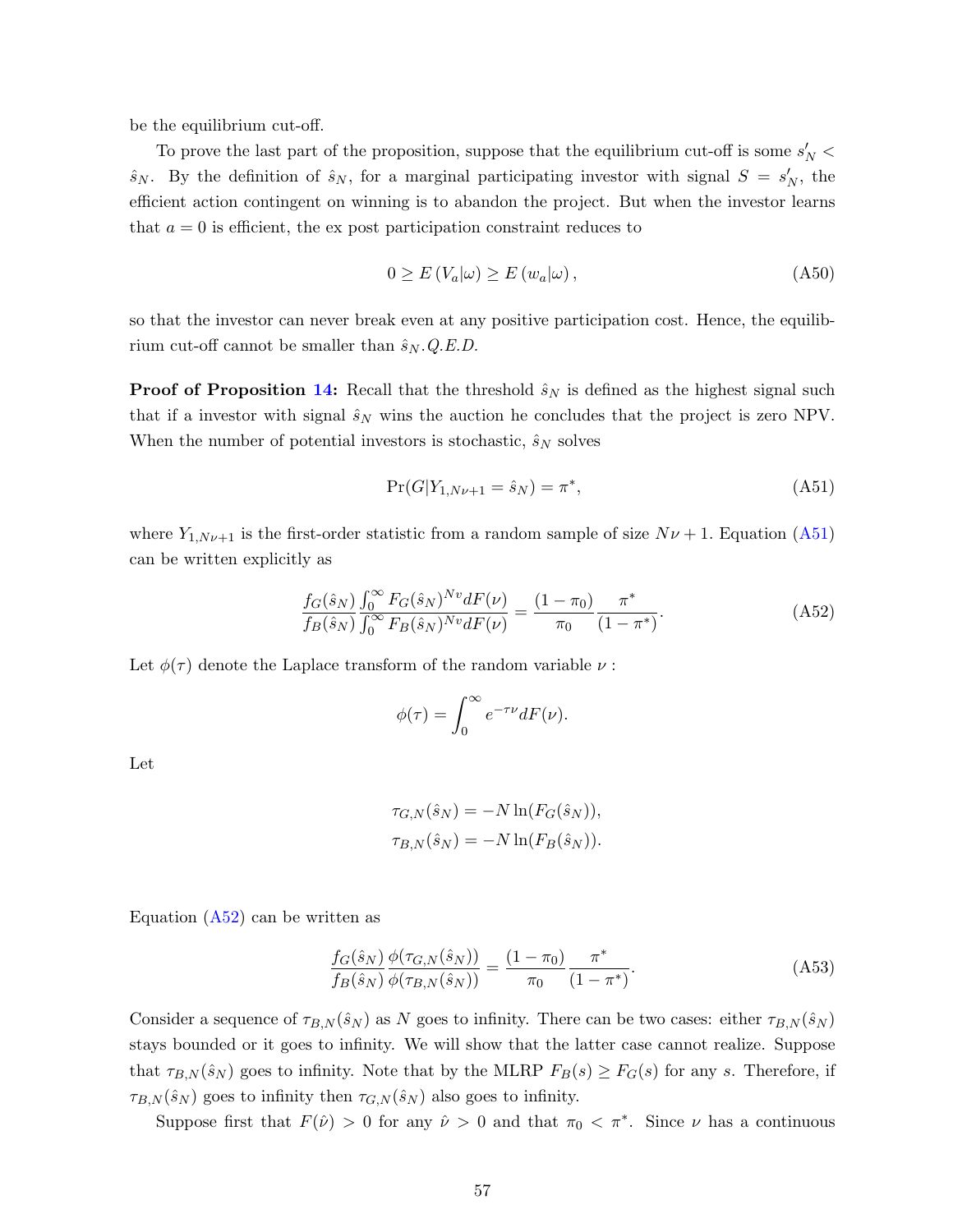density at zero

$$
F(t) \sim t^{\rho} L\left(\frac{1}{t}\right), \quad t \to 0,
$$

where L is some positive function varying slowly at  $\infty$  (see e.g., [Feller](#page-38-9) [\(1971\)](#page-38-9), ch 8 for a definition), and  $\rho \geq 1$ . Therefore, for large N, by theorems 2 and 3 in [Feller](#page-38-9) [\(1971\)](#page-38-9), ch 8.5, we have

$$
\frac{\phi(\tau_{G,N}(\hat{s}_N))}{\phi(\tau_{B,N}(\hat{s}_N))} \sim \left(\frac{\tau_{B,N}(\hat{s}_N)}{\tau_{G,N}(\hat{s}_N)}\right)^{\rho} = \left(\frac{\ln(F_B(\hat{s}_N))}{\ln(F_G(\hat{s}_N))}\right)^{\rho}.
$$

The condition  $\pi_0 < \pi^*$  implies that

$$
\frac{(1-\pi_0)}{\pi_0} \frac{\pi^*}{(1-\pi^*)} > 1.
$$

Hence, if  $\tau_{B,N}(\hat{s}_N) \to \infty$  with N the limit of  $\hat{s}_N$  must solve

$$
\lim_{N \to \infty} \frac{f_G(\hat{s}_N)}{f_B(\hat{s}_N)} \left( \frac{\ln(F_B(\hat{s}_N))}{\ln(F_G(\hat{s}_N))} \right)^{\rho} = \frac{(1 - \pi_0)}{\pi_0} \frac{\pi^*}{(1 - \pi^*)}. \tag{A54}
$$

The above equation, however, has no solution. To see this, note that for  $0 \le x \le y \le 1$ 

$$
\frac{\ln y}{\ln x} \le \frac{1-y}{1-x}.
$$

Therefore,

$$
\frac{f_G(\hat{s}_N)}{f_B(\hat{s}_N)}\left(\frac{\ln(F_B(\hat{s}_N))}{\ln(F_G(\hat{s}_N))}\right)^{\rho}\leq \frac{f_G(\hat{s}_N)}{f_B(\hat{s}_N)}\left(\frac{1-F_B(\hat{s}_N)}{1-F_G(\hat{s}_N)}\right)^{\rho}\leq 1,
$$

where the last inequality follows from the MLRP.

Suppose now that there exists  $\hat{\nu} > 0$  such that  $F(\hat{\nu}) = 0$ . Then as  $\tau_{B,N}(\hat{s}_N)$  and  $\tau_{G,N}(\hat{s}_N)$ go to infinity

$$
\frac{\phi(\tau_{G,N}(\hat{s}_N))}{\phi(\tau_{B,N}(\hat{s}_N))} \to 0.
$$

Hence, equation  $(A53)$  cannot have a solution.

Thus, we arrive at a contradiction and it must be that  $\tau_{B,N}(\hat{s}_N)$  stays bounded as N goes to infinity. Hence, there is a subsequence  $N_k$  such that there is a finite limit

$$
\tau = \lim_{N_k \to \infty} \tau_{B,N_k}(\hat{s}_{N_k}).
$$

Since  $\tau_{B,N}(\hat{s}_N) = -N \ln(F_B(\hat{s}_N))$  has a finite limit,  $\hat{s}_{N_k}$  must go 1 with  $N_k$ . Since

$$
F_G(s) \sim 1 - f_G(1)(1 - s), \quad s \to 1
$$
  
\n
$$
F_B(s) \sim 1 - f_B(1)(1 - s), \quad s \to 1
$$
  
\n
$$
f_G(1)/f_B(1) = \lambda,
$$

there also exists a limit

$$
\lambda \tau = \lim_{N_k \to \infty} \tau_{G, N_k}(\hat{s}_{N_k}).
$$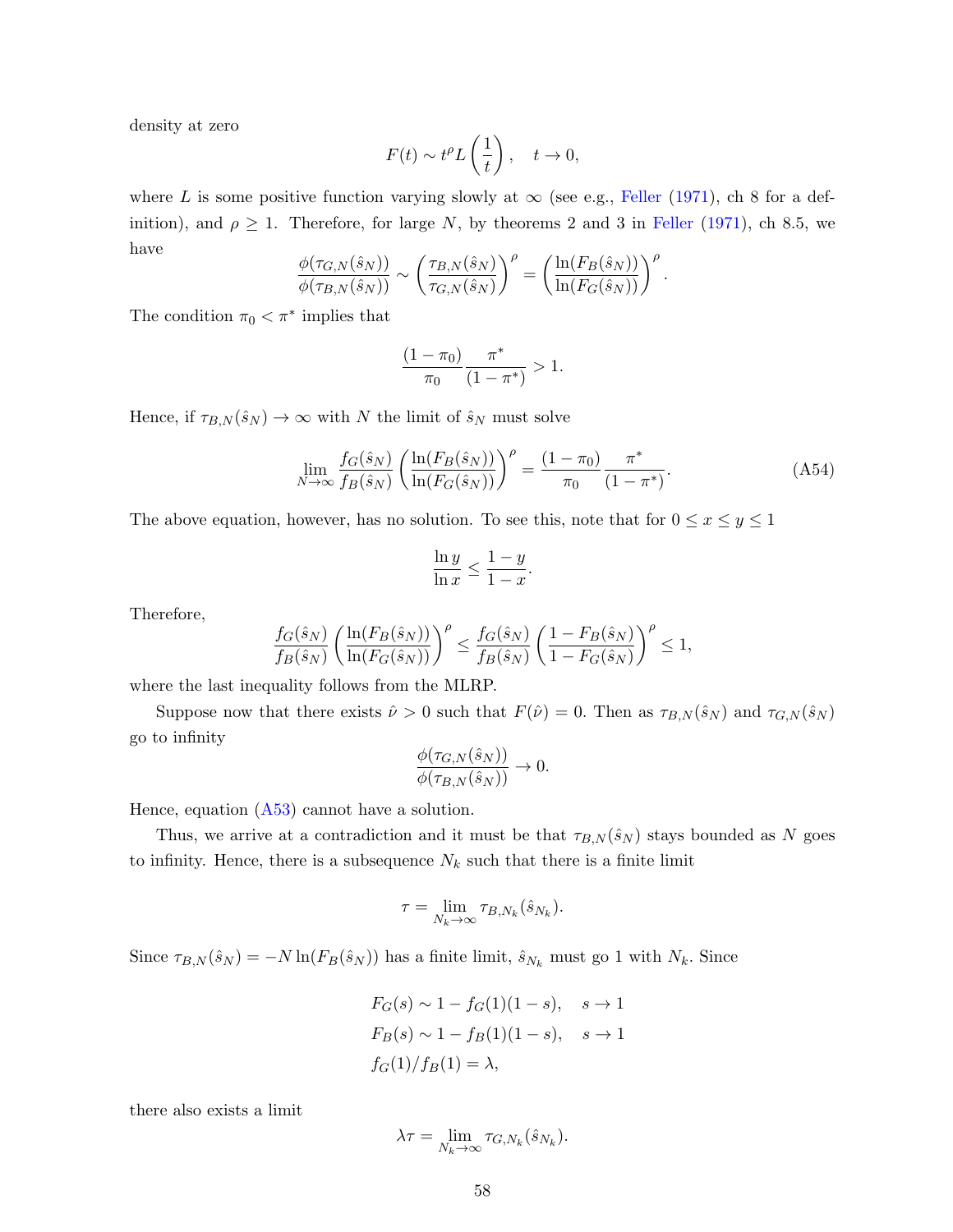Thus,  $\tau$  must solve equation [\(33\)](#page-35-1).

Note that the lhs of equation [\(33\)](#page-35-1) is a continuous function of  $\tau$ . Since  $\phi(\tau) \to 1$  as  $\tau$  goes to 0, the lhs of Equation [\(33\)](#page-35-1) goes to one as  $\tau$  goes to 0. Suppose again that  $F(\hat{\nu}) > 0$  for any  $\hat{\nu} > 0$  and that  $\pi_0 < \pi^*$ . As  $s_N$  goes to 1 and  $\tau$  goes to  $\infty$  the lhs of equation [\(33\)](#page-35-1)

$$
\lim_{N_k\to\infty}\frac{\phi(\tau_{G,{N}}(\hat{s}_{N_k}))}{\phi(\tau_{B,{N}}(\hat{s}_{N_k}))}=\lim_{N_k\to\infty}\left(\frac{\ln(F_B(\hat{s}_{N_k}))}{\ln(F_G(\hat{s}_{N_k}))}\right)^{\rho}=\lambda^{-\rho}.
$$

If there exists  $\hat{\nu} > 0$  such that  $F(\hat{\nu}) = 0$  then the lhs of equation [\(33\)](#page-35-1) goes to zero with  $N_k$ . By Assumption [7](#page-14-0)

$$
\frac{1}{\lambda} \frac{(1-\pi_0)}{\pi_0} \frac{\pi^*}{(1-\pi^*)} < 1.
$$

The condition  $\pi_0 < \pi^*$  implies that

$$
\frac{1}{\lambda}\frac{(1-\pi_0)}{\pi_0}\frac{\pi^*}{(1-\pi^*)}>\frac{1}{\lambda}.
$$

Therefore, equation [\(33\)](#page-35-1) has a solution.

By Assumption [14](#page-34-5) the lhs of equation [\(33\)](#page-35-1) is a strictly decreasing function of  $\tau$ . Therefore, Equation [\(33\)](#page-35-1) has, in fact, a unique solution. As a result,  $\tau_{B,N}(\hat{s}_N)$  converges to  $\tau$  with N. The last fact implies

$$
\hat{s}_N = 1 - \frac{\tau}{N} + o(\frac{1}{N})\tag{A55}
$$

By Theorem 4.3.2 of Embrechts, Klüppelberg and Mikosch [\(2012\)](#page-38-8)

$$
\lim_{N \to \infty} \Pr(Y_{1, N\nu+1} \ge \hat{s}_N | B) = 1 - E e^{-\tau \nu},
$$
  

$$
\lim_{N \to \infty} \Pr(Y_{1, N\nu+1} \le \hat{s}_N | G) = E e^{-\lambda \tau \nu},
$$

which are the same as equations  $(34)$  and  $(35)$ . Therefore, to prove  $(34)$  and  $(35)$  it remains to show that if an investor with signal above  $\hat{s}_N$  wins the auction he always starts the project even after observing bids of other investors. We showed Section [2](#page-13-1) that this is always the case when the number of investors is known. When the number of investors is stochastic this may not necessarily be the case because by observing the number of investors above the participation cut-off the winner may conclude that were many potential investors, and so his signal is actually not so good.

Assumption [14,](#page-34-5) however, ensures that if an investor with signal above  $\hat{s}_N$  wins the auction he always starts the project even after observing bids of other investors. Intuitively, under Assumption [14,](#page-34-5) the likelihood of the project being good increases with the observed number of investors. Formally, suppose an investor with signal  $\hat{s} > \hat{s}_N$  wins the auction. Fix k signal thresholds

$$
s_{(1)} = \hat{s} > s_{(2)} > s_{(3)} > \cdots > s_{(k-1)} > s_{(k)} = \hat{s}_N.
$$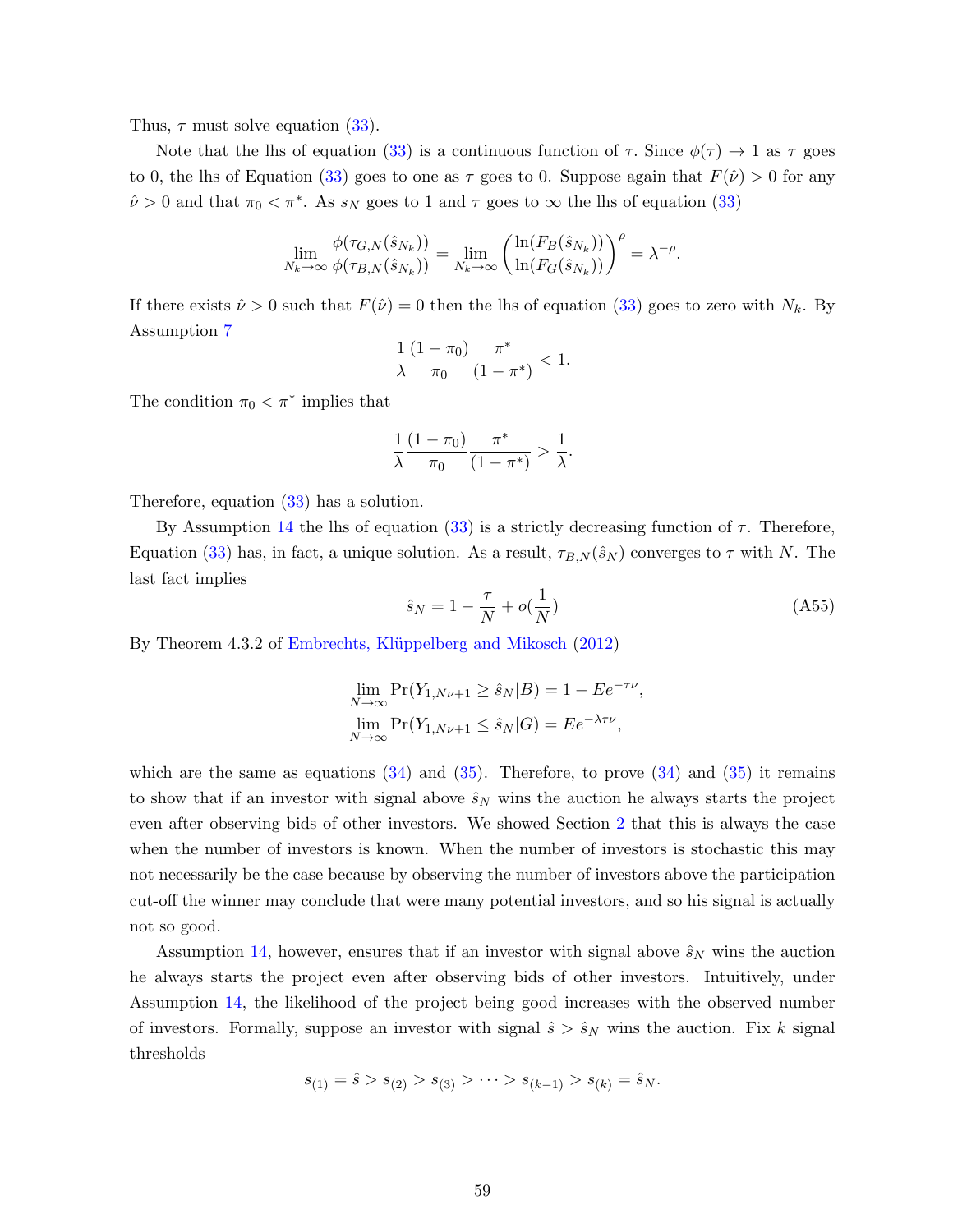Define the variables

$$
B_i = \sum_{j=1}^{N\nu} \mathbf{1}_{S_j > s_{(i)}}, \quad i = 1, \dots, k,
$$

which count the number of investors with signals above the thresholds  $s_{(i)}$ ,  $i = 1, \ldots, k$ . Define numbers  $\tau_i$ ,  $i = 1, \ldots, k$  as

$$
s_{(k)} = 1 - \frac{\tau_k}{N}.
$$

By Theorem 4.3.1 of Embrechts, Klüppelberg and Mikosch [\(2012\)](#page-38-8), for all integers  $l_i \geq 0$ ,  $i =$  $1, \ldots, k,$ 

$$
\lim_{N \to \infty} \Pr(B_1 = l_1, B_2 = l_1 + l_2, \dots, B_k = l_1 + \dots + l_k | B)
$$
  
= 
$$
E\left[\frac{(\nu \tau_1)^{l_1}}{l_1!} \frac{(\nu (\tau_2 - \tau_1))^{l_2}}{l_2!} \frac{(\nu (\tau - \tau_{k-1}))^{l_k}}{l_k!} e^{-\nu \tau}\right],
$$

and

$$
\lim_{N \to \infty} \Pr(B_1 = l_1, B_2 = l_1 + l_2, \dots, B_k = l_1 + \dots + l_k | G)
$$
  
= 
$$
E\left[\frac{(\lambda \nu \tau_1)^{l_1}}{l_1!} \frac{(\lambda \nu (\tau_2 - \tau_1))^{l_2}}{l_2!} \frac{(\lambda \nu (\tau - \tau_{k-1}))^{l_k}}{l_k!} e^{-\lambda \nu \tau}\right].
$$

Therefore,

$$
\lim_{N \to \infty} \frac{\Pr(B_1 = l_1, B_2 = l_1 + l_2, \dots, B_k = l_1 + \dots + l_k | G)}{\Pr(B_1 = l_1, B_2 = l_1 + l_2, \dots, B_k = l_1 + \dots + l_k | B)}
$$

$$
\frac{E\left[\frac{(\lambda \nu \tau_1)^{l_1}}{l_1!} \frac{(\lambda \nu (\tau_2 - \tau_1))^l z}{l_2!} \frac{(\lambda \nu (\tau - \tau_{k-1}))^{l_k}}{l_k!} e^{-\lambda \nu \tau}\right]}{E\left[\frac{(\nu \tau_1)^{l_1}}{l_1!} \frac{(\nu (\tau_2 - \tau_1))^l z}{l_2!} \frac{(\nu (\tau - \tau_{k-1}))^{l_k}}{l_k!} e^{-\nu \tau}\right]} = \frac{E\left[\lambda^L \nu^L e^{-\lambda \nu \tau}\right]}{E\left[\nu^L e^{-\nu \tau}\right]} = \frac{\lambda^L \phi^{(L)}(\lambda \tau)}{\phi^{(L)}(\tau)}, \tag{A56}
$$

where  $L = l_1 + \cdots + l_k$ , and  $\psi^{(L)}$  is the L-order derivative of  $\psi$ . By theorem 2.1 of [Jarrahiferiz,](#page-38-10) [Borzadaran and Roknabadi](#page-38-10) [\(2016\)](#page-38-10), for all  $L \geq 0$ ,  $\phi^{(L)}(\lambda \tau)/\phi^{(L)}(\tau)$  is decreasing in  $\tau$ . Therefore,

$$
\frac{\lambda^L \phi^{(L)}(\lambda \tau)}{\phi^{(L)}(\tau)} \ge \frac{\lambda^{L-1} \phi^{(L-1)}(\lambda \tau)}{\phi^{(L-1)}(\tau)} \ge \cdots \ge \frac{\phi(\lambda \tau)}{\phi(\tau)}.
$$

Thus, we have shown that the likelihood of the project being good increases with the observed number of investors. Therefore, if an investor with signal above  $\hat{s}_N$  wins the auction he always starts the project. Thus, social surplus is

$$
\pi_0 \Pr(Y_{1,N\nu} \ge \hat{s}_N | G) E(V_1 | G) + (1 - \pi_0) \Pr(Y_{1,N\nu} \ge \hat{s}_N | B) E(V_1 | B). \tag{A57}
$$

Using formulas  $(34)$  and  $(35)$  we can write the limiting social surplus as

$$
\pi_0 E(V_1|G) \left(1 - \frac{(1-\pi_0)}{\pi_0} \frac{\pi^*}{1-\pi^*} + (\lambda - 1) E e^{-\lambda \tau \nu})\right).
$$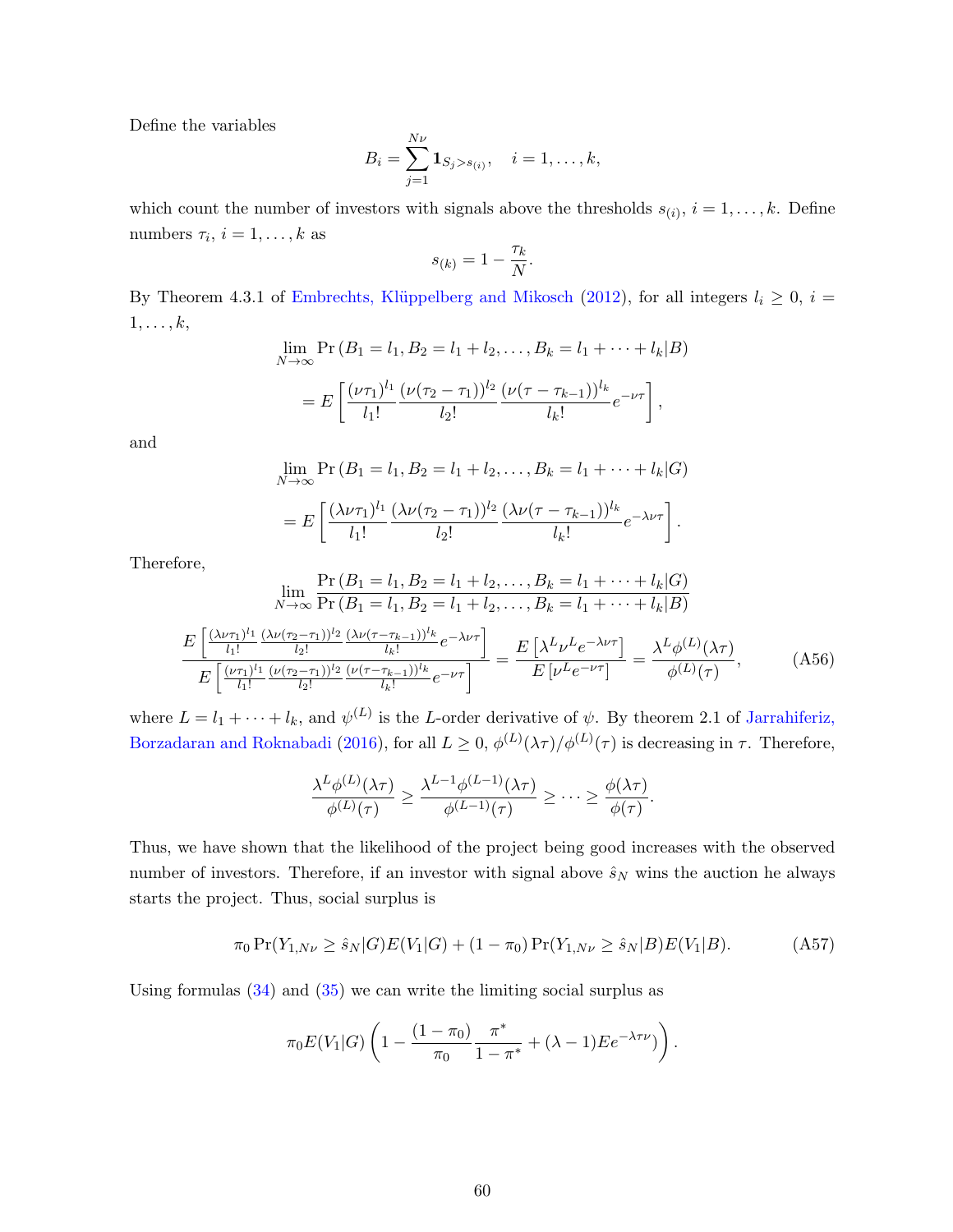Therefore, to find  $\nu$  that maximizes the limiting social surplus one needs to solve

$$
\sup_{\nu} E e^{-\lambda \tau \nu} \tag{A58}
$$

s.t. 
$$
E(e^{-\lambda \tau \nu} - \xi e^{-\tau \nu}) = 0.
$$
 (A59)

where

$$
\xi = \frac{1}{\lambda} \frac{(1 - \pi_0)}{\pi_0} \frac{\pi^*}{1 - \pi^*}.
$$

Let us introduce a new random variable  $v = e^{-\lambda \tau \nu}$ . We can rewrite the above problem as

$$
\sup_{v \in [0,1]} Ev \tag{A60}
$$

$$
s.t. \tEg(v) = 0,\t(A61)
$$

where

$$
g(x) = (x - \xi x^{\frac{1}{\lambda}}).
$$

Note that  $g(x)$  is a convex function. Therefore, by the Jensen's inequality

$$
0 = Eg(v) \ge g(Ev).
$$

Hence, the maximum possible value of  $Ev$  is  $\xi^{\frac{\lambda}{\lambda-1}}$  and is achieved when v takes value  $\xi^{\frac{\lambda}{\lambda-1}}$  with probability one. Thus, the limiting social surplus is maximized when there is no uncertainty about the number of investors. Q.E.D.

## Proof of Proposition [15:](#page-35-0) Consider the following equation:

<span id="page-61-0"></span>
$$
\frac{f_G(\hat{s}_N)}{f_B(\hat{s}_N)} \frac{\ln(F_B(\hat{s}_N))}{\ln(F_G(\hat{s}_N))} = \frac{\pi^*}{1 - \pi^*} \frac{1 - \pi_0}{\pi_0}.
$$
\n(A62)

The condition  $\pi_0 > \pi^*$  implies that

$$
\frac{\pi^*}{1-\pi^*}\frac{1-\pi_0}{\pi_0}<1.
$$

Suppose

$$
\frac{f_G(0)}{f_B(0)} < \frac{\pi^*}{1 - \pi^*} \frac{1 - \pi_0}{\pi_0}.
$$

Then,

$$
\lim_{\hat{s}_N \to 0} \frac{f_G(\hat{s}_N)}{f_B(\hat{s}_N)} \frac{\ln(F_B(\hat{s}_N))}{\ln(F_G(\hat{s}_N))} = \frac{f_G(0)}{f_B(0)} < \frac{\pi^*}{1 - \pi^*} \frac{1 - \pi_0}{\pi_0}.
$$

We showed in the proof of Proposition [14](#page-34-2) that

$$
\lim_{\hat{s}_N \to 1} \frac{f_G(\hat{s}_N)}{f_B(\hat{s}_N)} \frac{\ln(F_B(\hat{s}_N))}{\ln(F_G(\hat{s}_N))} = 1 > \frac{\pi^*}{1 - \pi^*} \frac{1 - \pi_0}{\pi_0}.
$$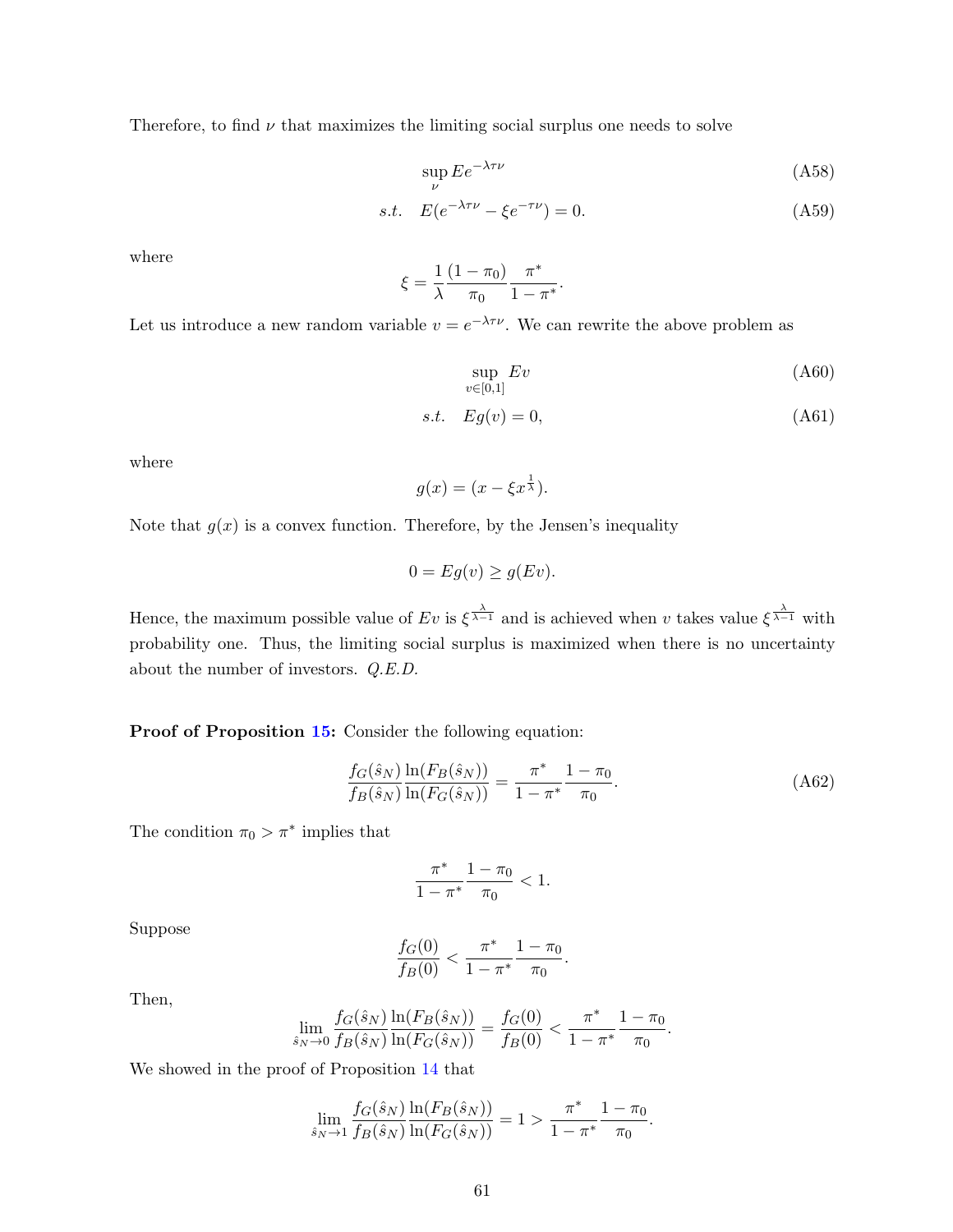Since

$$
\frac{f_G(\hat{s}_N)}{f_B(\hat{s}_N)} \frac{\ln(F_B(\hat{s}_N))}{\ln(F_G(\hat{s}_N))}
$$

is a continuous function of  $\hat{s}_N$ , Equation [\(A62\)](#page-61-0) has a solution. Let  $s^* \in (0,1)$  be the largest solution to Equation  $(A62)$  such that

$$
\left(\frac{f_G(\hat{s}_N)}{f_B(\hat{s}_N)}\frac{\ln(F_B(\hat{s}_N))}{\ln(F_G(\hat{s}_N))}\right)_{|\hat{s}_N=s^*}^\prime\neq 0.
$$

Fix a small neighborhood  $B(s^*)$  of  $s^*$ . For any  $\hat{s} \in B(s^*)$  define

$$
\tau_{G,N}(\hat{s}) = -N \ln(F_G(\hat{s})),
$$
  

$$
\tau_{B,N}(\hat{s}) = -N \ln(F_B(\hat{s})).
$$

We showed in the proof of Proposition [14](#page-34-2) that

$$
\lim_{N \to \infty} \frac{\phi(\tau_{G,N}(\hat{s}))}{\phi(\tau_{B,N}(\hat{s}))} = \frac{\ln(F_B(\hat{s}))}{\ln(F_G(\hat{s}))},
$$

where we use the fact that if F has a strictly positive density at zero then  $\rho = 1$ . By the implicit function theorem, for large enough N, there is a solution  $\hat{s}_N$  to Equation [\(A51\)](#page-57-0):

$$
\Pr(G|Y_{1,N\nu+1} = \hat{s}_N) = \pi^*.
$$

Furthermore,

$$
\lim_{N \to \infty} \hat{s}_N = s^*.
$$

Since  $s^*$  < 1 as N goes to infinity the number of signals above  $\hat{s}_N$  goes to  $\infty$  with N. Since bids are strictly increasing observing them leads to perfect knowledge of the project type in the limit. Q.E.D.

**Proof of Lemma [2:](#page-33-0)** Let  $\pi_t$  be the probability that the project is good given the history of news up to the moment t. It is well-known (see e.g., [Liptser and Shiryaev](#page-39-11) [\(1978\)](#page-39-11)) that  $\pi_t$  evolves according to

$$
d\pi_t = \varphi \pi_t (1 - \pi_t) d\hat{B}_t, \quad \pi_0 = \hat{\pi}
$$

where

$$
\hat{B}_t = (\mu_\theta/\sigma)t - \varphi \int_0^t \pi_s ds + X_t
$$

is a standard Brownian motion under investors' filtration. Since  $\pi_t$  is a Markov process we can write the value of the project (which now includes the real option value to wait) as  $V(\pi_t)$ . The standard result then is that in the continuation region (see e.g., [Dixit and Pindyck](#page-38-7) [\(1994\)](#page-38-7)) the value function satisfies the Bellman equation:

$$
\frac{1}{2}\varphi^2 \pi^2 (1-\pi)^2 V''(\pi) - c = 0.
$$